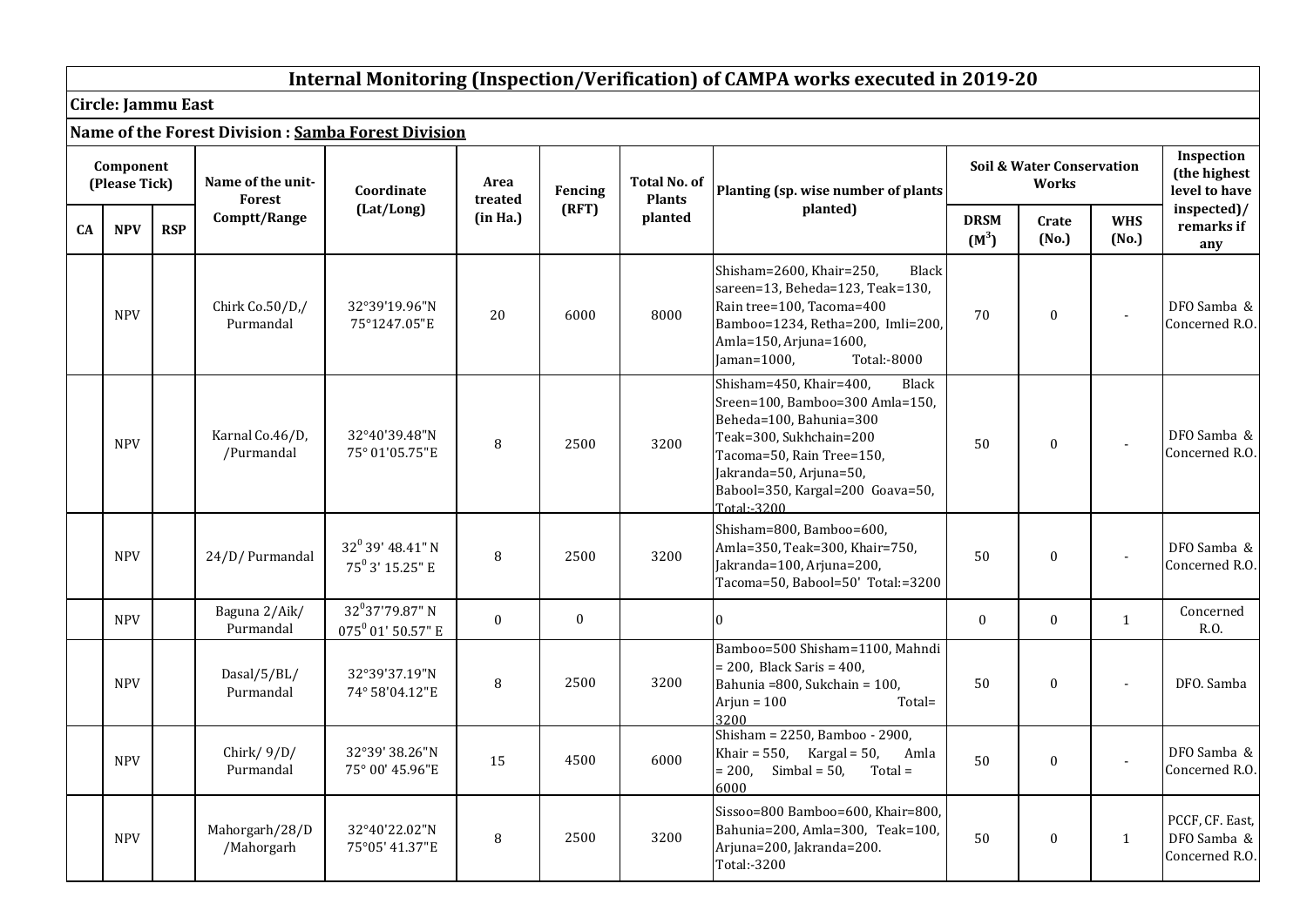|    | Component<br>(Please Tick) |            | Name of the unit-<br><b>Forest</b>                                              | Coordinate                                                              | Area<br>treated | Fencing          | <b>Total No. of</b><br><b>Plants</b> | Planting (sp. wise number of plants                                                                                                                                                                               |                        | <b>Soil &amp; Water Conservation</b><br><b>Works</b> |                     | Inspection<br>(the highest<br>level to have             |
|----|----------------------------|------------|---------------------------------------------------------------------------------|-------------------------------------------------------------------------|-----------------|------------------|--------------------------------------|-------------------------------------------------------------------------------------------------------------------------------------------------------------------------------------------------------------------|------------------------|------------------------------------------------------|---------------------|---------------------------------------------------------|
| CA | <b>NPV</b>                 | <b>RSP</b> | Comptt/Range                                                                    | (Lat/Long)                                                              | (in Ha.)        | (RFT)            | planted                              | planted)                                                                                                                                                                                                          | <b>DRSM</b><br>$(M^3)$ | Crate<br>(No.)                                       | <b>WHS</b><br>(No.) | inspected)/<br>remarks if<br>any                        |
|    | <b>NPV</b>                 |            | Goran/46/B/<br>Samba                                                            | 32°35' 12.31"N<br>75°16' 10.52"E                                        | $\, 8$          | 2500             | 3200                                 | Arjuna=200, Khair=700, Sossoo=600,<br>Bamboo=800, Bahunia=400,<br>Amla=300, Teak=200<br>Total:-3200                                                                                                               | 50                     | $\mathbf{0}$                                         |                     | DFO Samba &<br>Concerned R.O.                           |
|    | <b>NPV</b>                 |            | Gowal Chora/56/D/<br>Samba                                                      | 32°36'53.18"N<br>75°06' 46.28"E                                         | $\, 8$          | 2500             | 3200                                 | Sissoo= $400$ , Bamboo= $600$ ,<br>Khair=500, Bahunia=500, Amla=500,<br>Teak=400, Arjuna=300.<br>Total:-<br>3200                                                                                                  | 50                     | $\boldsymbol{0}$                                     | $\mathbf{1}$        | CCF Jammu,<br>CF. East DFO<br>Samba &<br>concerned R.o. |
|    | <b>NPV</b>                 |            | Chack<br>Dayala/Basanter/<br>Samba                                              | 32°40'34.62"N<br>75°01' 25.30"E                                         | 10              | 4500             | 4000                                 | Sissoo=700, Arjuna=200, Khair=900,<br>Amla=350, Bamboo=1200,<br>Jakranda=500, Teak=50, Bahunia=50,<br>Bottle Brush=50 Total:4000                                                                                  | $\mathbf{0}$           | $\mathbf{0}$                                         |                     | CCF Jammu,<br>CF, East DFO<br>Samba &<br>concerned R.O. |
|    | <b>NPV</b>                 |            | Mansar<br>Morh/59/D/ Samba                                                      | a)32°34'57.39"N<br>75°17' 26.26"E<br>b) 32°34'57.36"N<br>75°17' 26.26"E | $\overline{2}$  | 3000             | 800                                  | Sissoo=100, Khair =200,<br>Bamboo=100, Chanir=5 Ashoka=7,<br>Palm=10, Accia Glacka=80, Lagath=5,<br>Mango=5, Goava=10, Alstonia=80,<br>Bottle Brush=100,<br>Behra=8,<br>Rat ki Rani=70, Jaman=20<br>$Total = 800$ | 90                     | 8                                                    | $\boldsymbol{0}$    | DFO Samba &<br>Concerned R.O.                           |
| CA |                            |            | 17 Miles/Aik<br>Closure Purmandal<br>(Closure<br>established during<br>2017-18) | 32°34' 25.30"N<br>75°59' 49.66"E                                        | 33              | $\boldsymbol{0}$ | 4500                                 | Sukhchain=150, Bamboo=1175<br>Sissoo=1800, Bougainvillea=150,<br>Khair=281, Raintree=300,<br>Bahunia=374, Gulmohar=100, Raat<br>Ki Rani=170,<br>Total:-<br>4500                                                   | $\boldsymbol{0}$       | $\mathbf{0}$                                         | $\boldsymbol{0}$    | DFO Samba &<br>Concerned R.O.                           |
|    |                            |            | <b>Total</b>                                                                    |                                                                         | 128             | 33000            | 42500                                |                                                                                                                                                                                                                   | 510                    | 8                                                    | 3                   |                                                         |
|    |                            |            | Name of Division: Udhampur Forest Division                                      |                                                                         |                 |                  |                                      |                                                                                                                                                                                                                   |                        |                                                      |                     |                                                         |
|    | <b>NPV</b>                 |            |                                                                                 |                                                                         |                 |                  |                                      |                                                                                                                                                                                                                   |                        |                                                      |                     |                                                         |
|    | $\sqrt{ }$                 |            | 19/U Guddar<br>Sangial                                                          | 32°55'26.08"N 75°<br>0'20.82"E                                          | 6.5             | 2400             | 3500                                 | Shisham = $800$ , Bamboo = $250$ ,<br>Jamun = 200, Amla = 200, Safeda =<br>200, Anardana = 200, Gluaca = 250,<br>Gulmohar = 350, Bal Patri = 250,<br>Boganvilla = 550, Bahunia = $250$                            | 30                     |                                                      |                     | Conservator of<br>Forests, East<br>Circle, Jammu        |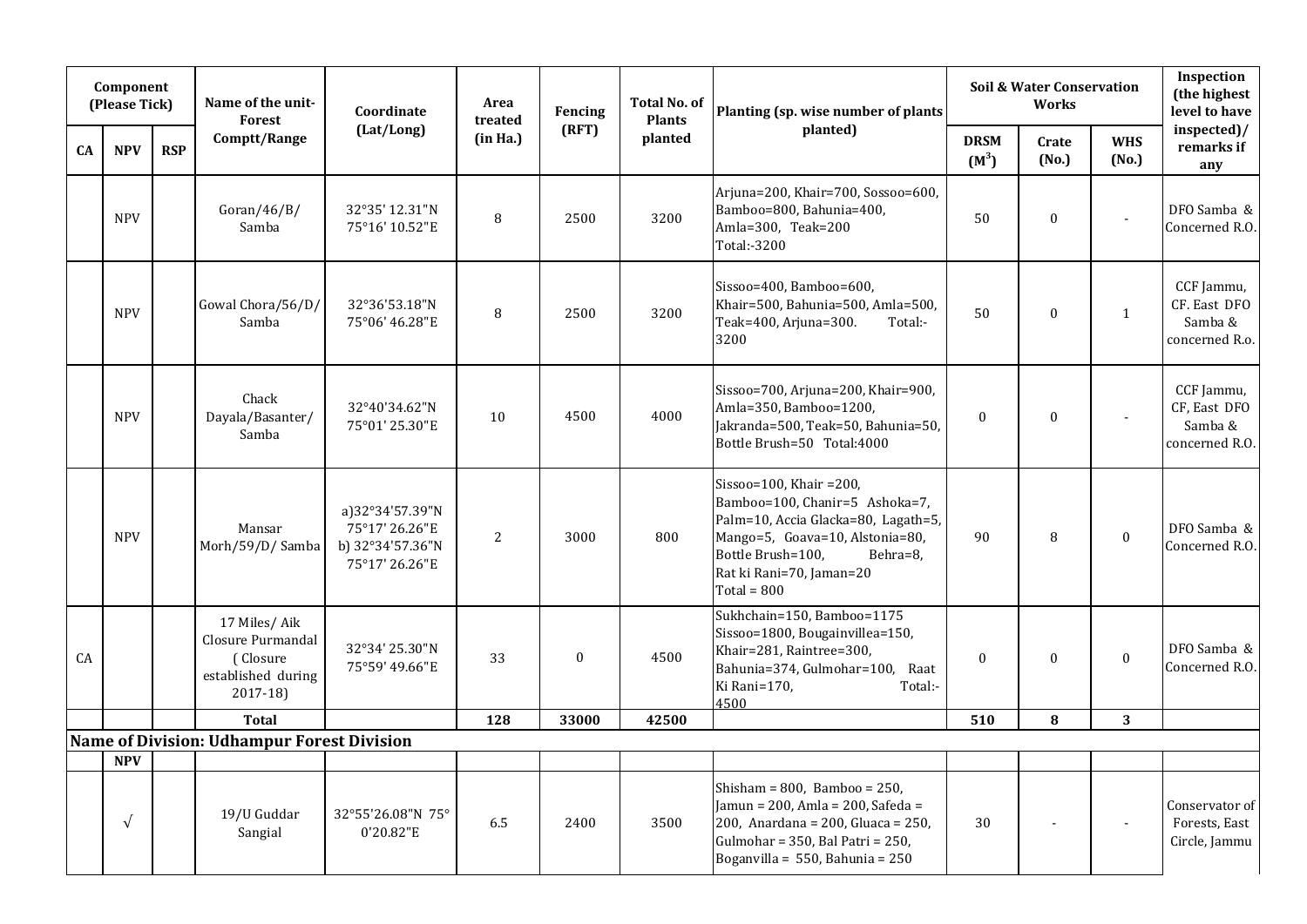|           | Component<br>(Please Tick) |            | Name of the unit-<br><b>Forest</b> | Coordinate                     | Area<br>treated | Fencing | <b>Total No. of</b><br><b>Plants</b> | Planting (sp. wise number of plants                                                                                                                                                                                                                                                 |                        | <b>Soil &amp; Water Conservation</b><br><b>Works</b> |                     | Inspection<br>(the highest<br>level to have |
|-----------|----------------------------|------------|------------------------------------|--------------------------------|-----------------|---------|--------------------------------------|-------------------------------------------------------------------------------------------------------------------------------------------------------------------------------------------------------------------------------------------------------------------------------------|------------------------|------------------------------------------------------|---------------------|---------------------------------------------|
| <b>CA</b> | <b>NPV</b>                 | <b>RSP</b> | Comptt/Range                       | (Lat/Long)                     | (in Ha.)        | (RFT)   | planted                              | planted)                                                                                                                                                                                                                                                                            | <b>DRSM</b><br>$(M^3)$ | Crate<br>(No.)                                       | <b>WHS</b><br>(No.) | inspected)/<br>remarks if<br>any            |
|           | $\sqrt{ }$                 |            | 19/U Guddar<br>Sangial             | 32°55'23.21"N 75°<br>0'22.23"E | 6.5             | 2400    | 3500                                 | Casia= 1000, Shisham = 1000, Silver<br>Oak = 500, Bamboo = 250, Kala Saree<br>= 250, Jamun = 250, Amla = 250                                                                                                                                                                        | 30                     | $\sim$                                               |                     |                                             |
|           | $\sqrt{ }$                 |            | 27/P Panjar                        | 33° 5'40.02"N 75°<br>5'43.76"E | $6.0\,$         | 2200    | 3100                                 | Chir - 2500, Draink - 600                                                                                                                                                                                                                                                           | 20                     | $\mathbf{r}$                                         | $\blacksquare$      |                                             |
|           | $\sqrt{ }$                 |            | 27/P Panjar                        | 33° 5'41.96"N 75°<br>5'38.61"E | 6.5             | 2400    | 3500                                 | Chir - 2000, Draink - 1500                                                                                                                                                                                                                                                          | 25                     | $\sim$                                               | $\sim$              |                                             |
|           | $\sqrt{ }$                 |            | 49/U Bhatti Mali                   | 32°59'0.77"N 75°<br>6'54.31"E  | $6.0\,$         | 2200    | 3100                                 | Casia= $800$ , Chir = $400$ , Karangal =<br>400, Shisham = $600$ , Silver Oak = $100$ ,<br>Melia = 200 Gulmohar = 300, Kala<br>Saree = $300$                                                                                                                                        | 20                     |                                                      |                     |                                             |
|           | $\sqrt{ }$                 |            | 49/U Bhatti Mali                   | 32°58'55.46"N 75°<br>7'9.80"E  | 6.5             | 2400    | 3500                                 | Casia= $1000$ , Chir = $500$ , Karangal =<br>400, Shisham = $600$ , Silver Oak = $200$ ,<br>Melia = 200 Gulmohar = 300, Kala<br>Saree = $300$                                                                                                                                       | 30                     |                                                      |                     |                                             |
|           | $\sqrt{ }$                 |            | 52b/P Damnote                      | 33° 7'48.19"N 75°<br>0'8.78"E  | $6.0\,$         | 2200    | 3100                                 | Deodar = $500$ , Kail = $200$ , Chir =<br>1500, Bahunia= 300, Oak = 600                                                                                                                                                                                                             | 20                     | $\sim$                                               | $\omega$            |                                             |
|           | $\sqrt{ }$                 |            | 52b/P Damnote                      | 33° 7'43.22"N 75°<br>0'5.11"E  | 6.5             | 2400    | 3500                                 | Deodar = $1000$ , Chir = $2000$ ,<br>Bahunia= 100, Oak = 400                                                                                                                                                                                                                        | 25                     | $\sim$                                               | $\sim$              | Conservator of<br>Forests, East             |
|           | $\sqrt{ }$                 |            | 55/U Bhatti-Mali                   | 33° 0'48.11"N 75°<br>7'45.91"E | 6.0             | 2200    | 3100                                 | Silver Oak = 400, Cassia Gulaca = 400,<br>Cassia Fistula= 300, Arjun = 400,<br>Retha= $200$ , Oak = $250$ , Gulmohar =<br>150, Shisham = 200, Kala Siri = 300,<br>Bahunia = 250, Drank= 250                                                                                         | 20                     |                                                      |                     | Circle, Jammu                               |
|           | $\sqrt{ }$                 |            | 55/U Bhatti-Mali                   | 33° 0'56.80"N 75°<br>7'50.92"E | 6.0             | 2200    | 3100                                 | Silver Oak = 400, Cassia Gulaca = 400,<br>Cassia Fistula= 300, Arjun = 400,<br>Retha= $200$ , Oak = $250$ , Gulmohar =<br>150, Shisham =200, Kala Siri= 300,<br>Bahunia = 250, Drank= 250                                                                                           | 20                     |                                                      |                     |                                             |
|           | $\sqrt{ }$                 |            | 79/D Gharian                       | 32°59'9.96"N<br>75°19'38.76"E  | 5.5             | 2100    | 3000                                 | Bamboo - 110, Siris - 120, Bahunia -<br>160, Shisham - 50, Arjun - 200, Casia<br>Gulaca - 40, Tecoma - 100, Sukchain -<br>20, Gulmohar - 70, Bilan - 50, Raat ki<br>rani - 50, Anardana - 410, Silveroak -<br>100, Alistonia - 20, Jamun - 200, Banj<br>450, Kail - 600, Chir - 250 | 15                     |                                                      |                     |                                             |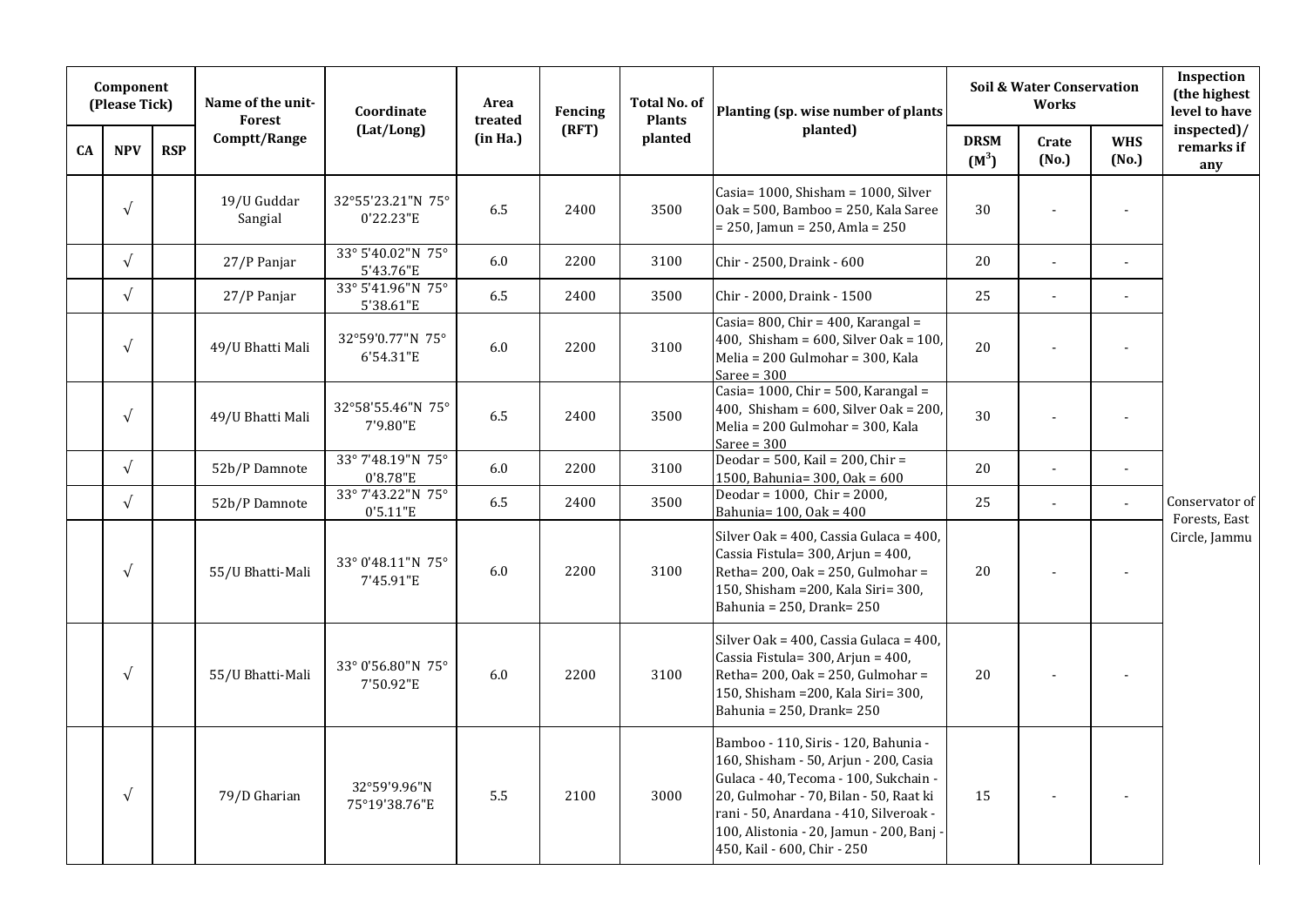|           | Component<br>(Please Tick) |            | Name of the unit-<br>Forest | Coordinate                     | Area<br>treated | Fencing | <b>Total No. of</b><br><b>Plants</b> | Planting (sp. wise number of plants                                                                                                                                                                                                                         |                        | <b>Soil &amp; Water Conservation</b><br><b>Works</b> |                     | Inspection<br>(the highest<br>level to have      |
|-----------|----------------------------|------------|-----------------------------|--------------------------------|-----------------|---------|--------------------------------------|-------------------------------------------------------------------------------------------------------------------------------------------------------------------------------------------------------------------------------------------------------------|------------------------|------------------------------------------------------|---------------------|--------------------------------------------------|
| <b>CA</b> | <b>NPV</b>                 | <b>RSP</b> | Comptt/Range                | (Lat/Long)                     | (in Ha.)        | (RFT)   | planted                              | planted)                                                                                                                                                                                                                                                    | <b>DRSM</b><br>$(M^3)$ | Crate<br>(No.)                                       | <b>WHS</b><br>(No.) | inspected)/<br>remarks if<br>any                 |
|           | $\sqrt{ }$                 |            | 79/D Gharian                | 32°59'3.21"N<br>75°19'26.79"E  | 6.0             | 2200    | 3100                                 | Bamboo - 210, Siris - 160, Bahunia -<br>160, Shisham - 50, Arjun - 200,<br>Tecoma - 150, Sukchain - 20,<br>Gulmohar - 80, Bilan - 50, Anardana -<br>310, Silveroak - 100, Alistonia - 20,<br>Jamun - 200, Banj - 540, Kail - 600,<br>Chir - 250             | 20                     |                                                      |                     |                                                  |
|           | $\sqrt{ }$                 |            | 87b/D Gharian               | 33° 1'8.67"N<br>75°16'34.36"E  | 6.5             | 2400    | 3500                                 | Bamboo - 280, Siris - 330, Bahunia -<br>180, Shisham - 310, Arjun - 50, Amla -<br>50, Tecoma - 100, Sukchain - 20,<br>Gulmohar - 60, Bilan - 50, Anardana -<br>210, Silveroak - 100, Jamun - 50, Banj<br>540, Kail - 900, Chir - 270                        | 30                     |                                                      |                     |                                                  |
|           | $\sqrt{ }$                 |            | 87b/D Gharian               | 33° 0'44.64"N<br>75°16'24.02"E | 6.5             | 2400    | 3500                                 | Bamboo - 280, Siris - 320, Bahunia -<br>180, Shisham - 310, Arjun - 90, Amla -<br>50, Tecoma - 100, Sukchain - 20,<br>Gulmohar - 80, Bilan - 60, Raat ki rani<br>50, Anardana - 210, Silveroak - 100,<br>Jamun - 50, Banj - 450, Kail - 900, Chir<br>.250   | 30                     |                                                      | $\blacksquare$      | Conservator of<br>Forests, East<br>Circle, Jammu |
|           | $\sqrt{ }$                 |            | 87b/D Gharian               | 33° 0'42.63"N<br>75°16'15.91"E | 5.5             | 2100    | 3000                                 | Bamboo - 230, Siris - 280, Bahunia -<br>200, Shisham - 200, Arjun - 200, Amla<br>- 100, Casia Gulaca - 50, Tecoma - 50,<br>Gulmohar - 70, Bilan - 70, Raat ki rani<br>50, Anardana - 50, Silveroak - 50,<br>Jamun - 50, Banj - 450, Kail - 900              | 15                     |                                                      |                     |                                                  |
|           | $\sqrt{ }$                 |            | 98/D Kud                    | 33° 1'56.53"N<br>75°17'43.59"E | 6.0             | 2200    | 3100                                 | Bamboo - 300, Siris - 350, Bahunia -<br>110, Shisham - 600, Arjun - 100, Casia<br>Gulaca - 100, Tecoma - 100, Sukchain<br>20, Gulmohar - 50, Bilan - 20, Banj -<br>750, Chir - 600                                                                          | 20                     |                                                      |                     |                                                  |
|           | $\sqrt{ }$                 |            | 98/D Kud                    | 33° 1'55.39"N<br>75°17'36.90"E | 6.5             | 2400    | 3500                                 | Bamboo - 370, Siris - 350, Bahunia -<br>110, Shisham - 820, Arjun - 100, Casia<br>Gulaca - 80, Tecoma - 100, Sukchain -<br>20, Gulmohar - 20, Raat ki rani - 50,<br>Anardana - 10, Silveroak - 50,<br>Alistonia - 20, Jamun - 50, Banj - 750,<br>Chir - 600 | 30                     |                                                      |                     |                                                  |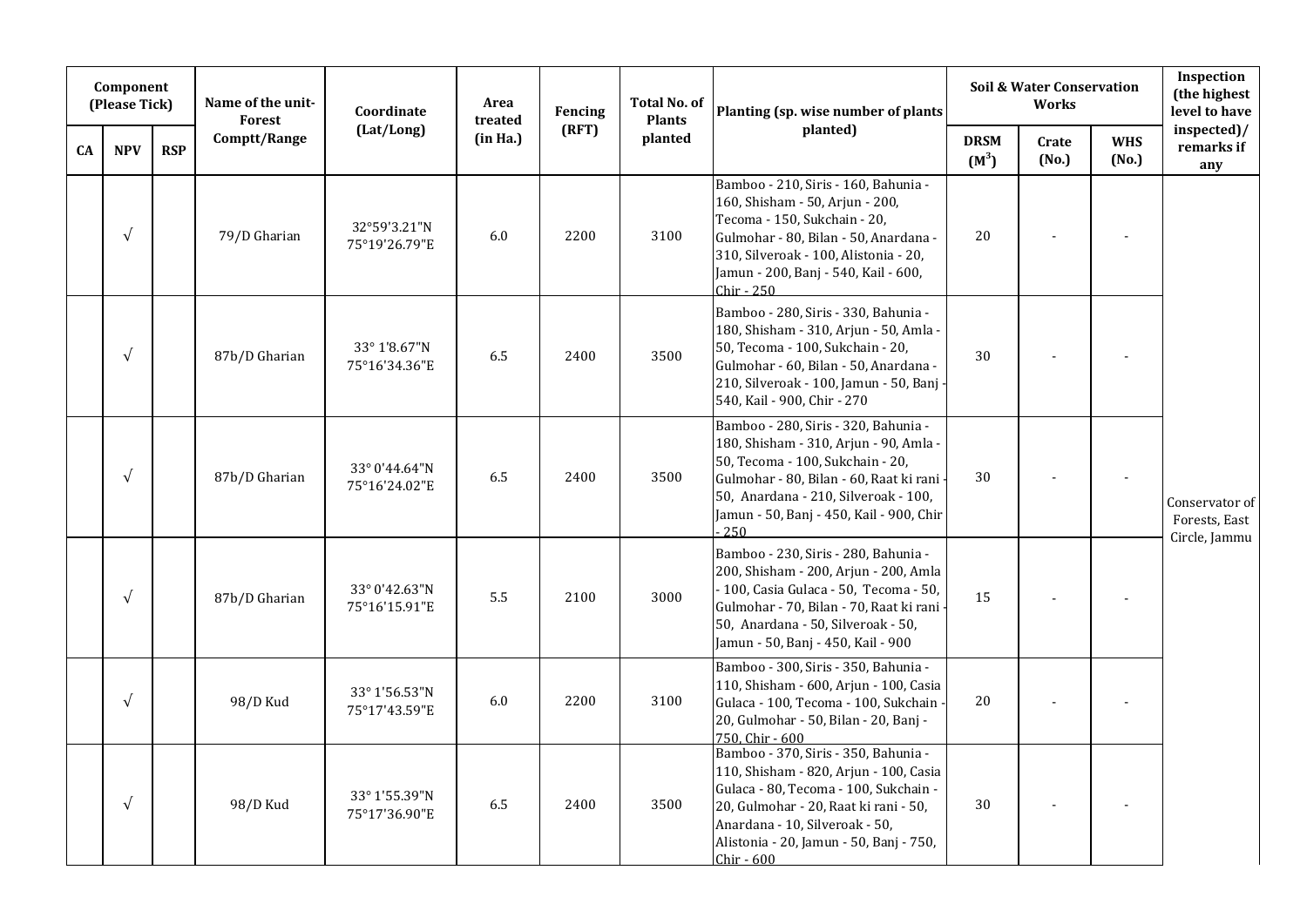|    | Component<br>(Please Tick) |            | Name of the unit-<br><b>Forest</b> | Coordinate                     | Area<br>treated | Fencing                                                                    | Total No. of<br><b>Plants</b> | Planting (sp. wise number of plants                                                                                                                                                                                  |                        | <b>Soil &amp; Water Conservation</b><br>Works |                     | Inspection<br>(the highest<br>level to have      |
|----|----------------------------|------------|------------------------------------|--------------------------------|-----------------|----------------------------------------------------------------------------|-------------------------------|----------------------------------------------------------------------------------------------------------------------------------------------------------------------------------------------------------------------|------------------------|-----------------------------------------------|---------------------|--------------------------------------------------|
| CA | <b>NPV</b>                 | <b>RSP</b> | Comptt/Range                       | (Lat/Long)                     | (in Ha.)        | (RFT)                                                                      | planted                       | planted)                                                                                                                                                                                                             | <b>DRSM</b><br>$(M^3)$ | Crate<br>(No.)                                | <b>WHS</b><br>(No.) | inspected)/<br>remarks if<br>any                 |
|    | $\sqrt{ }$                 |            | $43/U - 44 - U$<br>Hartaryan       | 32°58'33.61"N<br>75° 4'11.16"E | 30.0            | Evicted area<br>already<br>fenced<br>during year<br>2015-16<br>$=1000$ rft | 10600                         | Chakrari= 600, Amla = 600, Bel = 600,<br>Amaltas = 600, Raat Ki Rani = 400,<br>Chinar = 200, Shahtut = 500, Guava =<br>1800, BanBer = 500, Mandi = 200,<br>Chir = 2000, Gulaca = 1500, Jamun =<br>400, Bahunia = 400 |                        |                                               |                     |                                                  |
|    |                            | <b>RSP</b> | 12/P, Chulna                       | 33° 6'23.07"N 75°<br>7'57.57"E | 3.00            | 1500                                                                       | 1500                          | Bamboo= 300, Shisham= 350,<br>Bahunia = 50, Bera = 150, Bel = 200,<br>Arjun = 50, Amaltas= $100$ , Chir = $300$                                                                                                      | $\bf{0}$               |                                               |                     |                                                  |
|    |                            | $\sqrt{ }$ | 12/P, Chulna                       | 33° 6'25.67"N 75°<br>8'0.46"E  | 3.40            | 1700                                                                       | 1600                          | Bamboo= 150, Shisham= 300, Bera =<br>150, Bel = 200, Arjun = 80, Amaltas=<br>100, Chir = 300, Drank = 200, Kail =<br>120                                                                                             | $\boldsymbol{0}$       |                                               |                     |                                                  |
|    |                            | $\sqrt{ }$ | 13/P, Chulna                       | 33° 6'12.02"N 75°<br>7'25.60"E | 3.40            | 1700                                                                       | 1600                          | Bamboo= 250, Shisham= 350,<br>Bahunia = 150, Bera = 125, Bel = 200,<br>Arjun = 70, Amaltas= 100, Chir = 200,<br>Drank = $100$ , Kail = $55$                                                                          | $\mathbf{0}$           |                                               |                     |                                                  |
|    |                            | $\sqrt{ }$ | 2/U, Gudhar                        | 32°49'27.46"N 75°<br>7'47.85"E | 2.60            | 1300                                                                       | 1400                          | Melai = 100, Arjun - 150, Casia Gulaca<br>$-400$ , Casia Bahunia = 200, Chir =<br>150, Khair= 50, Gulmohar = 100,<br>Karangal = $200$ , Bel = $50$                                                                   | $\boldsymbol{0}$       |                                               |                     | Conservator of<br>Forests, East<br>Circle, Jammu |
|    |                            | $\sqrt{ }$ | 2/U, Gudhar                        | 32°49'23.64"N 75°<br>7'47.70"E | 2.60            | 1300                                                                       | 1400                          | Silver Oak = $150$ , Shisham = $300$ ,<br>Guava = 100, Bahunia = 150, Chir =<br>150, Cassia = 300 Gulmohar = 100,<br>Karangal = $150$                                                                                | $\mathbf{0}$           |                                               |                     |                                                  |
|    |                            | $\sqrt{ }$ | 2/U, Gudhar                        | 32°49'33.73"N 75°<br>7'43.37"E | 3.40            | 1700                                                                       | 1600                          | Shisham - 200, Arjun - 150, Casia<br>Gulaca - 400, Casia Fistula- 400, Chir<br>$= 100$ Khair= 100, Gulmohar = 100,<br>Drank= $100$ , Bel = $50$                                                                      | $\boldsymbol{0}$       |                                               |                     |                                                  |
|    |                            | $\sqrt{ }$ | 2/U, Gudhar                        | 32°49'36.74"N 75°<br>7'45.53"E | 3.40            | 1700                                                                       | 1600                          | Shisham - 200, Arjun - 150, Casia<br>Gulaca - 400, Casia Fistula- 400, Chir<br>$= 100$ Khair= 100, Gulmohar = 100,<br>Drank= $100$ , Bel = $50$                                                                      | $\boldsymbol{0}$       |                                               |                     |                                                  |
|    |                            | $\sqrt{}$  | 39/U, Jassarkote                   | 33° 0'48.85"N 75°<br>4'52.14"E | 3.60            | 1800                                                                       | 1600                          | Chir = 1000, Cassia = 250, Jamun =<br>350                                                                                                                                                                            | 30                     | $\blacksquare$                                | $\blacksquare$      |                                                  |
|    |                            | $\sqrt{ }$ | 40/U, Jassarkote                   | 33° 0'29.70"N 75°<br>5'8.46"E  | 3.40            | 1700                                                                       | 1500                          | Chir = $1000$ , Cassia = $200$ , Jamun =<br>300                                                                                                                                                                      | 30                     | $\blacksquare$                                |                     |                                                  |
|    |                            | $\sqrt{ }$ | 40/U, Jassarkote                   | 33° 0'35.28"N 75°<br>5'8.53"E  | 3.40            | 1700                                                                       | 1500                          | Chir = 1000, Cassia = 350, Jamun =<br>150                                                                                                                                                                            | $\boldsymbol{0}$       | $\overline{\phantom{a}}$                      |                     |                                                  |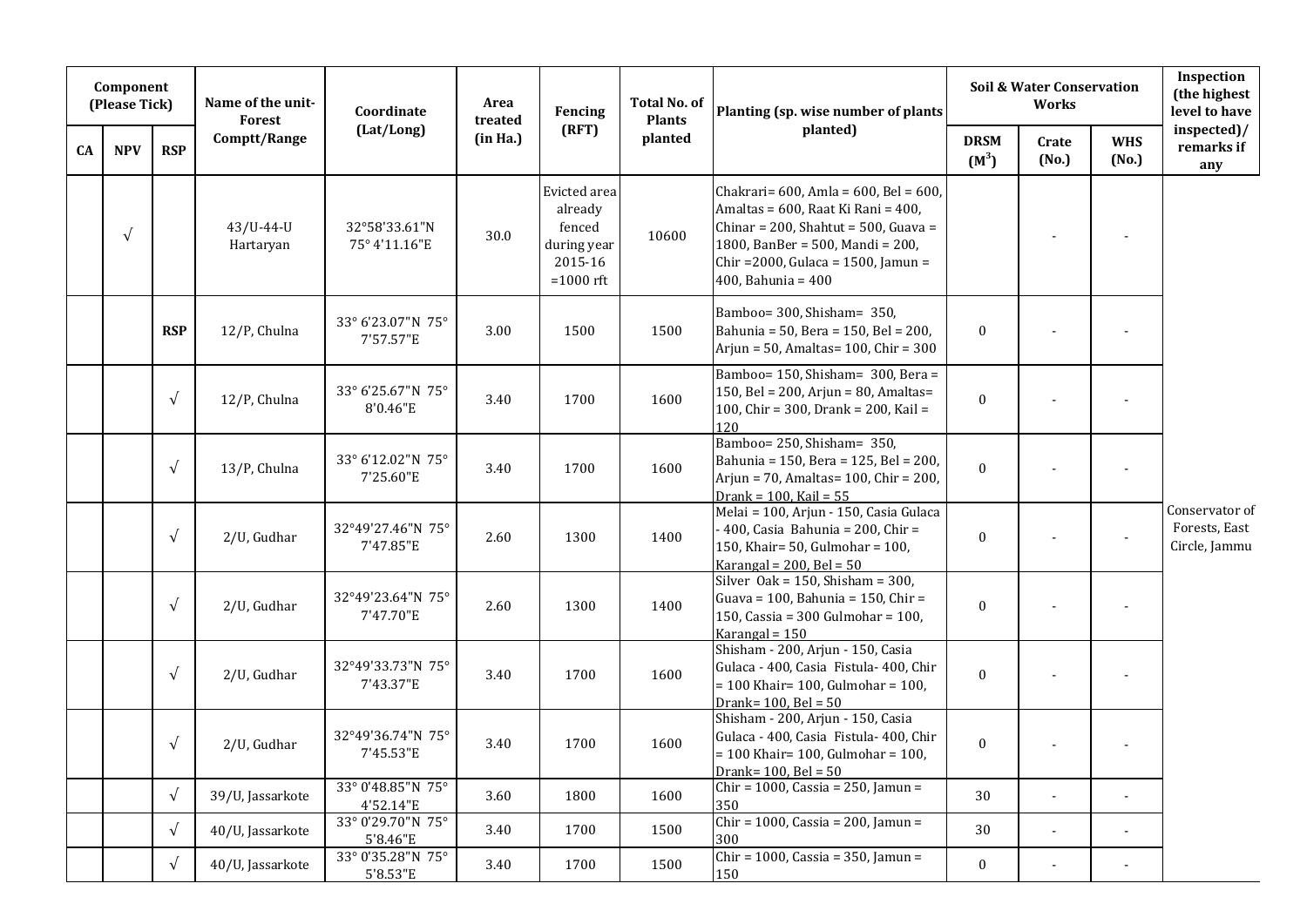|    | Component<br>(Please Tick) |            | Name of the unit-<br>Forest | Coordinate                     | Area<br>treated | Fencing | <b>Total No. of</b><br><b>Plants</b> | Planting (sp. wise number of plants                                                                                                                                                                                                       |                        | <b>Soil &amp; Water Conservation</b><br>Works |                          | Inspection<br>(the highest<br>level to have |
|----|----------------------------|------------|-----------------------------|--------------------------------|-----------------|---------|--------------------------------------|-------------------------------------------------------------------------------------------------------------------------------------------------------------------------------------------------------------------------------------------|------------------------|-----------------------------------------------|--------------------------|---------------------------------------------|
| CA | <b>NPV</b>                 | <b>RSP</b> | Comptt/Range                | (Lat/Long)                     | (in Ha.)        | (RFT)   | planted                              | planted)                                                                                                                                                                                                                                  | <b>DRSM</b><br>$(M^3)$ | Crate<br>(No.)                                | <b>WHS</b><br>(No.)      | inspected)/<br>remarks if<br>any            |
|    |                            | $\sqrt{ }$ | 59/P, Badhota               | 33° 7'32.71"N 75°<br>7'48.36"E | 3.60            | 1800    | 1700                                 | Deodar - 300, Kail - 200, Chir - 800,<br>Banj - 200, Draink - 100, Kachnaar -<br>100                                                                                                                                                      | $\bf{0}$               |                                               |                          |                                             |
|    |                            | $\sqrt{ }$ | 59/P, Badhota               | 33° 7'57.17"N 75°<br>7'58.20"E | 3.60            | 1800    | 1700                                 | Deodar - 300, Kail - 200, Chir - 800,<br>Banj - 200, Draink - 100, Kachnaar -<br>100                                                                                                                                                      | $\boldsymbol{0}$       |                                               |                          |                                             |
|    |                            | $\sqrt{ }$ | 78/D, Nagulta               | 32°59'45.83"N<br>75°20'33.16"E | 3.00            | 1500    | 1400                                 | Bamboo - 150, Siris - 170, Bahunia -<br>100, Shisham - 55, Arjun - 150, Casia<br>Gulaca - 100, Tecoma - 100, Gulmohar<br>- 100, Bilan - 200, Raat ki rani - 90,<br>Silveroak - 135, Banj - 50                                             | $\bf{0}$               |                                               |                          |                                             |
|    |                            | $\sqrt{ }$ | 80/U, Pakhlai               | 32°58'37.84"N<br>75°12'27.59"E | 2.00            | 1000    | 600                                  | Chir -500, Arjun - 50, Casia Gulaca -<br>50                                                                                                                                                                                               | $\mathbf{0}$           | $\blacksquare$                                | ÷,                       |                                             |
|    |                            | $\sqrt{ }$ | 80/U, Pakhlai               | 32°58'53.71"N<br>75°12'46.26"E | 2.40            | 1200    | 700                                  | Chir -600, Arjun - 50, Casia Gulaca -<br>50                                                                                                                                                                                               | $\mathbf{0}$           | $\blacksquare$                                | $\overline{a}$           |                                             |
|    |                            | $\sqrt{ }$ | 80/U, Pakhlai               | 32°58'39.79"N<br>75°12'32.47"E | 2.60            | 1300    | 900                                  | Chir -800, Arjun - 50, Casia Gulaca -<br>50                                                                                                                                                                                               | $\mathbf{0}$           |                                               |                          |                                             |
|    |                            | $\sqrt{ }$ | 80/U, Pakhlai               | 32°58'41.16"N<br>75°12'28.85"E | 3.00            | 1500    | 1000                                 | Chir -900, Arjun - 50, Casia Gulaca -<br>50                                                                                                                                                                                               | $\mathbf{0}$           | $\blacksquare$                                | ÷,                       | Conservator of<br>Forests, East             |
|    |                            | $\sqrt{ }$ | 82/D, Nagulta               | 32°59'51.00"N<br>75°19'21.51"E | 3.00            | 1500    | 1400                                 | Bamboo - 100, Siris - 100, Bahunia -<br>100, Shisham - 100, Arjun - 100, Amla<br>- 100, Casia Gulaca - 100, Tecoma -<br>200, Sukhchain - 10, Gulmohar - 100,<br>Bilan - 100, Raat ki rani - 40,<br>Silveroak - 150, Alstonia - 50, Banj - | $\bf{0}$               |                                               |                          | Circle, Jammu                               |
|    |                            | $\sqrt{ }$ | 82/D, Nagulta               | 32°59'50.44"N<br>75°19'20.87"E | 3.00            | 1500    | 1400                                 | Bamboo - 100, Siris - 100, Bahunia -<br>100, Shisham - 100, Arjun - 100, Amla<br>- 40, Casia Gulaca - 100, Tecoma -<br>200, Gulmohar - 100, Bilan - 100, Raat<br>ki rani - 40, Silveroak - 220, Alstonia -<br>50, Banj - 50               | $\bf{0}$               |                                               |                          |                                             |
|    |                            | $\sqrt{ }$ | 82/D, Nagulta               | 32°59'13.13"N<br>75°19'19.04"E | 3.00            | 1500    | 1400                                 | Bamboo - 150, Siris - 150, Bahunia -<br>100, Shisham - 55, Arjun - 155, Casia<br>Gulaca - 100, Tecoma - 100, Gulmohar<br>- 100, Bilan - 200, Raat ki rani - 90,<br>Silveroak - 150, Banj - 50                                             | $\bf{0}$               |                                               | $\overline{\phantom{a}}$ |                                             |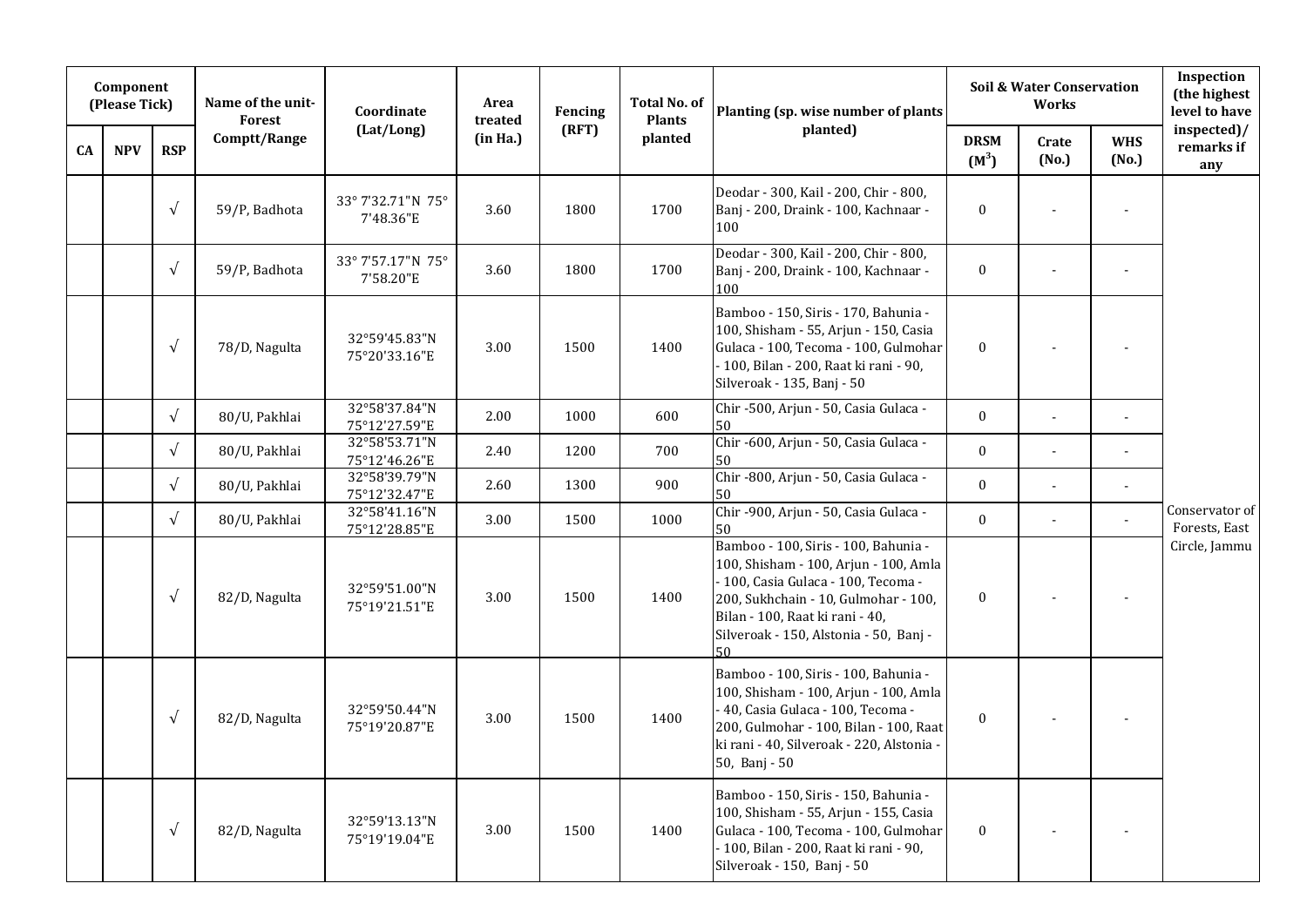|    | Component<br>(Please Tick) |            | Name of the unit-<br><b>Forest</b> | Coordinate                     | Area<br>treated | Fencing | <b>Total No. of</b><br><b>Plants</b> | Planting (sp. wise number of plants                                                                                                                                                                              |                        | <b>Soil &amp; Water Conservation</b><br><b>Works</b> |                       | Inspection<br>(the highest<br>level to have |
|----|----------------------------|------------|------------------------------------|--------------------------------|-----------------|---------|--------------------------------------|------------------------------------------------------------------------------------------------------------------------------------------------------------------------------------------------------------------|------------------------|------------------------------------------------------|-----------------------|---------------------------------------------|
| CA | <b>NPV</b>                 | <b>RSP</b> | Comptt/Range                       | (Lat/Long)                     | (in Ha.)        | (RFT)   | planted                              | planted)                                                                                                                                                                                                         | <b>DRSM</b><br>$(M^3)$ | Crate<br>(No.)                                       | <b>WHS</b><br>(No.)   | inspected)/<br>remarks if<br>any            |
|    |                            | $\sqrt{ }$ | 82/D, Nagulta                      | 33° 0'0.03"N<br>75°19'16.26"E  | 3.40            | 1700    | 1600                                 | Bamboo - 150, Siris - 150, Bahunia -<br>150, Shisham - 150, Arjun - 125, Casia<br>Gulaca - 100, Tecoma - 200, Gulmohar<br>- 100, Bilan - 100, Raat ki rani - 40,<br>Silveroak - 245, Alstonia - 40, Banj -<br>50 | $\mathbf 0$            |                                                      |                       |                                             |
|    |                            | $\sqrt{ }$ | 86/U, Ossu                         | 32°56'53.65"N<br>75°12'43.36"E | 3.20            | 1600    | 1500                                 | Chir -900, Arjun - 100, Bamboo - 300,<br>Shisham - 200                                                                                                                                                           | $\mathbf{0}$           | $\mathbf{r}$                                         | $\mathbf{r}$          |                                             |
|    |                            | $\sqrt{ }$ | 86/U, Ossu                         | 32°56'48.13"N<br>75°12'39.19"E | 3.60            | 1800    | 1700                                 | Chir-900, Arjun - 350, Bamboo - 400,<br>Amla - 50                                                                                                                                                                | $\Omega$               | $\blacksquare$                                       | $\tilde{\phantom{a}}$ |                                             |
|    |                            | $\sqrt{ }$ | 86/U, Ossu                         | 32°56'48.66"N<br>75°12'53.49"E | 3.60            | 1800    | 1700                                 | Chir -1000, Arjun - 200, Casia Gulaca -<br>300, Bamboo - 200                                                                                                                                                     | $\mathbf{0}$           | $\blacksquare$                                       | $\overline{a}$        |                                             |
|    |                            | $\sqrt{ }$ | 86/U, Ossu                         | 32°56'47.07"N<br>75°12'49.24"E | 3.60            | 1800    | 1700                                 | Chir -700, Arjun - 300, Casia Gulaca -<br>300, Bamboo - 200, Shisham - 200                                                                                                                                       | 20                     |                                                      |                       |                                             |
|    |                            | $\sqrt{ }$ | 87/U, Ossu                         | 32°57'7.26"N<br>75°11'37.06"E  | 3.00            | 1500    | 1400                                 | Chir -900, Arjun - 200, Casia gulaca -<br>100, Bamboo - 200                                                                                                                                                      | 10                     |                                                      |                       |                                             |
|    |                            | $\sqrt{ }$ | 87/U, Ossu                         | 32°57'1.48"N<br>75°11'36.07"E  | 3.60            | 1800    | 1700                                 | Chir -900, Arjun - 200, Casia gulaca -<br>300, Shisham - 100, Anardana - 200                                                                                                                                     | $\mathbf{0}$           | $\mathbf{r}$                                         | $\blacksquare$        | Conservator of                              |
|    |                            | $\sqrt{ }$ | 88/D, Madha                        | 33° 2'18.63"N<br>75°16'33.40"E | 3.20            | 1600    | 800                                  | Bamboo - 100, Siris - 100, Bahunia -<br>100, Shisham - 100, Arjun - 70, Amla -<br>30, Casia Gulaca - 60, Casia semia -<br>100, Tecoma - 100, Sukchain - 20,<br>Gulmohar - 20                                     | 20                     |                                                      | $\tilde{\phantom{a}}$ | Forests, East<br>Circle, Jammu              |
|    |                            | $\sqrt{ }$ | 88/D, Madha                        | 33° 2'42.35"N<br>75°16'3.44"E  | 3.40            | 1700    | 1000                                 | Bamboo - 120, Siris - 120, Bahunia -<br>130, Shisham - 100, Arjun - 100, Amla<br>- 30, Casia Gulaca - 100, Casia semia -<br>100, Tecoma - 100, Sukchain - 50,<br>Gulmohar - 50                                   | $\mathbf{0}$           |                                                      |                       |                                             |
|    |                            | $\sqrt{ }$ | 89/D, Madha                        | 33° 3'3.02"N<br>75°16'43.00"E  | 3.00            | 1500    | 1400                                 | Bamboo - 150, Siris - 200, Bahunia -<br>220, Shisham - 200, Arjun - 60, Amla -<br>100, Casia Gulaca - 70, Casia semia -<br>100, Tecoma - 200, Sukchain - 50,<br>Gulmohar - 50                                    | $\bf{0}$               |                                                      |                       |                                             |
|    |                            | $\sqrt{ }$ | 89/U, Ossu                         | 32°55'51.84"N<br>75°12'0.20"E  | 3.40            | 1700    | 1500                                 | Chir -550, Arjun - 200, Bamboo - 500,<br>Anardana - 250                                                                                                                                                          | 20                     | $\Box$                                               | $\overline{a}$        |                                             |
|    |                            | $\sqrt{ }$ | 9/U, Garnai                        | 32°51'55.87"N 75°<br>3'49.54"E | 3.40            | 1700    | 1500                                 | Silver Oak = $200$ , Shisham = $150$ ,<br>Guava = $100$ , Bahunia = $300$ , Chir =<br>150, Bottle Bruch = 100 Gulmohar =<br>100, Karangal = $300$ khair = $100$                                                  | $\boldsymbol{0}$       |                                                      |                       |                                             |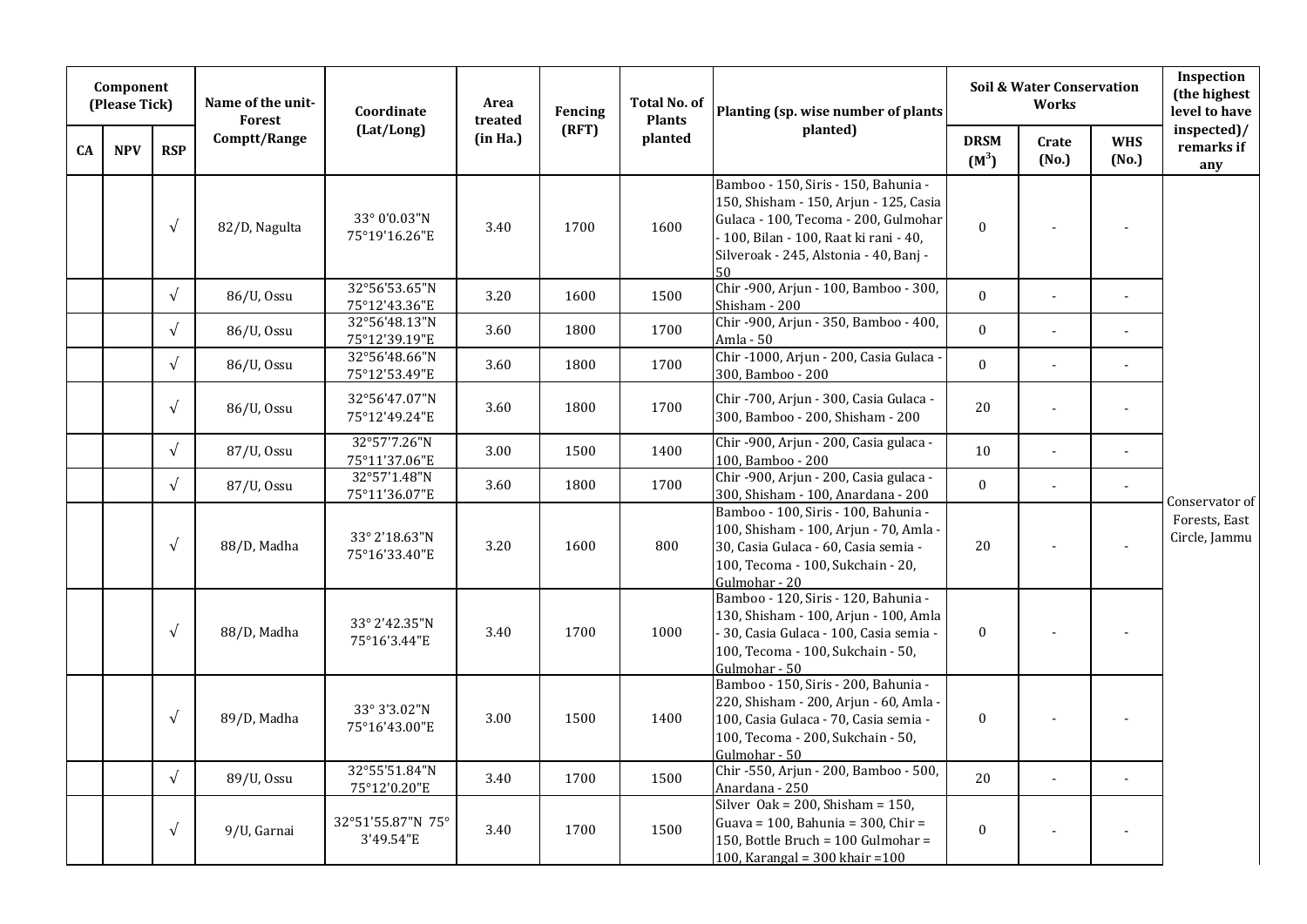|          | Component<br>(Please Tick) |            | Name of the unit-<br><b>Forest</b> | Coordinate                                            | Area<br>treated | Fencing | <b>Total No. of</b><br><b>Plants</b> | Planting (sp. wise number of plants                                                                                                                                                                               |                        | <b>Soil &amp; Water Conservation</b><br><b>Works</b> |                     | Inspection<br>(the highest<br>level to have      |
|----------|----------------------------|------------|------------------------------------|-------------------------------------------------------|-----------------|---------|--------------------------------------|-------------------------------------------------------------------------------------------------------------------------------------------------------------------------------------------------------------------|------------------------|------------------------------------------------------|---------------------|--------------------------------------------------|
| CA       | <b>NPV</b>                 | <b>RSP</b> | Comptt/Range                       | (Lat/Long)                                            | (in Ha.)        | (RFT)   | planted                              | planted)                                                                                                                                                                                                          | <b>DRSM</b><br>$(M^3)$ | Crate<br>(No.)                                       | <b>WHS</b><br>(No.) | inspected)/<br>remarks if<br>any                 |
|          |                            | $\sqrt{ }$ | 9/U, Garnai                        | 32°51'58.17"N 75°<br>3'51.93"E                        | 3.60            | 1800    | 1600                                 | Silver Oak = $200$ , Shisham = $200$ ,<br>Guava = 100, Bahunia = 200, Chir =<br>100, Gulmohar = $100$ , Karangal = $300$<br>khair = $100$ , Cassia = $300$ Melia = $100$                                          | $\mathbf{0}$           |                                                      |                     |                                                  |
|          |                            | $\sqrt{ }$ | 97/U, Sughlar                      | 32°55'47.50"N<br>75°13'4.92"E                         | 3.60            | 1800    | 1600                                 | Chir -100, Arjun - 300, Casia gulaca -<br>200, Bamboo - 600, Shisham - 300,<br>Anardana - 100                                                                                                                     | $\boldsymbol{0}$       |                                                      |                     | Conservator of<br>Forests, East<br>Circle, Jammu |
|          |                            | $\sqrt{ }$ | 97/U, Sughlar                      | 32°55'47.16"N<br>75°13'18.89"E                        | 3.60            | 1800    | 1600                                 | Chir -600, Arjun -250, Casia gulaca -<br>100, Bamboo - 400, Shisham - 200,<br>Anardana - 50                                                                                                                       | $\mathbf{0}$           |                                                      | $\blacksquare$      |                                                  |
|          |                            | $\sqrt{ }$ | 97/U, Sughlar                      | 32°55'32.29"N<br>75°13'37.41"E                        | 3.60            | 1800    | 1600                                 | Chir -450, Arjun -200, Casia gulaca -<br>100, Bamboo - 500, Shisham - 300,<br>Anardana - 50                                                                                                                       | $\bf{0}$               |                                                      |                     |                                                  |
| G. Total |                            |            |                                    |                                                       | 251.20          | 96900   | 117700                               |                                                                                                                                                                                                                   | 530.00                 | 0.00                                                 | 0.00                |                                                  |
|          |                            |            |                                    | Name of the Forest Division : Basohli Forest Division |                 |         |                                      |                                                                                                                                                                                                                   |                        |                                                      |                     |                                                  |
|          | <b>NPV</b>                 |            | Sandar Morh<br>33/Bsl/Basohli      | 32°33'16.56"N<br>75°50'42.27"E                        | 5               | 2200    | 1500                                 | Mangifera indica::300<br>Dalbergia sissoo:300<br>Emblica officinalis:200<br>Bauhinia variegata: 100<br>Melia azedarach:150<br>Sapindus mukorossi:100<br>Tecoma stans:350<br><b>Total:1500</b>                     | $\overline{a}$         |                                                      |                     | Conservator of                                   |
|          | <b>NPV</b>                 |            | Plahi-I<br>33/Bsl/Basohli          | 32°34'18.73"N<br>75°51'42.72"E                        | 5               | 2200    | 2000                                 | Phyllanthus emblica: 300<br>Sapindus mukorossi:300<br>Syzigum cumnil:300<br>Psidium guajava:300<br>Melia azedarach:200<br>Bamboo Spp:200<br>Terminalia bellirica: 200<br>Acacia catechu: 200<br><b>Total:2000</b> |                        |                                                      |                     | Forests, East<br>Circle Jammu                    |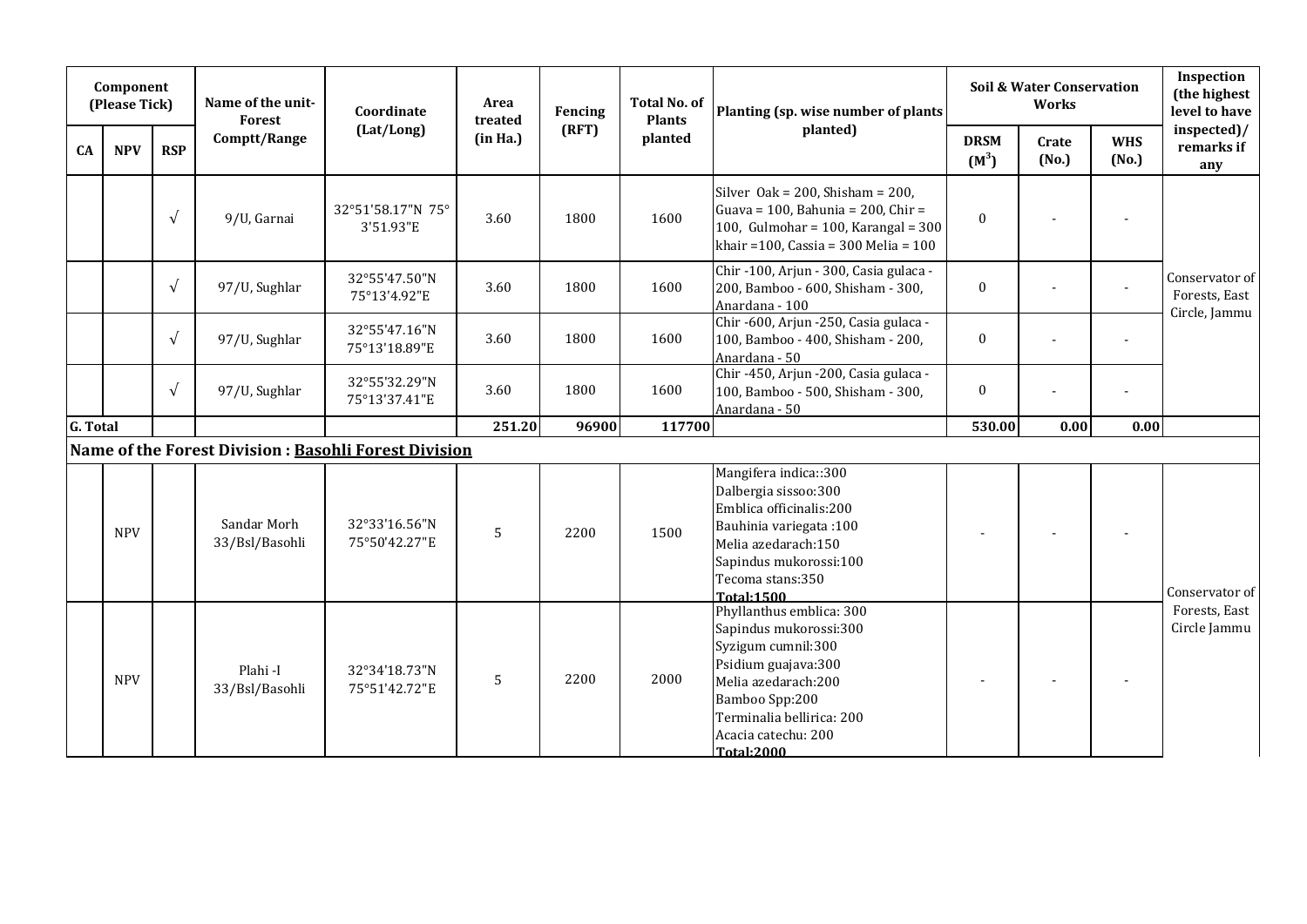|    | Component<br>(Please Tick) |            | Name of the unit-<br>Forest     | Coordinate                     | Area<br>treated | Fencing | <b>Total No. of</b><br><b>Plants</b> | Planting (sp. wise number of plants                                                                                                                                                                                                                                                                 |                        | Soil & Water Conservation<br><b>Works</b> |                     | Inspection<br>(the highest<br>level to have |
|----|----------------------------|------------|---------------------------------|--------------------------------|-----------------|---------|--------------------------------------|-----------------------------------------------------------------------------------------------------------------------------------------------------------------------------------------------------------------------------------------------------------------------------------------------------|------------------------|-------------------------------------------|---------------------|---------------------------------------------|
| CA | <b>NPV</b>                 | <b>RSP</b> | Comptt/Range                    | (Lat/Long)                     | (in Ha.)        | (RFT)   | planted                              | planted)                                                                                                                                                                                                                                                                                            | <b>DRSM</b><br>$(M^3)$ | Crate<br>(No.)                            | <b>WHS</b><br>(No.) | inspected)/<br>remarks if<br>any            |
|    | <b>NPV</b>                 |            | Plahi-II<br>33/Bsl/Basohli      | 32°34'9.96"N<br>75°51'59.94"E  | 15              | 4500    | 3300                                 | Phyllanthus emblica: 600<br>Sapindus mukorossi:600<br>Syzigum cumnil:600<br>Psidium guajava:600<br>Melia azedarach:400<br>Bottle Brush:100<br>Acacia catechu: 400<br><b>Total:3300</b>                                                                                                              |                        |                                           |                     |                                             |
|    | <b>NPV</b>                 |            | Choi<br>18c/Bsl/Basohli         | 32°32'49.63"N<br>75°43'51.11"E | 10              | 3000    | 2000                                 | Sapindus mukorossi: 400<br>Emblica officinalis:400<br>Psidium guajava: 600<br>Aegle marmelos:600<br><b>Total: 2000</b>                                                                                                                                                                              |                        |                                           |                     |                                             |
|    | <b>NPV</b>                 |            | Kagdera (A)<br>24/Bsl/Basohli   | 32°32'59.52"N<br>75°45'37.35"E | $\overline{5}$  | 2000    | 1200                                 | Syzigum cumnil: 280<br>Emblica officinalis:295<br>Sapindus mukorossi: 200<br>Psidium guajava: 100<br>Tecoma stans: 200<br>Cassia glauca: 250<br><b>Total: 1200</b>                                                                                                                                  |                        |                                           |                     | Conservator of<br>Forests, East             |
|    | <b>NPV</b>                 |            | Zero Morh (A)<br>21/Bsl/Basohli | 32°32'0.64"N<br>75°45'49.95"E  | $\overline{4}$  | 1500    | 900                                  | Syzigum cumnil: 50<br>Emblica officinalis:125<br>Sapindus mukorossi:205<br>Psidium guajava: 45<br>Melia azedarach: 135<br>Tecoma stans:340<br><b>Total: 900</b>                                                                                                                                     |                        |                                           |                     | Circle Jammu                                |
|    | <b>NPV</b>                 |            | Khurku<br>9b/Bsl/Basohl         | 32°32'48.47"N<br>75°44'47.78"E | 10              | 3000    | 3300                                 | Syzigum cumnil: 300<br>Emblica officinalis:500<br>Grewia optiva: 300<br>Psidium guajava: 500<br>Terminalia bellerica: 200<br>Erythrina indica: 250<br>Albizia lebbeck: 50<br>Terminalia arjuna:130<br>Dendrocalamus strictus:620<br>Toona cilliata: 350<br>Aegle marmelos:100<br><b>Total: 3300</b> | $\blacksquare$         |                                           |                     |                                             |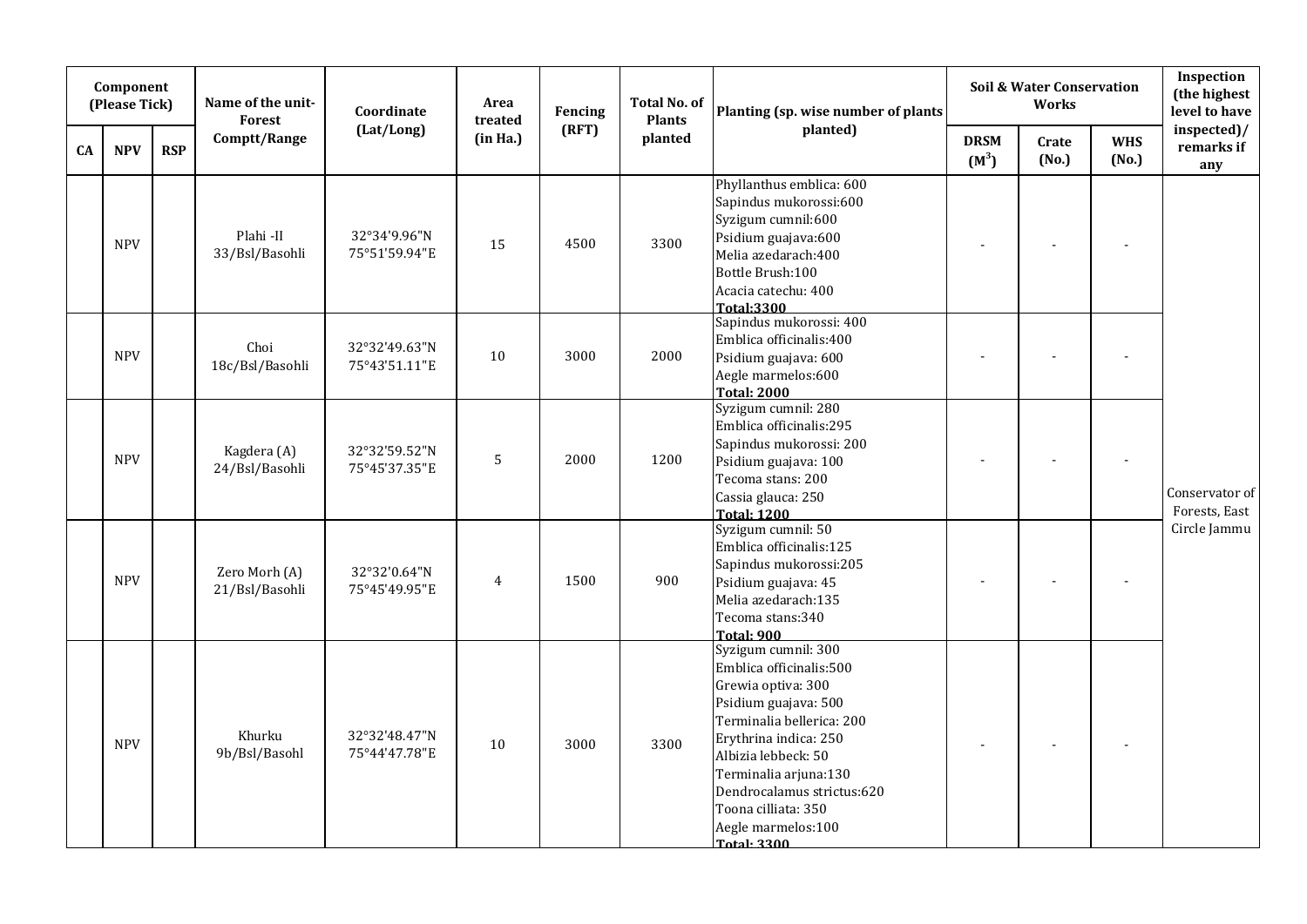|    | Component<br>(Please Tick) |            | Name of the unit-<br><b>Forest</b>      | Coordinate                     | Area<br>treated | Fencing | <b>Total No. of</b><br><b>Plants</b> | Planting (sp. wise number of plants                                                                                                                                                                                                   |                        | <b>Soil &amp; Water Conservation</b><br><b>Works</b> |                     | Inspection<br>(the highest<br>level to have |
|----|----------------------------|------------|-----------------------------------------|--------------------------------|-----------------|---------|--------------------------------------|---------------------------------------------------------------------------------------------------------------------------------------------------------------------------------------------------------------------------------------|------------------------|------------------------------------------------------|---------------------|---------------------------------------------|
| CA | <b>NPV</b>                 | <b>RSP</b> | Comptt/Range                            | (Lat/Long)                     | (in Ha.)        | (RFT)   | planted                              | planted)                                                                                                                                                                                                                              | <b>DRSM</b><br>$(M^3)$ | Crate<br>(No.)                                       | <b>WHS</b><br>(No.) | inspected)/<br>remarks if<br>any            |
|    | <b>NPV</b>                 |            | Chunaira<br>11/Bsl/Basohli              | 32°31'22.66"N<br>75°42'29.23"E | 20              | 6000    | 3300                                 | Dalbergia sissoo:500<br>Bauhinia variegata: 400<br>Sapindus mukorossi:300<br>Terminalia bellerica:300<br>Emblica officinalis:400<br>Aegle marmelos:300<br>Bamboo spp:300<br>Mangifera indica:300<br>Syzigum cumnil:500<br>Total: 3300 |                        |                                                      |                     |                                             |
|    | <b>NPV</b>                 |            | Parla Kut<br>43/Bsl/Basohli             | 32°32'34.04"N<br>75°38'9.58"E  | 20              | 6000    | 3300                                 | Syzigum cumnil:300<br>Emblica officinalis:500<br>Psidium guajava: 500<br>Dalbergia sissoo:500<br>Sapindus mukorossi: 600<br>Melia azedarach: 300<br>Bombxy ceiba: 300<br>Bauhinia variegata: 300<br>Total: 3300                       |                        |                                                      |                     | Conservator of<br>Forests, East             |
|    | <b>NPV</b>                 |            | Pimurindi<br>43/Bsl/Basohli             | 32°33'4.46"N<br>75°37'56.99"E  | 20              | 6000    | 3300                                 | Bauhinia variegata: 700<br>Bamboo spp:600<br>Terminalia bellirica:600<br>Dalbergia sissoo:1000<br>Emblica officinalis:400<br>Total: 3300                                                                                              |                        |                                                      |                     | Circle Jammu                                |
|    | <b>NPV</b>                 |            | Thana<br>51/Blr/Basohli                 | 32°31'58.92"N<br>75°37'23.08"E | 20              | 6000    | 3300                                 | Syzigum cumnil: 200<br>Emblica officinalis:500<br>Psidium guajava:500<br>Dalbergia sissoo: 700<br>Melia azedarach:600 Tacoma<br>stana:200<br>Bombxy ceiba: 200<br>Bauhinia variegata: 400<br><b>Total: 3300</b>                       |                        |                                                      |                     |                                             |
|    | <b>NPV</b>                 |            | Challoge<br>69/Bni/Basohli              | 32°42'21.45"N<br>75°48'19.95"E | 15              | 4500    | 5000                                 | Pinus roxburghii:2200<br>Cedrus deodara: 2000<br>Aesculus indica:800<br><b>Total: 5000</b>                                                                                                                                            |                        |                                                      | $\overline{a}$      |                                             |
|    |                            |            | <b>Total</b>                            |                                | 149             | 46900   | 32400                                | 32400                                                                                                                                                                                                                                 |                        |                                                      |                     |                                             |
|    |                            |            | Name of Division: Jammu Forest Division |                                |                 |         |                                      |                                                                                                                                                                                                                                       |                        |                                                      |                     |                                             |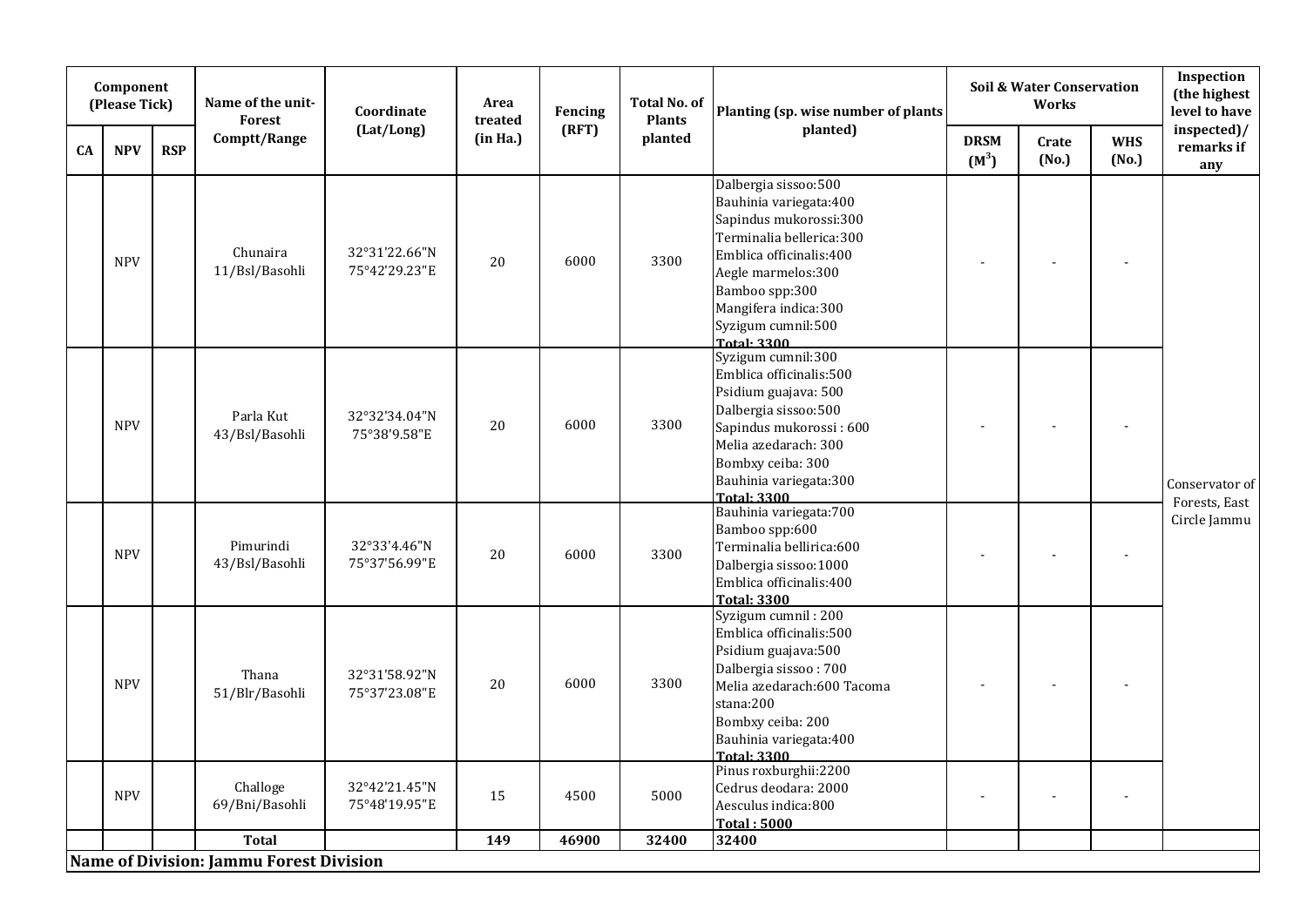|           | Component<br>(Please Tick) |            | Name of the unit-<br>Forest                     | Coordinate                                             | Area<br>treated | Fencing | <b>Total No. of</b><br><b>Plants</b> | Planting (sp. wise number of plants |                        | <b>Soil &amp; Water Conservation</b><br><b>Works</b> |                     | Inspection<br>(the highest<br>level to have |
|-----------|----------------------------|------------|-------------------------------------------------|--------------------------------------------------------|-----------------|---------|--------------------------------------|-------------------------------------|------------------------|------------------------------------------------------|---------------------|---------------------------------------------|
| <b>CA</b> | <b>NPV</b>                 | <b>RSP</b> | Comptt/Range                                    | (Lat/Long)                                             | (in Ha.)        | (RFT)   | planted                              | planted)                            | <b>DRSM</b><br>$(M^3)$ | Crate<br>(No.)                                       | <b>WHS</b><br>(No.) | inspected)/<br>remarks if<br>any            |
|           | <b>NPV</b>                 |            | Kalidhar 45/K                                   | 32 59 202<br>074 26 361                                | 30              | 9000    | $\mathbf 0$                          |                                     | $\boldsymbol{0}$       | $\boldsymbol{0}$                                     | $\boldsymbol{0}$    | ${\rm RO}$                                  |
|           | <b>NPV</b>                 |            | Kalidhar 7b/k                                   | 33.02 23.3<br>074 43 53.1                              | 20              | 6000    | 6000                                 |                                     | $\mathbf{0}$           | $\mathbf{0}$                                         | $\mathbf{0}$        | DF <sub>0</sub>                             |
|           | <b>NPV</b>                 |            | Kalidhar 43/k                                   | 32 59 922<br>074 29 064                                | 16              | 5000    | 6000                                 |                                     | $\boldsymbol{0}$       | $\mathbf{0}$                                         | $\boldsymbol{0}$    | RO                                          |
|           | <b>NPV</b>                 |            | Kalidhar 1/k                                    | 33 04 49.68<br>074 56 677                              | 8               | 2500    | 3000                                 |                                     | $\boldsymbol{0}$       | $\boldsymbol{0}$                                     | $\boldsymbol{0}$    | $\rm{RO}$                                   |
|           | <b>NPV</b>                 |            | Jindrah 4/T                                     | 32 50 20.11<br>74 59 42.96                             | 8               | 2500    | 3000                                 |                                     | $\boldsymbol{0}$       | $\bf{0}$                                             | $\boldsymbol{0}$    | DF <sub>O</sub>                             |
|           | <b>NPV</b>                 |            | Jindrah 10/M                                    | 32 44 19.76<br>075 05 36.27                            | $\, 8$          | 2500    | 3000                                 |                                     | $\mathbf{0}$           | $\mathbf{0}$                                         | $\boldsymbol{0}$    | <b>DFO</b>                                  |
|           | <b>NPV</b>                 |            | Jindrah 6/M                                     | 32 41 035<br>075 10 827                                | 8               | 2500    | 3000                                 |                                     | $\boldsymbol{0}$       | $\bf{0}$                                             | $\bf{0}$            | <b>DFO</b>                                  |
|           | <b>NPV</b>                 |            | Jammu $4/N$                                     | 32 48 46.80<br>074 52 59.49                            | $\overline{7}$  | 2100    | 2000                                 |                                     | $\boldsymbol{0}$       | $\mathbf{0}$                                         | $\boldsymbol{0}$    | CF East Circle                              |
|           | <b>NPV</b>                 |            | Jammu 7/N                                       | 32 54 28.95<br>074 52 02.52                            | 21              | 6400    | 3000                                 |                                     | $\boldsymbol{0}$       | $\boldsymbol{0}$                                     | $\boldsymbol{0}$    | DF <sub>O</sub>                             |
|           | <b>NPV</b>                 |            | Jindrah 6/J                                     | 32 49 135<br>075 05 084                                | 9               | 2700    | 3000                                 |                                     | $\boldsymbol{0}$       | $\boldsymbol{0}$                                     | $\bf{0}$            | <b>DFO</b>                                  |
|           | <b>NPV</b>                 |            | Bahu 4/Ch                                       | 32 46 38<br>074 58 57                                  | 9               | 2700    | 4000                                 |                                     | $\mathbf 0$            | $\mathbf{0}$                                         | $\mathbf{0}$        | CF East Circle                              |
|           | <b>NPV</b>                 |            | Bahu 55/Baj                                     | 32 46 38<br>074 58 57                                  | 9               | 2700    | 3500                                 |                                     | $\boldsymbol{0}$       | $\boldsymbol{0}$                                     | $\boldsymbol{0}$    | DF <sub>O</sub>                             |
| CA        |                            |            | Kalidahr 30/K                                   | 32 56 416<br>074 31 618                                | $\, 8$          | 2500    | 3000                                 |                                     | $\boldsymbol{0}$       | $\bf{0}$                                             | $\boldsymbol{0}$    | CF East Circle                              |
| CA        |                            |            | Kalidhar 28/K                                   | 32 53 489<br>074 34 666                                | $\, 8$          | 2000    | 2000                                 |                                     | $\boldsymbol{0}$       | $\boldsymbol{0}$                                     | $\boldsymbol{0}$    | <b>DFO</b>                                  |
|           | G. total                   |            |                                                 |                                                        | 169             | 51100   | 44500                                | $\bf{0}$                            | $\boldsymbol{0}$       | 0                                                    | 0                   |                                             |
|           |                            |            | Name of Forest Division: Kathua Forest Division |                                                        |                 |         |                                      |                                     |                        |                                                      |                     |                                             |
|           | <b>NPV</b>                 |            |                                                 | 32°33'39.52"N<br>$75^022'19.72"E$                      | 10              | 3000    | 3000                                 |                                     |                        |                                                      |                     |                                             |
|           | <b>NPV</b>                 |            | 33/J, Jasrota                                   | 32°33'37.01"N<br>75°22'36.25"E                         | 10              | 3000    | 3000                                 |                                     | 110                    |                                                      |                     | Conservator of<br>Forests East              |
|           | <b>NPV</b>                 |            |                                                 | 32°33'58.56"N<br>75°22'32.65"E                         | 10              | 3000    | 3000                                 |                                     |                        |                                                      |                     | Circle Jammu                                |
|           | <b>NPV</b>                 |            | Co. 76/I Incrota                                | 32 <sup>0</sup> 32'15.03N<br>75 <sup>0</sup> 17'59.7"E | 10              | 3000    | 3000                                 |                                     | 110                    |                                                      | $\mathbf{1}$        |                                             |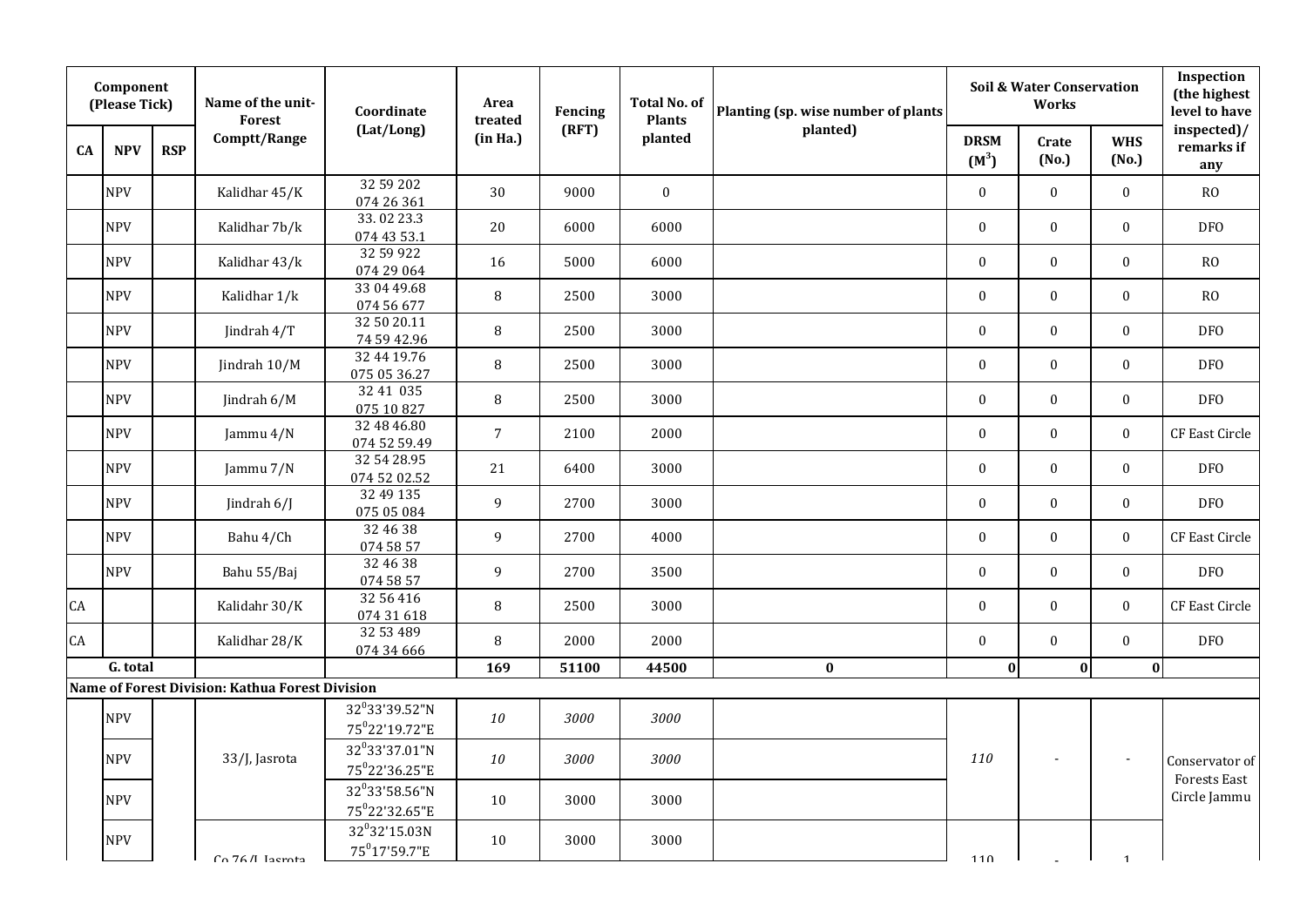|    | Component<br>(Please Tick) |            | Name of the unit-<br>Forest   | Coordinate                                                           | Area<br>treated | Fencing                  | <b>Total No. of</b><br><b>Plants</b> | Planting (sp. wise number of plants |                        | <b>Soil &amp; Water Conservation</b><br>Works |                     | Inspection<br>(the highest<br>level to have |
|----|----------------------------|------------|-------------------------------|----------------------------------------------------------------------|-----------------|--------------------------|--------------------------------------|-------------------------------------|------------------------|-----------------------------------------------|---------------------|---------------------------------------------|
| CA | <b>NPV</b>                 | <b>RSP</b> | Comptt/Range                  | (Lat/Long)                                                           | (in Ha.)        | (RFT)                    | planted                              | planted)                            | <b>DRSM</b><br>$(M^3)$ | Crate<br>(No.)                                | <b>WHS</b><br>(No.) | inspected)/<br>remarks if<br>any            |
|    | <b>NPV</b>                 |            | <del>00.707 J, Jasi ota</del> | 32 <sup>0</sup> 32'13.85N<br>$75^016'57.22"E$                        | 10              | 3000                     | 3000                                 |                                     |                        |                                               |                     |                                             |
|    | <b>NPV</b>                 |            | 44/J, Jasrota                 | 32°32'26.9"N<br>$75^0$ 23'31.6"E                                     | 10              | 3000                     | 3000                                 |                                     | 110                    | $\blacksquare$                                | $\blacksquare$      |                                             |
|    | <b>NPV</b>                 |            |                               | 32°32'24.0"N<br>75°25'43.0"E                                         | 10              | 3000                     | 3000                                 |                                     |                        |                                               |                     |                                             |
|    | <b>NPV</b>                 |            | 72/J, Jasrota                 | 32 <sup>0</sup> 38'33.79"N<br>75 <sup>0</sup> 17'57.34"E             | 30              | $\bf{0}$                 | 9000                                 |                                     | $\boldsymbol{0}$       | $\blacksquare$                                | $\blacksquare$      |                                             |
|    | <b>NPV</b>                 |            | Co.20/K, Kathua               | 32°25'29.25"N<br>75 <sup>0</sup> 40'24.10"E                          | 10              | 3000                     | 3000                                 |                                     | 110                    |                                               |                     |                                             |
|    | <b>NPV</b>                 |            |                               | 32 <sup>0</sup> 25'33.13"N<br>75°40'22.93"E                          | 10              | 3000                     | 3000                                 |                                     |                        |                                               | $\blacksquare$      |                                             |
|    | <b>NPV</b>                 |            | Co.19/K, Kathua               | $32^0$ 24'27.64"N<br>75 <sup>0</sup> 40'45.73"E                      | 10              | 3000                     | 3000                                 |                                     | 110                    | $\sim$                                        |                     |                                             |
|    | <b>NPV</b>                 |            |                               | 32°24'27.70"N<br>$75^040'45.59"E$                                    | 10              | 3000                     | 3000                                 |                                     |                        |                                               | $\sim$              |                                             |
|    | <b>NPV</b>                 |            |                               | $32^0$ 27'.06.53" N                                                  | 30              | $\blacksquare$           | 7870                                 |                                     | $\mathbf{0}$           | $\blacksquare$                                | $\blacksquare$      | Conservator of                              |
|    | <b>NPV</b>                 |            | 4/K, Kathua                   | 75°29'51.30"E                                                        | 20              | 5000                     | 6000                                 |                                     |                        |                                               |                     | Forests East<br>Circle Jammu                |
|    | <b>NPV</b>                 |            |                               | $32^{0.30}$ '00.25"N<br>75°32'13.14"E                                | 10              | 3000                     | 3000                                 |                                     |                        |                                               | $\blacksquare$      |                                             |
|    | <b>NPV</b>                 |            | 28 & 29/K, Kathua             | 32 <sup>0</sup> '30'55.32"N<br>$75^032'48.63''E$                     | 10              | 3000                     | 3000                                 |                                     | 110                    |                                               |                     |                                             |
|    | <b>NPV</b>                 |            |                               | 32°'30'40.66"N<br>75°33'11.20"E                                      | 10              | 3000                     | 3000                                 |                                     |                        |                                               |                     |                                             |
|    | <b>NPV</b>                 |            |                               | 32 <sup>0</sup> '27'20.69"N<br>75°32'23.17"E                         | 10              | 3000                     | 2000                                 |                                     |                        |                                               | $\sim$              |                                             |
|    | <b>NPV</b>                 |            | 27/K, Kaiyal Nal              | 32 <sup>0</sup> '27'33.22"N<br>75°31'33.35"E                         | 10              | 3000                     | 2000                                 |                                     | $\boldsymbol{0}$       | $\blacksquare$                                |                     |                                             |
|    | <b>NPV</b>                 |            |                               | $32^{0}$ '27'46.18"N<br>75°31'40.28"E                                | 10              | 3000                     | 2000                                 |                                     |                        |                                               |                     |                                             |
|    | <b>NPV</b>                 |            | 32/J, Jasrota                 | $32^0$ 34'.37.64" N 75 $^0$<br>22' 07.90" E                          | $\blacksquare$  | $\overline{\phantom{a}}$ | $\sim$                               |                                     | ÷,                     | $\blacksquare$                                | $\mathbf{1}$        |                                             |
|    | <b>NPV</b>                 |            | 35/J, Jasrota                 | $32^0$ $34^{\prime}\!.57.50^{\prime\prime}$ N $75^0$<br>21' 05.23" E | $\sim$          | $\sim$                   | $\sim$                               |                                     | $\blacksquare$         | $\blacksquare$                                | $\mathbf{1}$        |                                             |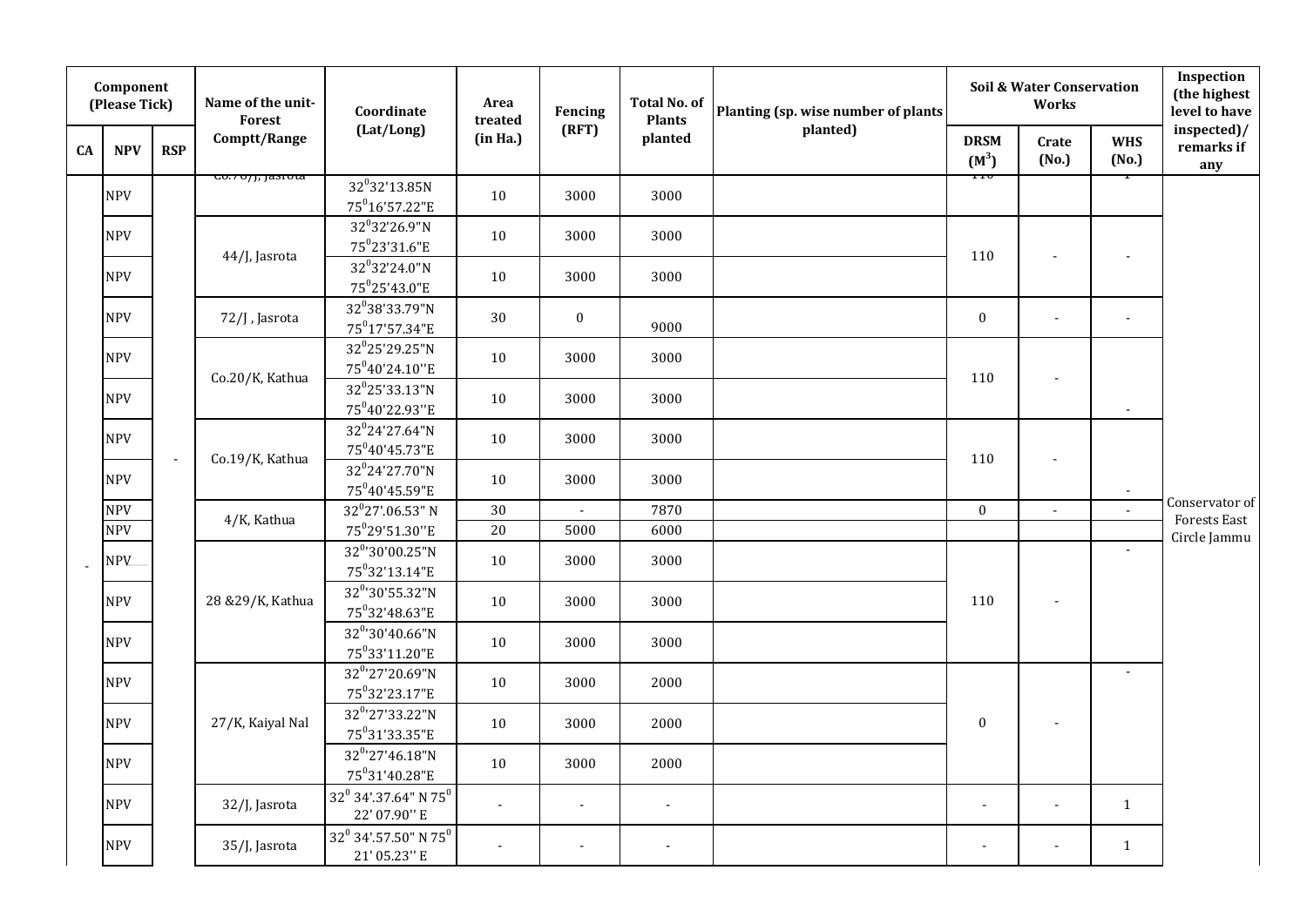|    | Component<br>(Please Tick) |            | Name of the unit-<br><b>Forest</b>                  | Coordinate                                                          | Area<br>treated | Fencing        | <b>Total No. of</b><br><b>Plants</b> | Planting (sp. wise number of plants                                                                                                                                                                 |                        | <b>Soil &amp; Water Conservation</b><br>Works |                     | Inspection<br>(the highest<br>level to have      |
|----|----------------------------|------------|-----------------------------------------------------|---------------------------------------------------------------------|-----------------|----------------|--------------------------------------|-----------------------------------------------------------------------------------------------------------------------------------------------------------------------------------------------------|------------------------|-----------------------------------------------|---------------------|--------------------------------------------------|
| CA | <b>NPV</b>                 | <b>RSP</b> | Comptt/Range                                        | (Lat/Long)                                                          | (in Ha.)        | (RFT)          | planted                              | planted)                                                                                                                                                                                            | <b>DRSM</b><br>$(M^3)$ | Crate<br>(No.)                                | <b>WHS</b><br>(No.) | inspected)/<br>remarks if<br>any                 |
|    | <b>NPV</b>                 |            | 81/J, Jasrota                                       | 32 <sup>0</sup> 30'.35.44" N 75 <sup>0</sup><br>23' 17.48" E        |                 | $\blacksquare$ | $\blacksquare$                       |                                                                                                                                                                                                     |                        |                                               | $\mathbf{1}$        |                                                  |
|    | <b>NPV</b>                 |            | Kootah to Saida<br>Road                             | 32 <sup>0</sup> 32'.32.41" N 75 <sup>0</sup><br>17' 22.29" E        |                 | 16950          | 6000                                 |                                                                                                                                                                                                     | $\mathbf{0}$           | $\bf{0}$                                      |                     |                                                  |
|    | <b>NPV</b>                 |            | Co.77/J, Jasrota                                    | $32^0$ 32'.23.05" N 75 $^0$<br>17' 37.5" E                          | 20              |                | 6000                                 |                                                                                                                                                                                                     |                        |                                               |                     | Conservator of                                   |
|    | <b>NPV</b>                 |            | Co.16/J Jasrota                                     | 32 <sup>0</sup> 35'.48.36" N 75 <sup>0</sup><br>22'04.72" E         | 20              |                | 6000                                 |                                                                                                                                                                                                     |                        |                                               |                     | Forests, East<br>Circle, Jammu                   |
|    | <b>NPV</b>                 |            | $Co.81/J$ , Soil<br><b>Conservtion Range</b><br>Hgr | $32^0$ $30^{\prime}\!.35.29^{\prime\prime}$ N $75^0$<br>22'31.59" E | 20              | $\sim$         | 6000                                 |                                                                                                                                                                                                     |                        |                                               |                     |                                                  |
|    | <b>NPV</b>                 |            | City Kathua                                         | 32 <sup>0</sup> 23'.10.22" N 75 <sup>0</sup><br>30' 46.7" E         |                 |                | 4000                                 |                                                                                                                                                                                                     |                        |                                               |                     |                                                  |
|    | Total:-                    |            |                                                     |                                                                     | 310             | 72950          | 98870                                |                                                                                                                                                                                                     | 660                    | $\bf{0}$                                      | $\boldsymbol{4}$    |                                                  |
|    |                            |            | Name of Forest Division: Billawar Forest Division   |                                                                     |                 |                |                                      |                                                                                                                                                                                                     |                        |                                               |                     |                                                  |
|    | <b>NPV</b>                 |            | Chaffrian/18/Blr/<br>Billawar                       | $N = 32^{\circ}38'36.88"$<br>$E = 75^{\circ}35'36.48"$              | 9               | 2700           | 1500                                 | Pinus roxburghii: 1120<br>Syzgium cumini: 150<br>Dendrocalamus strictus: 100<br>Psidium guajava: 55<br>Emblica officinalis:75<br><b>Total: 1500</b>                                                 | 10                     |                                               | $\overline{a}$      | Conservator of<br>Forests, East<br>Circle, Jammu |
|    | <b>NPV</b>                 |            | Draman<br>18/Blr/Billawar                           | $N = 32^{\circ}38'36.50"$<br>$E = 75^{\circ}35'23.93''$             | 9               | 2700           | 1500                                 | Pinus roxburghii: 600<br>Dalbergia sissoo = 170<br>Dendrocalamus strictus: 100<br>Psidium guajava: 50<br>Emblica officinalis:580<br><b>Total: 1500</b>                                              | 10                     |                                               |                     | DFO, Billawar                                    |
|    | <b>NPV</b>                 |            | Thanda Pani<br>18/Blr/Billawar                      | $N = 32^{\circ}38'45.97''$<br>$E = 75^{\circ}35'31.94"$             | 9               | 2700           | 1500                                 | Pinus roxburghii: 500<br>Syzgium cumini: 530<br>Emblica officinalis:100<br>Bauhinia variegata = 200<br>Albizia lebbeck = 100<br>Acacia glauca = 50<br>Sapindus mukorossi = 20<br><b>Total: 1500</b> | 10                     | $\blacksquare$                                | $\sim$              | Conservator of<br>Forests, East<br>Circle, Jammu |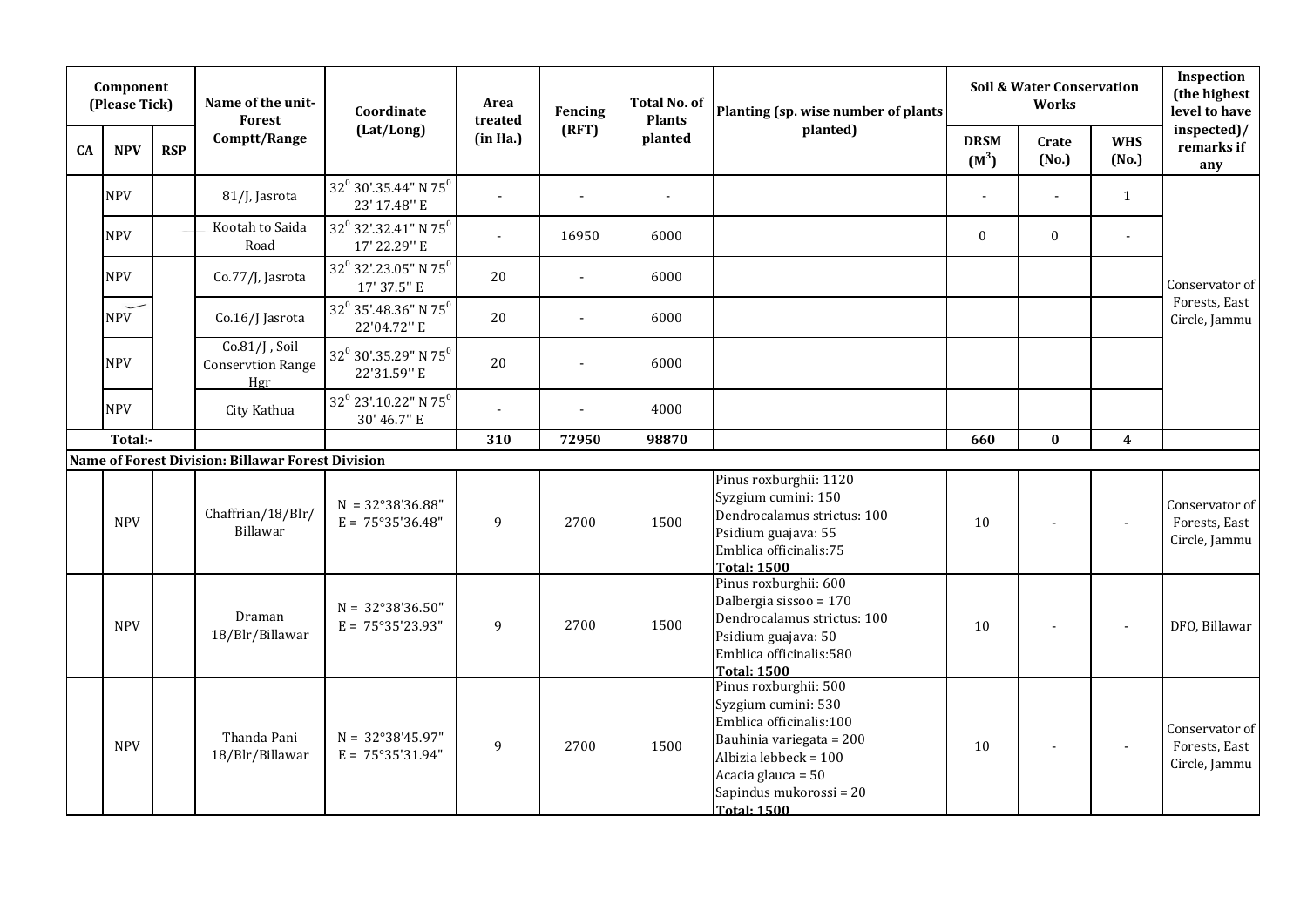|    | Component<br>(Please Tick) |            | Name of the unit-<br><b>Forest</b> | Coordinate                                              | Area<br>treated | Fencing | <b>Total No. of</b><br><b>Plants</b> | Planting (sp. wise number of plants                                                                                                                                                                                                  |                        | Soil & Water Conservation<br>Works |                     | Inspection<br>(the highest<br>level to have |
|----|----------------------------|------------|------------------------------------|---------------------------------------------------------|-----------------|---------|--------------------------------------|--------------------------------------------------------------------------------------------------------------------------------------------------------------------------------------------------------------------------------------|------------------------|------------------------------------|---------------------|---------------------------------------------|
| CA | <b>NPV</b>                 | <b>RSP</b> | Comptt/Range                       | (Lat/Long)                                              | (in Ha.)        | (RFT)   | planted                              | planted)                                                                                                                                                                                                                             | <b>DRSM</b><br>$(M^3)$ | Crate<br>(No.)                     | <b>WHS</b><br>(No.) | inspected)/<br>remarks if<br>any            |
|    | <b>NPV</b>                 |            | PehnaPeya/18/Blr/<br>Billawar      | N= 32°39'29.51"<br>$E = 75^{\circ}37'17.28''$           | $\overline{9}$  | 2700    | 1500                                 | Pinus roxburghii: 300<br>Syzgium cumini: 405<br>Bauhinia variegata = 200<br>Albizia lebbeck = 145<br>Acacia glauca = 45<br>Sapindus mukorossi = 05<br>Quercus leucotrichophora = 400<br><b>Total: 1500</b>                           |                        |                                    |                     |                                             |
|    | <b>NPV</b>                 |            | Salli/17/Blr/Billawa<br>r          | N= 32°39'36.71"<br>$E = 75°37'12.77"$                   | $\overline{9}$  | 2700    | 1500                                 | Pinus roxburghii: 500<br>Syzgium cumini: 490<br>Bauhinia variegata = 200<br>Albizia lebbeck = 100<br>Acacia glauca = 50<br>Sapindus mukorossi = 10<br>Quercus leucotrichophora = 150<br><b>Total: 1500</b>                           |                        |                                    |                     | DFO, Billawar                               |
|    | <b>NPV</b>                 |            | Dabatti/17/Blr/Bill<br>awar        | N= 32°39'37.92"<br>E= 75°37'23.79"                      | 9               | 2700    | 1500                                 | Pinus roxburghii: 500<br>Syzgium cumini: 485<br>Bauhinia variegata = 200<br>Albizia lebbeck = 65<br>Acacia glauca = 45<br>Sapindus mukorossi = 05<br>Quercus leucotrichophora = 150<br>Emblica officinalis: 50<br><b>Total: 1500</b> |                        |                                    |                     |                                             |
|    | <b>NPV</b>                 |            | Upper Ludrai/<br>20/Blr/Billawar   | $N = 32^{\circ}39'37.62"$<br>$E = 75^{\circ}37'40.95''$ | 9               | 2700    | 1500                                 | Pinus roxburghii: 700<br>Syzgium cumini: 100<br>Dalbergia sissoo = 300<br>Psidium guajava: 100<br>Dendrocalamus strictus: 300<br><b>Total: 1500</b>                                                                                  |                        |                                    |                     |                                             |
|    | <b>NPV</b>                 |            | Dhar<br>20/Blr/Billawar            | $N = 32^{\circ}39'26.38"$<br>$E = 75^{\circ}37'41.01''$ | 9               | 2700    | 1500                                 | Pinus roxburghii: 700<br>Syzgium cumini: 100<br>Dalbergia sissoo = 300<br>Psidium guajava: 100<br>Dendrocalamus strictus: 300<br><b>Total: 1500</b>                                                                                  |                        |                                    |                     | Concerned R.O.                              |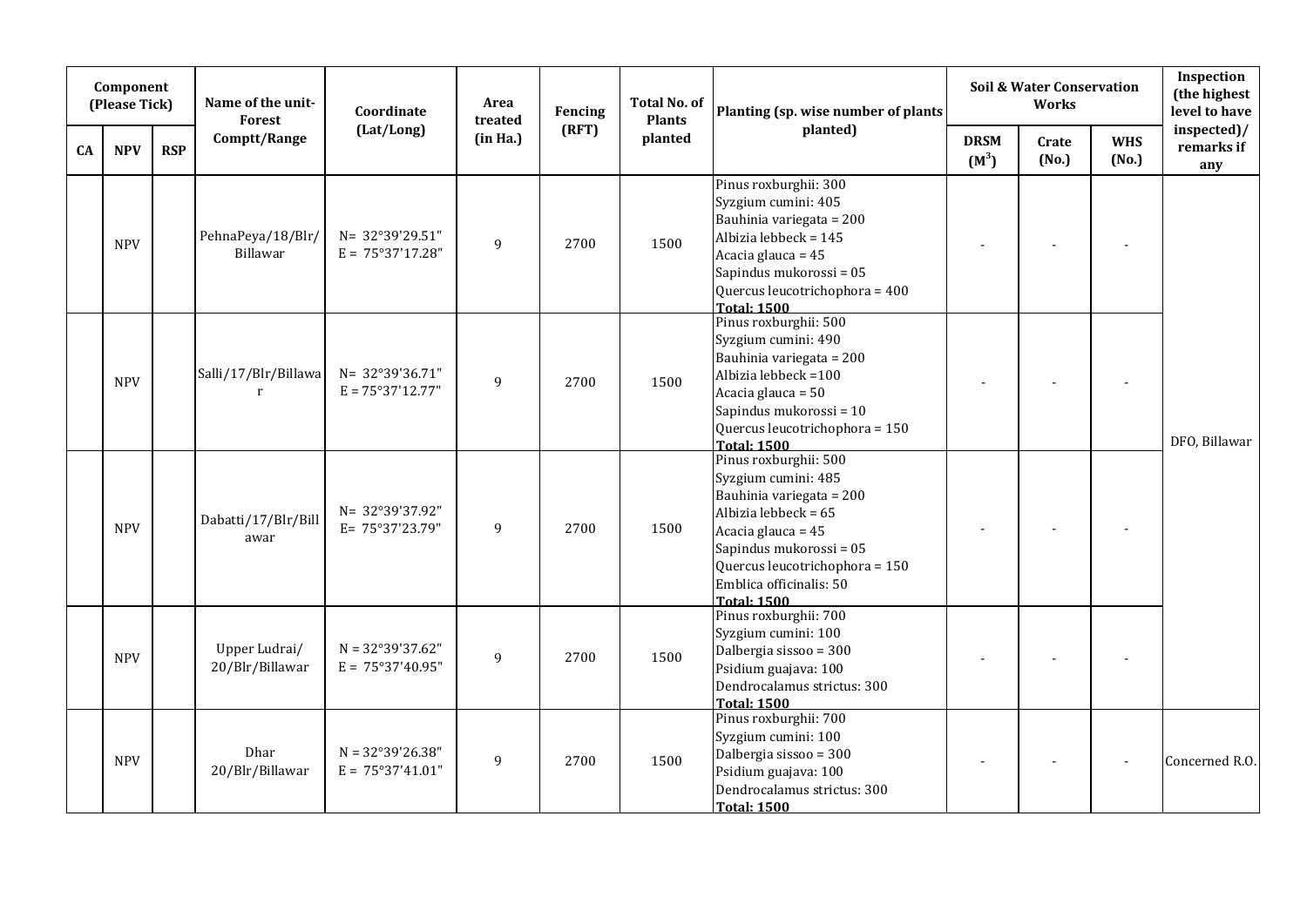|    | Component<br>(Please Tick) |            | Name of the unit-<br>Forest    | Coordinate                                               | Area<br>treated | Fencing | <b>Total No. of</b><br><b>Plants</b> | Planting (sp. wise number of plants                                                                                                                                                    |                        | Soil & Water Conservation<br><b>Works</b> |                     | Inspection<br>(the highest<br>level to have      |
|----|----------------------------|------------|--------------------------------|----------------------------------------------------------|-----------------|---------|--------------------------------------|----------------------------------------------------------------------------------------------------------------------------------------------------------------------------------------|------------------------|-------------------------------------------|---------------------|--------------------------------------------------|
| CA | <b>NPV</b>                 | <b>RSP</b> | Comptt/Range                   | (Lat/Long)                                               | (in Ha.)        | (RFT)   | planted                              | planted)                                                                                                                                                                               | <b>DRSM</b><br>$(M^3)$ | Crate<br>(No.)                            | <b>WHS</b><br>(No.) | inspected)/<br>remarks if<br>any                 |
|    | <b>NPV</b>                 |            | Ghatt<br>19/Blr/Billawar       | $N = 32^{\circ}38'53.58"$<br>$E = 75^{\circ}36'27.80''$  | 9               | 2700    | 1500                                 | Pinus roxburghii: 700<br>Syzgium cumini: 200<br>Dalbergia sissoo = 300<br>Dendrocalamus strictus: 300<br><b>Total: 1500</b>                                                            | 10                     |                                           | $\sim$              | Conservator of<br>Forests, East<br>Circle, Jammu |
|    | <b>NPV</b>                 |            | Galua<br>14/Blr/Billawar       | $N = 32^{\circ}38'48.97''$<br>$E = 75^{\circ}30'53.39"$  | 9               | 2700    | 1500                                 | Albizia leb $\overline{beck} = 250$<br>Dalbergia sissoo = 800<br>Emblica officinalis: 50<br>Psidium guajava: 250<br>Grewia optiva = 75<br>Terminalia arjuna = 75<br><b>Total: 1500</b> |                        |                                           |                     |                                                  |
|    | <b>NPV</b>                 |            | Badola<br>20/Blr/Billawar      | $N = 32^{\circ}39'17.78"$<br>$E = 75°37'26.49"$          | 9               | 2700    | 1500                                 | Pinus roxburghii: 1000<br>Syzgium cumini: 100<br>Dalbergia sissoo = 200<br>Dendrocalamus strictus: 200<br><b>Total: 1500</b>                                                           |                        |                                           | ÷,                  | DFO, Billawar                                    |
|    | <b>NPV</b>                 |            | Parnalla<br>42/Blr/Billawar    | $N = 32^{\circ}33'30.30"$<br>$E = 75^{\circ}36'5.05"$    | 20              | 6000    | 1500                                 | Pinus roxburghii: 2000<br>Syzgium cumini: 850<br>Emblica officinalis: 850<br>Dalbergia sissoo = 3500<br>Acacia glauca = 300<br><b>Total: 1500</b>                                      |                        |                                           |                     |                                                  |
|    | <b>NPV</b>                 |            | Sanana Chora<br>15b/Rkt/Ramkot | $N = 32^{\circ}39'42.40''$<br>$E = 75^{\circ}27'48.90''$ | 9               | 2700    | 1800                                 | Syzgium cumini: 215<br>Terminalia bellirica 600<br>Terminalia arjuna 800<br>Terminalia chebula 185<br>Total = $1800$                                                                   |                        |                                           |                     | Pr. Chief                                        |
|    | <b>NPV</b>                 |            | Bhagwalta<br>15b/Rkt/Ramkot    | $N = 32^{\circ}38'57.22"$<br>$E = 75^{\circ}29'1.94"$    | 9               | 2700    | 1600                                 | Syzgium cumini: 330<br>Terminalia arjuna 445<br>Emblica officinalis: 154<br>Psidium guajava: 400<br>Moringa oleifera 36<br>Toona Ciliata 235<br>$Total = 1600$                         |                        |                                           |                     | Conservator, of<br>Forests (HoFF)<br>J&K         |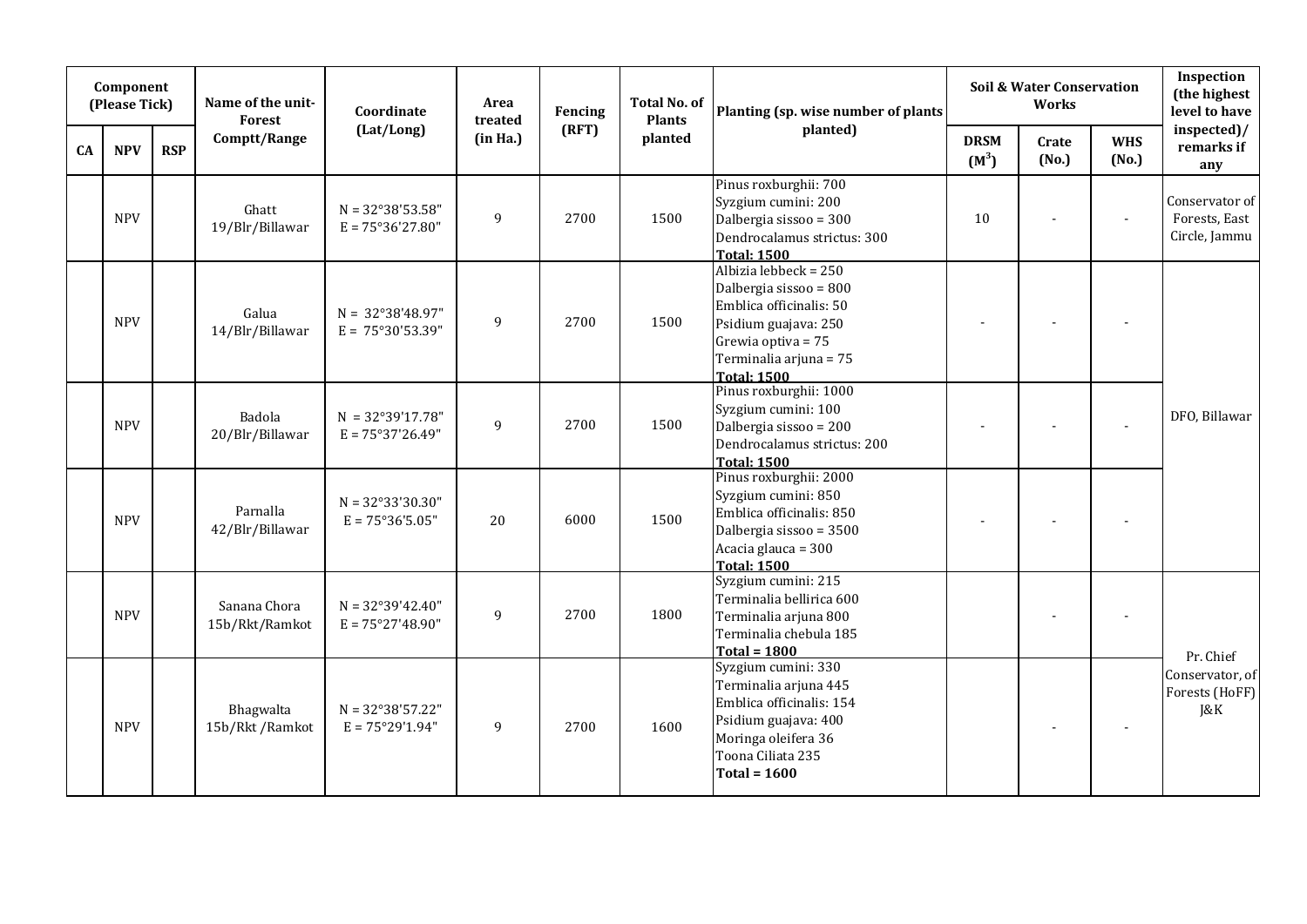|    | Component<br>(Please Tick) |            | Name of the unit-<br><b>Forest</b> | Coordinate                                               | Area<br>treated | Fencing | <b>Total No. of</b><br><b>Plants</b> | Planting (sp. wise number of plants                                                                                                                                                                  |                        | Soil & Water Conservation<br>Works |                     | Inspection<br>(the highest<br>level to have |
|----|----------------------------|------------|------------------------------------|----------------------------------------------------------|-----------------|---------|--------------------------------------|------------------------------------------------------------------------------------------------------------------------------------------------------------------------------------------------------|------------------------|------------------------------------|---------------------|---------------------------------------------|
| CA | <b>NPV</b>                 | <b>RSP</b> | Comptt/Range                       | (Lat/Long)                                               | (in Ha.)        | (RFT)   | planted                              | planted)                                                                                                                                                                                             | <b>DRSM</b><br>$(M^3)$ | Crate<br>(No.)                     | <b>WHS</b><br>(No.) | inspected)/<br>remarks if<br>any            |
|    | <b>NPV</b>                 |            | Nokain<br>15b/Rkt/Ramkot           | $N = 32^{\circ}40'10.92"$<br>$E = 75^{\circ}28'5.12"$    | 9               | 2700    | 1500                                 | Terminalia arjuna 200<br>Emblica officinalis: 150<br>Psidium guajava: 500<br>Dalbergia sissoo 100<br>Aegle marmelos 250<br>Melia azedarach 300<br>Total = $1500$                                     |                        |                                    |                     |                                             |
|    | <b>NPV</b>                 |            | Chour Motu<br>15a/Rkt/Ramkot       | $N = 32^{\circ}41'30.2"$<br>$E = 75^{\circ}27'39.1''$    | 27              | 8100    | 4900                                 | Terminalia arjuna 800<br>Emblica officinalis: 1250<br>Psidium guajava: 1250<br>Dendrocalamus strictus 700<br>Bauhinia variegata 300<br>Sapindus muaorossi 300<br>Toona ciliata 300<br>$Total = 4900$ | 30                     |                                    |                     |                                             |
|    | <b>NPV</b>                 |            | Garh<br>20a/Rkt/Ramkot             | $N = 32^{\circ}41'32.10''$<br>$E = 75^{\circ}24'58.10''$ | 9               | 2700    | 1500                                 | Terminalia arjuna 200<br>Psidium guajava: 200<br>Terminalia chebula 15<br>Syzgium cumini: 435<br>Dalbergia sissoo 100<br>Melia azedarach 100<br>Tunica granatum 450<br><b>Total 1500</b>             |                        |                                    | $\blacksquare$      | DFO, Billawar                               |
|    | <b>NPV</b>                 |            | Kirl<br>19/Rkt/Ramkot              | $N = 32^{\circ}42'25.30''$<br>$E = 75^{\circ}26'5.03''$  | 9               | 2700    | 1500                                 | Pinus roxburghii: 300<br>Terminalia arjuna 200<br>Syzgium cumini: 100<br>Dalbergia sissoo 200<br>Melia azedarach 200<br>Tunica granatum 400<br>Aegle marmelos 100<br>$Total = 1500$                  | 10                     |                                    |                     |                                             |
|    | <b>NPV</b>                 |            | Sulara<br>17b/Rkt/Ramkot           | $N = 32^{\circ}41'18.20''$<br>$E = 75^{\circ}26'1.30''$  | 9               | 2700    | 1500                                 | Pinus roxburghii: 1200<br>Terminalia arjuna 100<br>Melia azedarach 100<br>Toona ciliata 100<br>Total = $1500$                                                                                        | 10                     |                                    |                     |                                             |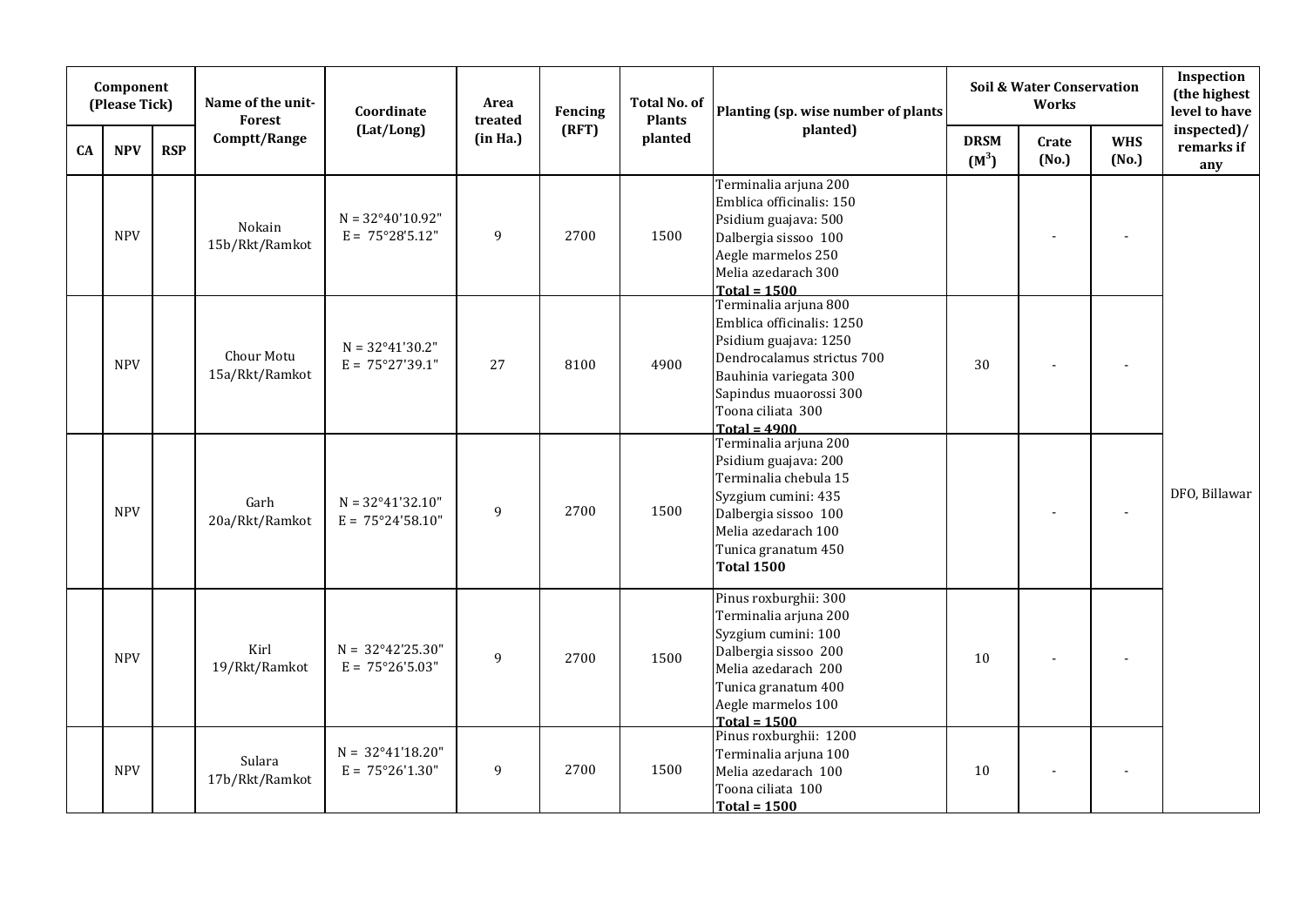|    | Component<br>(Please Tick) |            | Name of the unit-<br>Forest | Coordinate                                               | Area<br>treated | Fencing      | <b>Total No. of</b><br><b>Plants</b> | Planting (sp. wise number of plants                                                                                                                      |                        | Soil & Water Conservation<br>Works |                     | Inspection<br>(the highest<br>level to have |
|----|----------------------------|------------|-----------------------------|----------------------------------------------------------|-----------------|--------------|--------------------------------------|----------------------------------------------------------------------------------------------------------------------------------------------------------|------------------------|------------------------------------|---------------------|---------------------------------------------|
| CA | <b>NPV</b>                 | <b>RSP</b> | Comptt/Range                | (Lat/Long)                                               | (in Ha.)        | (RFT)        | planted                              | planted)                                                                                                                                                 | <b>DRSM</b><br>$(M^3)$ | Crate<br>(No.)                     | <b>WHS</b><br>(No.) | inspected)/<br>remarks if<br>any            |
|    | <b>NPV</b>                 |            | Round<br>26/Rkt/Ramkot      | $N = 32^{\circ}41'30.40''$<br>$E = 75^{\circ}22'52.50''$ | 27              | 8100         | 4900                                 | Pinus roxburghii: 500<br>Terminalia arjuna 1000<br>Emblica officinalis: 1250<br>Psidium guajava: 1250<br>Dendrocalamus strictus 900<br><b>Total 4900</b> | 60                     | $\blacksquare$                     | $\blacksquare$      | DFO, Billawar                               |
|    |                            |            | <b>Total</b>                |                                                          | 227             | 68100        | 37200                                | 37200                                                                                                                                                    | 150                    |                                    |                     |                                             |
|    |                            |            |                             | Name of Forest Division: Ramnagar Forest Division        |                 |              |                                      |                                                                                                                                                          |                        |                                    |                     |                                             |
|    | <b>NPV</b>                 |            | 23c/N                       | N 32 48 55.76<br>E075 18 11.13                           | 15              | 4600         | 8000                                 |                                                                                                                                                          | 90                     | $\mathbf{0}$                       | $\boldsymbol{0}$    | R.O<br>Basantgarh                           |
|    | <b>NPV</b>                 |            | 34c/S                       | N 32 48 102<br>E075 19640                                | 20              | 6000         | 6000                                 |                                                                                                                                                          | 90                     | $\boldsymbol{0}$                   | $\boldsymbol{0}$    | R.O North                                   |
|    | <b>NPV</b>                 |            | 33b/S                       | N 32 46 952<br>E07517050                                 | 20              | 6000         | $\boldsymbol{0}$                     |                                                                                                                                                          | $\mathbf{0}$           | $\boldsymbol{0}$                   | $\boldsymbol{0}$    |                                             |
|    | <b>NPV</b>                 |            | 73/Bgh                      | N 32 44 120<br>E075 26 166                               | 20              | 6000         | $\mathbf{0}$                         |                                                                                                                                                          | 90                     | $\mathbf{0}$                       | $\boldsymbol{0}$    | R.O South                                   |
|    | Total                      |            |                             |                                                          | 75              | 22600        | 14000                                |                                                                                                                                                          | 270                    | $\bf{0}$                           | $\mathbf{0}$        |                                             |
|    |                            | <b>RSP</b> | 34b/S                       | N 32 47 655<br>E075 21702                                |                 | 1000         | 300                                  |                                                                                                                                                          | $\boldsymbol{0}$       | 0                                  | $\boldsymbol{0}$    |                                             |
|    |                            | <b>RSP</b> | 34b/S                       | N 32 47 409<br>E07521413                                 |                 | 1100         | 400                                  |                                                                                                                                                          | $\theta$               | $\mathbf{0}$                       | $\bf{0}$            |                                             |
|    |                            | <b>RSP</b> | 34b/S                       | N 32 47 369<br>E075 21752                                |                 | 1200         | 400                                  |                                                                                                                                                          | $\theta$               | $\mathbf{0}$                       | $\bf{0}$            |                                             |
|    |                            | <b>RSP</b> | 34b/S                       | N 32 47 894<br>E075 20 163                               |                 | 500          | 100                                  |                                                                                                                                                          | $\mathbf{0}$           | $\mathbf{0}$                       | $\bf{0}$            |                                             |
|    |                            | <b>RSP</b> | 6/N                         | N 32 55 097<br>E0751645.9                                |                 | $\bf{0}$     | $\bf{0}$                             |                                                                                                                                                          | 50                     | $\mathbf{0}$                       | $\bf{0}$            |                                             |
|    |                            | <b>RSP</b> | 6/N                         | N 32 55 16.7<br>E0751701.6                               |                 | $\mathbf{0}$ | $\boldsymbol{0}$                     |                                                                                                                                                          | $\boldsymbol{0}$       | $\mathbf{0}$                       | $\boldsymbol{0}$    | R.O.<br>Basantgarh.                         |
|    |                            | <b>RSP</b> | 6/N                         | N 32 54 34.8<br>E0751519.00                              |                 | 5000         | $\mathbf{0}$                         |                                                                                                                                                          | $\mathbf{0}$           | $\mathbf{0}$                       | $\mathbf{0}$        |                                             |
|    |                            | <b>RSP</b> | 17a/N                       | N 32 53 36.4<br>E0751904.5                               |                 | 1600         | 1500                                 |                                                                                                                                                          | $\mathbf{0}$           | $\mathbf{0}$                       | $\mathbf{0}$        |                                             |
|    |                            | <b>RSP</b> | 17a/N                       | N 32 53 55.28<br>E075 18 25.64                           |                 | 1100         | 600                                  |                                                                                                                                                          | $\boldsymbol{0}$       | 0                                  | $\bf{0}$            |                                             |
|    |                            | <b>RSP</b> | 17a/N                       | N 32 53 36.30<br>E 75 19 05.75                           |                 | 5000         | $\mathbf{0}$                         |                                                                                                                                                          | $\mathbf{0}$           | $\mathbf{0}$                       | $\bf{0}$            |                                             |
|    |                            | <b>RSP</b> | 17a/N                       | N 32 54 34.85<br>E0751939.23                             |                 | 1600         | 600                                  |                                                                                                                                                          | $\mathbf{0}$           | $\mathbf{0}$                       | $\mathbf{0}$        |                                             |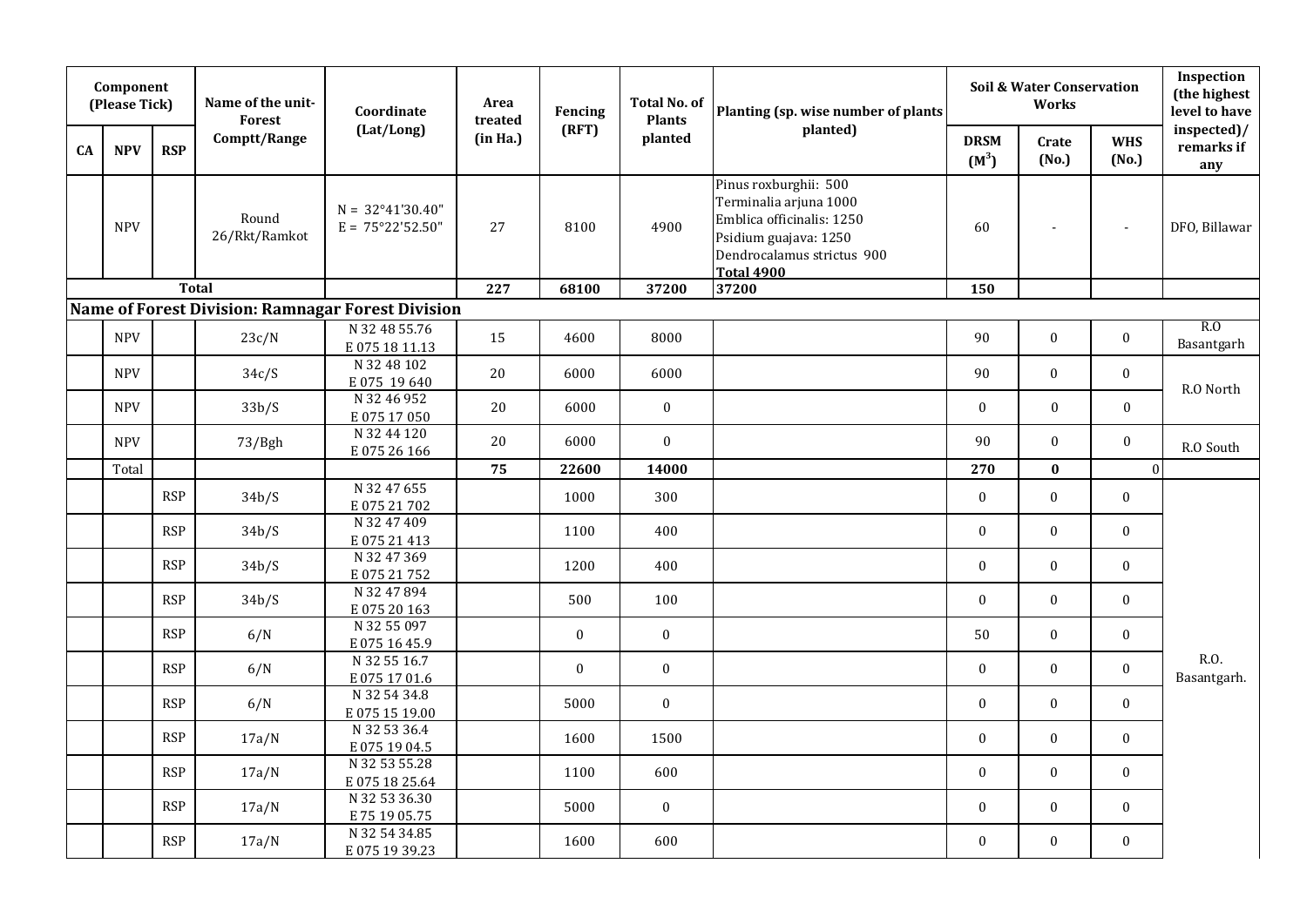|          | Component<br>(Please Tick) |            | Name of the unit-<br>Forest | Coordinate                      | Area<br>treated | Fencing | <b>Total No. of</b><br><b>Plants</b> | Planting (sp. wise number of plants |                        | <b>Soil &amp; Water Conservation</b><br>Works |                     | Inspection<br>(the highest<br>level to have |
|----------|----------------------------|------------|-----------------------------|---------------------------------|-----------------|---------|--------------------------------------|-------------------------------------|------------------------|-----------------------------------------------|---------------------|---------------------------------------------|
| CA       | <b>NPV</b>                 | <b>RSP</b> | Comptt/Range                | (Lat/Long)                      | (in Ha.)        | (RFT)   | planted                              | planted)                            | <b>DRSM</b><br>$(M^3)$ | Crate<br>(No.)                                | <b>WHS</b><br>(No.) | inspected)/<br>remarks if<br>any            |
|          |                            | <b>RSP</b> | 25/N                        | N 32 51 40.58<br>E075 22 17.99  |                 | 1100    | 600                                  |                                     | $\mathbf{0}$           | $\mathbf{0}$                                  | $\bf{0}$            | R.O.                                        |
|          |                            | <b>RSP</b> | 25/N                        | N 32 51 48.62<br>E075 22 24.75  |                 | 1100    | 600                                  |                                     | $\bf{0}$               | $\mathbf{0}$                                  | $\bf{0}$            | Basantgarh.                                 |
|          |                            | <b>RSP</b> | 25/N                        | N 32 50 385<br>E07522542        |                 | 1100    | 600                                  |                                     | $\bf{0}$               | $\mathbf{0}$                                  | $\bf{0}$            |                                             |
|          |                            | <b>RSP</b> | 25/N                        | N 32 50 385<br>E07522542        |                 | 1100    | 300                                  |                                     | $\bf{0}$               | $\mathbf{0}$                                  | $\bf{0}$            |                                             |
|          |                            | <b>RSP</b> | 25/N                        | N 32 50 411<br>E07522563        |                 | 1100    | 600                                  |                                     | $\bf{0}$               | $\mathbf{0}$                                  | $\boldsymbol{0}$    |                                             |
|          |                            | <b>RSP</b> | 25/N                        | N 32 58 40.58<br>E0753008.67    |                 | 4000    | 3000                                 |                                     | $\boldsymbol{0}$       | $\mathbf{0}$                                  | $\bf{0}$            |                                             |
|          |                            | <b>RSP</b> | 5a/Bgh                      | N 32 46 720<br>E07530390        |                 | 1000    | 800                                  |                                     | $\bf{0}$               | $\mathbf{0}$                                  | $\mathbf{0}$        |                                             |
|          |                            | <b>RSP</b> | 3/Bgh                       | N 32 45 59.50<br>E075 28 13.61  |                 | 900     | 500                                  |                                     | $\bf{0}$               | $\mathbf{0}$                                  | $\bf{0}$            |                                             |
|          |                            | <b>RSP</b> | 3/Bgh                       | N 32 45 58.14<br>E075 28 11.12  |                 | 600     | 250                                  |                                     | $\bf{0}$               | $\mathbf{0}$                                  | $\boldsymbol{0}$    |                                             |
|          |                            | <b>RSP</b> | 3/Bgh                       | N 32 45 50.47<br>E075 28 9.86   |                 | 400     | 200                                  |                                     | $\bf{0}$               | $\mathbf{0}$                                  | $\bf{0}$            | R.O South.                                  |
|          |                            | <b>RSP</b> | 2/Bgh                       | N 32 45 46 .75<br>E075 27 50.15 |                 | 600     | 250                                  |                                     | $\bf{0}$               | $\mathbf{0}$                                  | $\bf{0}$            |                                             |
|          |                            | <b>RSP</b> | 70/Bgh                      | N 32 46 780<br>E075 25 260      |                 | 4500    | $\bf{0}$                             |                                     | $\bf{0}$               | $\bf{0}$                                      | $\bf{0}$            |                                             |
|          |                            | <b>RSP</b> | 70/Bgh                      | N 32 46 710<br>E075 25 350      |                 | 1000    | 800                                  |                                     | $\boldsymbol{0}$       | $\mathbf{0}$                                  | $\bf{0}$            |                                             |
|          |                            | <b>RSP</b> | 70/Bgh                      | N 32 46 725<br>E075 25 435      |                 | 1200    | 1000                                 |                                     | $\bf{0}$               | $\mathbf{0}$                                  | $\bf{0}$            |                                             |
|          |                            | <b>RSP</b> | 70/Bgh                      | N 32 46 673<br>E075 25 675      |                 | 500     | 200                                  |                                     | $\mathbf{0}$           | $\mathbf{0}$                                  | $\mathbf{0}$        |                                             |
|          |                            | <b>RSP</b> | 7/Bgh                       | N 32 47 593<br>E07531697        |                 | 3500    | $\bf{0}$                             |                                     | 43                     | $\mathbf{0}$                                  | $\bf{0}$            |                                             |
|          |                            | <b>RSP</b> | 69c/Bgh                     | N 32 46 945<br>E075 26 170      |                 | 1000    | 500                                  |                                     | $\boldsymbol{0}$       | $\boldsymbol{0}$                              | $\boldsymbol{0}$    |                                             |
|          |                            |            |                             |                                 |                 | 42800   | 14100                                |                                     | 93                     | $\bf{0}$                                      | $\bf{0}$            |                                             |
| i. total |                            |            |                             |                                 | 75              | 65400   | 28100                                | $\bf{0}$                            | 363                    | $\bf{0}$                                      | $\bf{0}$            |                                             |
|          |                            |            |                             |                                 |                 |         |                                      |                                     |                        |                                               |                     |                                             |
|          |                            |            |                             |                                 |                 |         |                                      |                                     |                        |                                               |                     |                                             |
|          |                            |            |                             |                                 |                 |         |                                      |                                     |                        |                                               |                     |                                             |
|          |                            |            |                             |                                 |                 |         |                                      |                                     |                        |                                               |                     |                                             |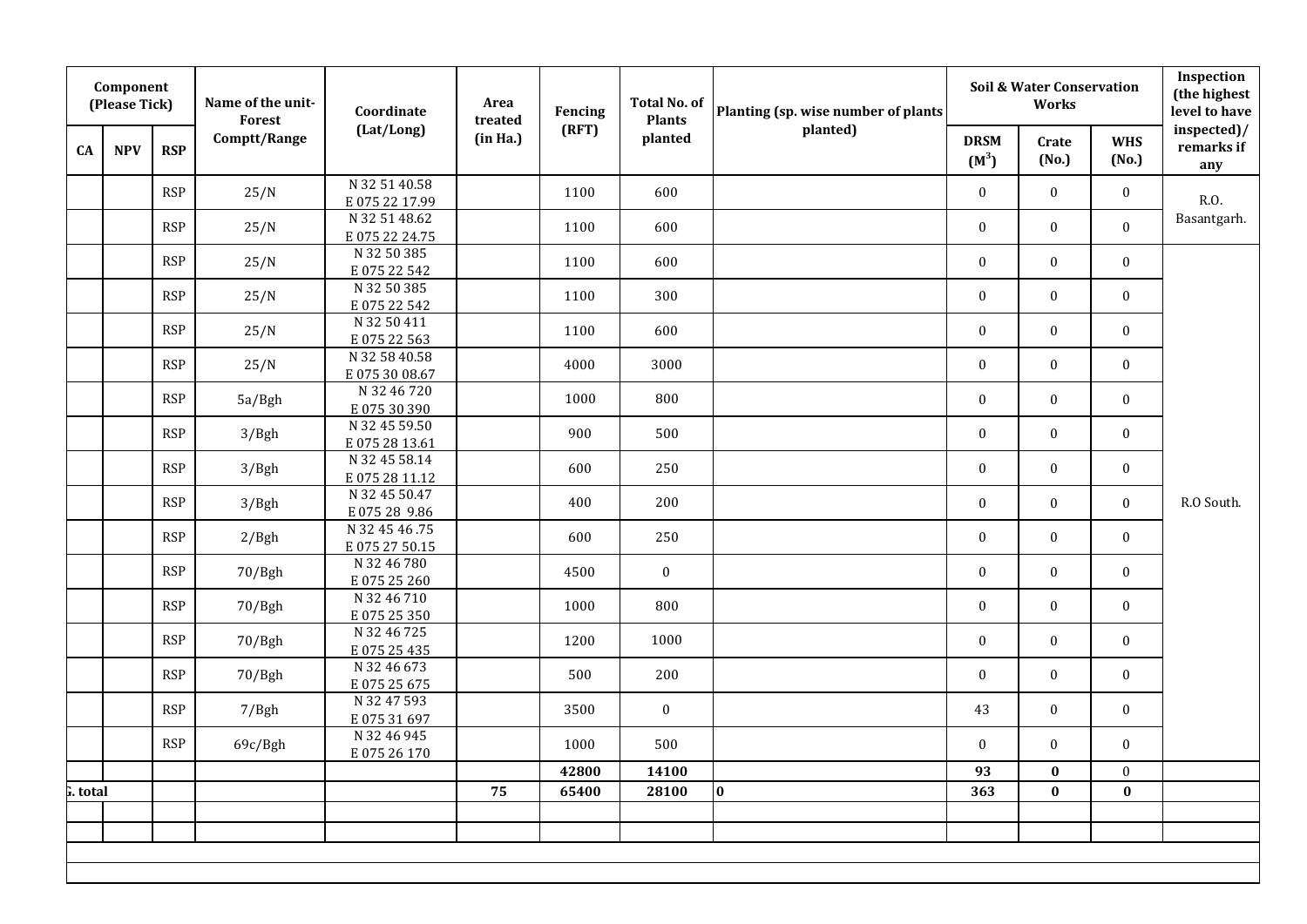|    | Component<br>(Please Tick) |            | Name of the unit-<br>Forest                 | Coordinate                                                | Area<br>treated     | Fencing        | <b>Total No. of</b><br><b>Plants</b> | Planting (sp. wise number of plants |                          | <b>Soil &amp; Water Conservation</b><br>Works |                          | Inspection<br>(the highest<br>level to have |
|----|----------------------------|------------|---------------------------------------------|-----------------------------------------------------------|---------------------|----------------|--------------------------------------|-------------------------------------|--------------------------|-----------------------------------------------|--------------------------|---------------------------------------------|
| CA | <b>NPV</b>                 | <b>RSP</b> | Comptt/Range                                | (Lat/Long)                                                | (in Ha.)            | (RFT)          | planted                              | planted)                            | <b>DRSM</b><br>$(M^3)$   | Crate<br>(No.)                                | <b>WHS</b><br>(No.)      | inspected)/<br>remarks if<br>any            |
|    |                            |            |                                             | Name of the Division: Urban Forestry Division, Jammu      |                     |                |                                      |                                     |                          |                                               |                          |                                             |
|    | <b>NPV</b>                 |            | Channi Himmat Sec<br>3                      | N32 <sup>0</sup> 69'02.11" E<br>$74^0$ 88'08.21"          | Strip<br>Plantation | 460            | 120                                  |                                     |                          |                                               |                          |                                             |
|    | <b>NPV</b>                 |            | Channi Himmat Sec-<br>3 opp. Geeta Mandir   | N32 <sup>0</sup> 69'02.15" E<br>74 88'7.79"               |                     | 640            | 300                                  |                                     | $\blacksquare$           |                                               |                          |                                             |
|    | <b>NPV</b>                 |            | Channi Himmat<br>Police Line Chowk<br>Sec-2 | N32 <sup>0</sup> 69'30.02" E<br>$74^0$ 88'8.82"           |                     | 370            | 150                                  |                                     | $\overline{\phantom{a}}$ | $\overline{\phantom{a}}$                      | $\overline{\phantom{a}}$ |                                             |
|    | <b>NPV</b>                 |            | Sainik Colony Sec A                         | N320 40'36.29" E<br>740 54'06.32"                         |                     | 1540           | 310                                  |                                     | $\overline{\phantom{a}}$ | $\overline{\phantom{a}}$                      |                          |                                             |
|    | <b>NPV</b>                 |            | Sainik Colony Sec D                         | N32 <sup>0</sup> 40'25.82" E<br>74 <sup>0</sup> 54'44.52" |                     | 920            | 230                                  |                                     |                          | $\blacksquare$                                |                          |                                             |
|    | <b>NPV</b>                 |            | Sainik Colony Sec E                         | N32 <sup>0</sup> 40'22.85" E<br>74 <sup>0</sup> 54'15.56" |                     | 1450           | 285                                  |                                     | $\blacksquare$           | $\blacksquare$                                |                          | By worthy Pr.<br>CCF J&K                    |
|    | <b>NPV</b>                 |            | Sainik Colony Sec F                         | N32 <sup>0</sup> 40'08.53" E<br>$74^0$ 54'19.62"          |                     | 690            | 105                                  |                                     | ÷,                       | $\overline{\phantom{a}}$                      | $\blacksquare$           | alongwith CCF<br>Jammu & CF                 |
|    | <b>NPV</b>                 |            | Ratnuchak Vijyanta<br>Park Strip            | N32 <sup>0</sup> 39'41.23" E<br>74 <sup>0</sup> 55'07.26" |                     | 850            | 450                                  |                                     | $\blacksquare$           |                                               |                          | East Circle,<br>Jammu                       |
|    | <b>NPV</b>                 |            | Prerna Sthal<br>Ratnuchak                   | N32 <sup>0</sup> 39'39.49" E<br>74 <sup>0</sup> 55'04.77" |                     | 1300           | 650                                  |                                     | $\overline{\phantom{a}}$ | $\blacksquare$                                | $\overline{\phantom{a}}$ |                                             |
|    | <b>NPV</b>                 |            | Ratnuchak Nr.<br>Mandir                     | N32 <sup>0</sup> 39'21.40" E<br>74 <sup>0</sup> 54'37.65" |                     | 220            | 180                                  |                                     | $\overline{\phantom{a}}$ | $\overline{\phantom{a}}$                      |                          |                                             |
|    | <b>NPV</b>                 |            | Opp Prerna Sthal<br>Ratnuchak               | N32 <sup>0</sup> 39'21.40" E<br>74 <sup>0</sup> 54'37.65" |                     | 850            | 450                                  |                                     | $\overline{\phantom{a}}$ | $\blacksquare$                                | $\overline{\phantom{a}}$ |                                             |
|    | <b>NPV</b>                 |            | Nitesh Vihar                                | N32 <sup>0</sup> 68'7.13" E 74 <sup>0</sup><br>92'1.95"   |                     | 1820           | 450                                  |                                     | $\blacksquare$           | $\overline{\phantom{a}}$                      |                          |                                             |
|    | <b>NPV</b>                 |            | Channi Himmat Sec<br>$\mathbf{1}$           | N320 69'31.02" E<br>740 88'9.68"                          |                     | 890            |                                      |                                     | $\blacksquare$           | $\blacksquare$                                |                          |                                             |
|    | <b>NPV</b>                 |            | Sheep Husbandry<br>Jhallo Chak              | N32 <sup>0</sup> 38'59.85" E<br>$74^0$ 53'48.48"          |                     | $\blacksquare$ | 200                                  |                                     | $\blacksquare$           | $\blacksquare$                                | $\overline{\phantom{a}}$ |                                             |
|    | <b>NPV</b>                 |            | Sainik Colony Sector<br>A Park              | N32 <sup>0</sup> 40'36.29" E<br>$74^0$ 54'06.32"          |                     | $\sim$         | 100                                  |                                     | $\blacksquare$           | $\blacksquare$                                | $\overline{\phantom{a}}$ |                                             |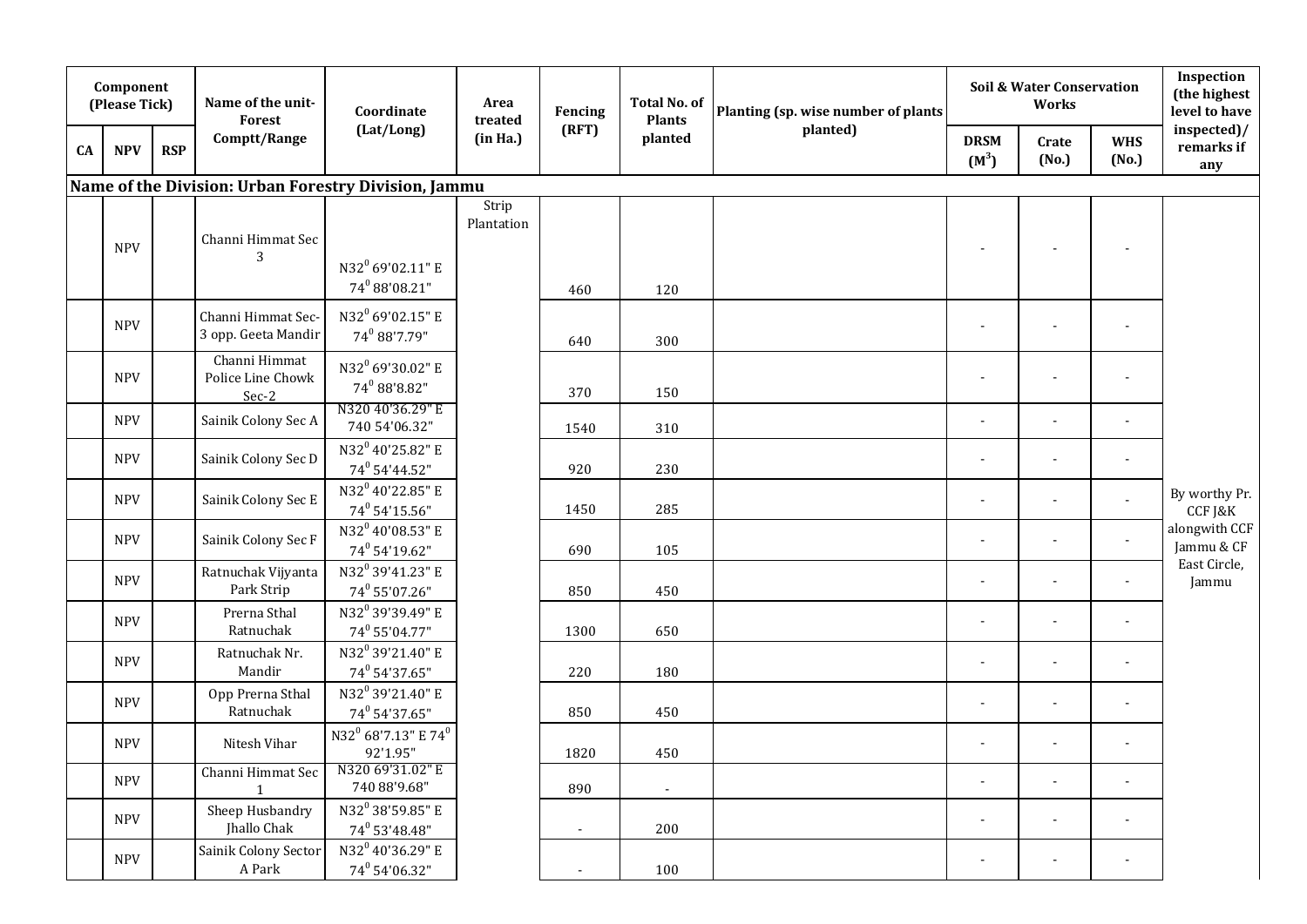|    | Component<br>(Please Tick) |            | Name of the unit-<br>Forest                 | Coordinate                                               | Area<br>treated     | Fencing        | <b>Total No. of</b><br><b>Plants</b> | Planting (sp. wise number of plants |                        | Soil & Water Conservation<br><b>Works</b> |                          | Inspection<br>(the highest<br>level to have |
|----|----------------------------|------------|---------------------------------------------|----------------------------------------------------------|---------------------|----------------|--------------------------------------|-------------------------------------|------------------------|-------------------------------------------|--------------------------|---------------------------------------------|
| CA | <b>NPV</b>                 | <b>RSP</b> | Comptt/Range                                | (Lat/Long)                                               | (in Ha.)            | (RFT)          | planted                              | planted)                            | <b>DRSM</b><br>$(M^3)$ | Crate<br>(No.)                            | <b>WHS</b><br>(No.)      | inspected)/<br>remarks if<br>any            |
|    | <b>NPV</b>                 |            | Sanik Colony Sector<br>D Park No. 5         | N320 40'26.88" E<br>740 54'40.10"                        |                     | $\sim$         | 170                                  |                                     | $\mathbf{r}$           | $\blacksquare$                            | $\blacksquare$           |                                             |
|    | <b>NPV</b>                 |            | Sanik Colony Sector<br>D Park No. 6         | N320 40'26.88" E<br>740 54'40.10"                        |                     | $\blacksquare$ | 55                                   |                                     | $\blacksquare$         | $\blacksquare$                            | $\tilde{\phantom{a}}$    |                                             |
|    | <b>NPV</b>                 |            | Sanik Colony Sector<br>D Park No. 3         | N320 40'26.88" E<br>740 54'40.10"                        |                     | $\blacksquare$ | 115                                  |                                     | J.                     | $\blacksquare$                            | $\ddot{\phantom{a}}$     |                                             |
|    | <b>NPV</b>                 |            | Sanik Colony Sector<br>G Park               | N320 67'0.38" E 740<br>90'9.87"                          |                     | $\blacksquare$ | 150                                  |                                     | $\blacksquare$         | $\blacksquare$                            | $\tilde{\phantom{a}}$    |                                             |
|    | <b>NPV</b>                 |            | Sanik Colony Sector<br><b>G</b> Mandir Park | N320 67'0.38" E 740<br>90'9.87"                          |                     | $\blacksquare$ | 110                                  |                                     | $\blacksquare$         | $\blacksquare$                            | $\tilde{\phantom{a}}$    |                                             |
|    | <b>NPV</b>                 |            | Sanik Colony Sector<br>C open Plantation    | N32 <sup>0</sup> 40'57.02" E<br>74° 54'38.71"            |                     | $\mathbf{r}$   | 150                                  |                                     |                        |                                           | $\overline{a}$           |                                             |
|    | <b>NPV</b>                 |            | Plantation in Tree<br>Guard (300 No. T/G)   |                                                          |                     | $\sim$         | 600                                  |                                     |                        | $\blacksquare$                            | $\blacksquare$           |                                             |
|    | <b>NPV</b>                 |            | Mahamaya Part-I                             | N32°43'50.0"<br>E74°53'26.0"                             |                     | 980            | 600                                  |                                     | 180                    | 10                                        | $\mathbf{2}$             | By worthy Pr.<br>CCF J&K                    |
|    | <b>NPV</b>                 |            | Mahamaya Part-II                            | N32°43'50.0"<br>E74°53'26.0"                             |                     | 2020           | 1200                                 |                                     | J.                     | $\blacksquare$                            | $\mathbf{r}$             | alongwith CCF<br>Jammu & CF                 |
|    | <b>NPV</b>                 |            | Mahamaya backside                           | N32°43'50.0"<br>E74°53'26.0"                             |                     | 6000           | $\sim$                               |                                     |                        |                                           | $\tilde{\phantom{a}}$    | East Circle,<br>Jammu                       |
|    | <b>NPV</b>                 |            | Mahamaya Roadside                           | N32°43'50.0"<br>E74°53'26.0"                             |                     | 1000           | 400                                  |                                     | $\overline{a}$         | $\overline{a}$                            | $\blacksquare$           |                                             |
|    | <b>NPV</b>                 |            | Mahamaya (Open<br>Plantation)               | N32°43'50.0"<br>E74°53'26.0"                             |                     | $\blacksquare$ | 1800                                 |                                     |                        |                                           |                          |                                             |
|    | <b>NPV</b>                 |            | Tawi Herbal Eco<br>Part-I & II              |                                                          |                     |                | 9600                                 |                                     | ÷,                     | $\blacksquare$                            | $\overline{\phantom{a}}$ |                                             |
|    | <b>NPV</b>                 |            | Institution<br>Plantation                   |                                                          |                     |                | 4070                                 |                                     | $\blacksquare$         | $\blacksquare$                            | $\tilde{\phantom{a}}$    |                                             |
|    | <b>NPV</b>                 |            | Canal side Jeevan<br>Nagar                  | N32 <sup>0</sup> 40'24.98"<br>E74°51'03.22"              | Strip<br>Plantation | 300            | 80                                   |                                     | $\blacksquare$         | $\blacksquare$                            | $\blacksquare$           |                                             |
|    | <b>NPV</b>                 |            | Jeevan Nagar<br>Gowshalla                   | N32 <sup>0</sup> 40'31.74"<br>E74 <sup>0</sup> 50'54.46" |                     | 360            | 120                                  |                                     | $\blacksquare$         | $\blacksquare$                            | $\blacksquare$           |                                             |
|    | <b>NPV</b>                 |            | Babliana Colony-I                           | N32 <sup>0</sup> 39'41.72"<br>E74°51'34.92"              |                     | 120            | 50                                   |                                     | $\blacksquare$         | $\blacksquare$                            | $\blacksquare$           |                                             |
|    | <b>NPV</b>                 |            | Babliana Colony-II                          | N32 <sup>0</sup> 39'33.43"<br>E74°51'46.61"              |                     | 180            | $40\,$                               |                                     |                        |                                           |                          |                                             |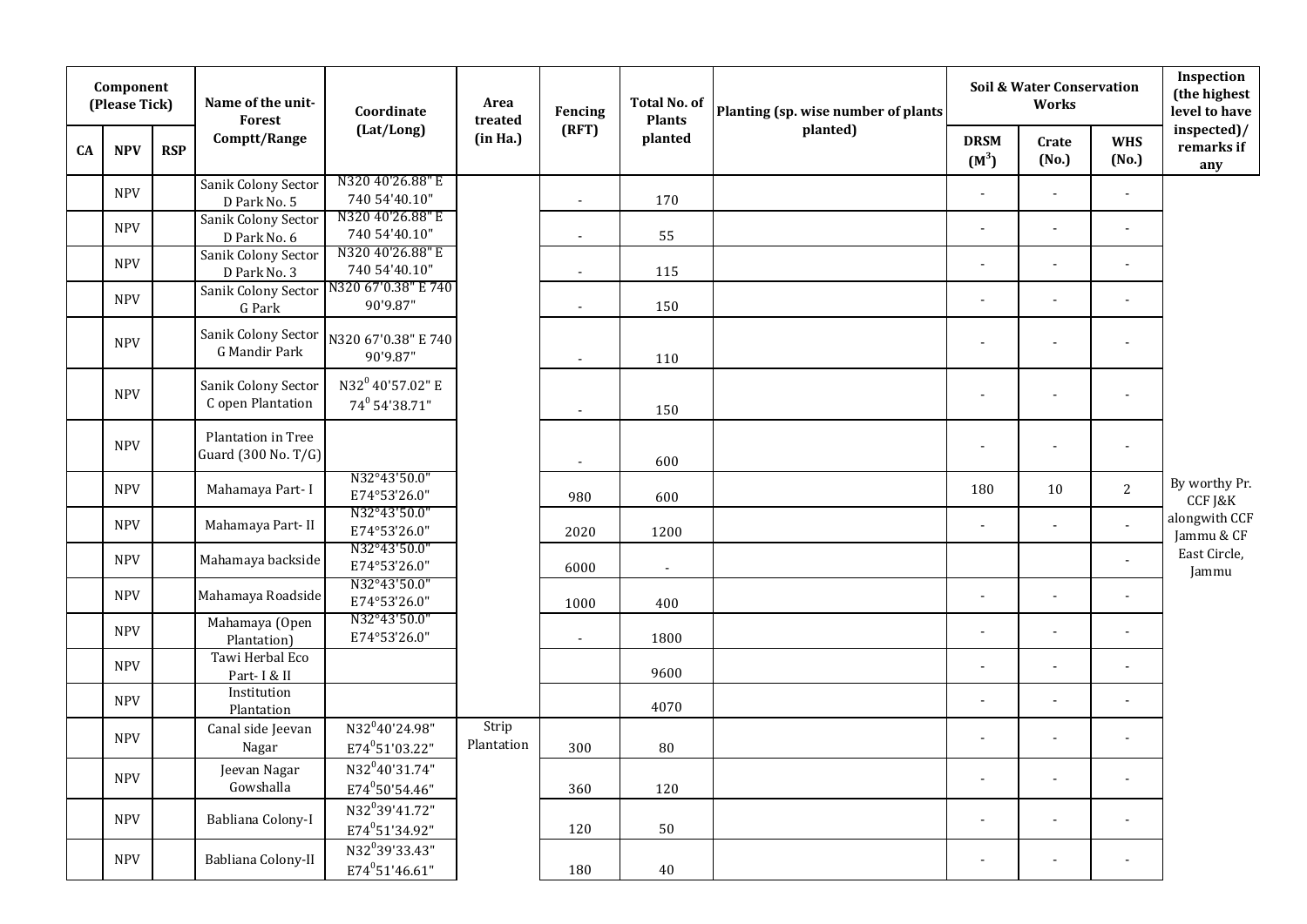|           | Component<br>(Please Tick) |            | Name of the unit-<br>Forest                          | Coordinate                                               | Area<br>treated | Fencing | <b>Total No. of</b><br><b>Plants</b> | Planting (sp. wise number of plants |                        | Soil & Water Conservation<br><b>Works</b> |                       | Inspection<br>(the highest<br>level to have |
|-----------|----------------------------|------------|------------------------------------------------------|----------------------------------------------------------|-----------------|---------|--------------------------------------|-------------------------------------|------------------------|-------------------------------------------|-----------------------|---------------------------------------------|
| <b>CA</b> | <b>NPV</b>                 | <b>RSP</b> | Comptt/Range                                         | (Lat/Long)                                               | (in Ha.)        | (RFT)   | planted                              | planted)                            | <b>DRSM</b><br>$(M^3)$ | Crate<br>(No.)                            | <b>WHS</b><br>(No.)   | inspected)/<br>remarks if<br>any            |
|           | <b>NPV</b>                 |            | Babliana Colony-III                                  | N32 <sup>0</sup> 39'43.98"<br>E74°51'30.76"              |                 | 450     | 100                                  |                                     | $\blacksquare$         | $\blacksquare$                            | $\overline{a}$        |                                             |
|           | <b>NPV</b>                 |            | Babliana Colony-IV                                   | N32 <sup>0</sup> 39'48.46"<br>E74 <sup>0</sup> 51'23.29" |                 | 390     | 95                                   |                                     | $\blacksquare$         | $\blacksquare$                            | $\blacksquare$        |                                             |
|           | <b>NPV</b>                 |            | Babliana Colony-V                                    | N32 <sup>0</sup> 39'48.46"<br>E74 <sup>0</sup> 51'23.29" |                 | 700     | 195                                  |                                     |                        | $\blacksquare$                            | $\blacksquare$        |                                             |
|           | <b>NPV</b>                 |            | Babliana Colony-VI                                   | N32 <sup>0</sup> 39'48.46"<br>E74°51'23.29"              |                 | 450     | 95                                   |                                     |                        |                                           |                       |                                             |
|           | <b>NPV</b>                 |            | Trikuta Nagar near<br>Shiv Mandir                    | N32 <sup>0</sup> 41'49.70"<br>E74°52'30.23"              |                 | 470     | 100                                  |                                     |                        |                                           |                       |                                             |
|           | <b>NPV</b>                 |            | Jk Resot Trikuta<br>nagar                            | N32 <sup>0</sup> 41'54.05"<br>E74°52'27.85"              |                 | 640     | 200                                  |                                     | $\blacksquare$         | $\blacksquare$                            | $\blacksquare$        |                                             |
|           | <b>NPV</b>                 |            | Trikuta Nagar canal<br>Side                          | N32 <sup>0</sup> 41'42.70"<br>E74 <sup>0</sup> 52'31.75" |                 | 220     | 60                                   |                                     | $\blacksquare$         | $\blacksquare$                            | $\tilde{\phantom{a}}$ |                                             |
|           | <b>NPV</b>                 |            | Trikuta Nagar canal<br>Side                          | N32 <sup>0</sup> 41'32.38"<br>E74 <sup>0</sup> 52'36.83" |                 | 450     | 133                                  |                                     |                        | $\blacksquare$                            | ÷,                    | By worthy Pr.<br>CCF J&K                    |
|           | <b>NPV</b>                 |            | Trikuta Nagar                                        | N32 <sup>0</sup> 42'10.44"<br>E74 <sup>0</sup> 52'35.67" |                 | 440     | 85                                   |                                     |                        |                                           | $\overline{a}$        | alongwith CCF<br>Jammu & CF                 |
|           | <b>NPV</b>                 |            | Belicharana                                          | N32 <sup>0</sup> 41'40.70"<br>E74°50'42.38"              |                 | 700     | 190                                  |                                     | $\blacksquare$         | ÷,                                        | $\blacksquare$        | East Circle,<br>Jammu                       |
|           | <b>NPV</b>                 |            | Satwari                                              | N32 <sup>0</sup> 41'85.08"<br>E74°50'48.07"              |                 | 600     | 150                                  |                                     | $\overline{a}$         | $\blacksquare$                            | $\overline{a}$        |                                             |
|           | <b>NPV</b>                 |            | M/H road<br>Belicharana                              | N32 <sup>0</sup> 41'52.88"<br>E74°50'28.50"              |                 | 400     | 125                                  |                                     | ÷,                     | $\blacksquare$                            | $\overline{a}$        |                                             |
|           | <b>NPV</b>                 |            | Simbal camp near<br>Police Line<br>boundary wall-I   | N32°38'17.7"<br>E74°47'31.4"                             |                 | 290     | 95                                   |                                     |                        |                                           |                       |                                             |
|           | <b>NPV</b>                 |            | Simbal camp near<br>Police Line<br>boundary wall-II  | N32°38'17.7"<br>E74°47'31.4"                             |                 | 290     | 80                                   |                                     | $\blacksquare$         |                                           | $\blacksquare$        |                                             |
|           | <b>NPV</b>                 |            | Simbal camp near<br>Police Line<br>boundary wall-III | N32°38'17.7"<br>E74°47'31.4"                             |                 | 110     | 45                                   |                                     | $\blacksquare$         | $\blacksquare$                            | $\blacksquare$        |                                             |
|           | <b>NPV</b>                 |            | Simbal camp near<br>Police Line<br>boundary wall-IV  | N32°38'17.7"<br>E74°47'31.4"                             |                 | 210     | 60                                   |                                     |                        |                                           |                       |                                             |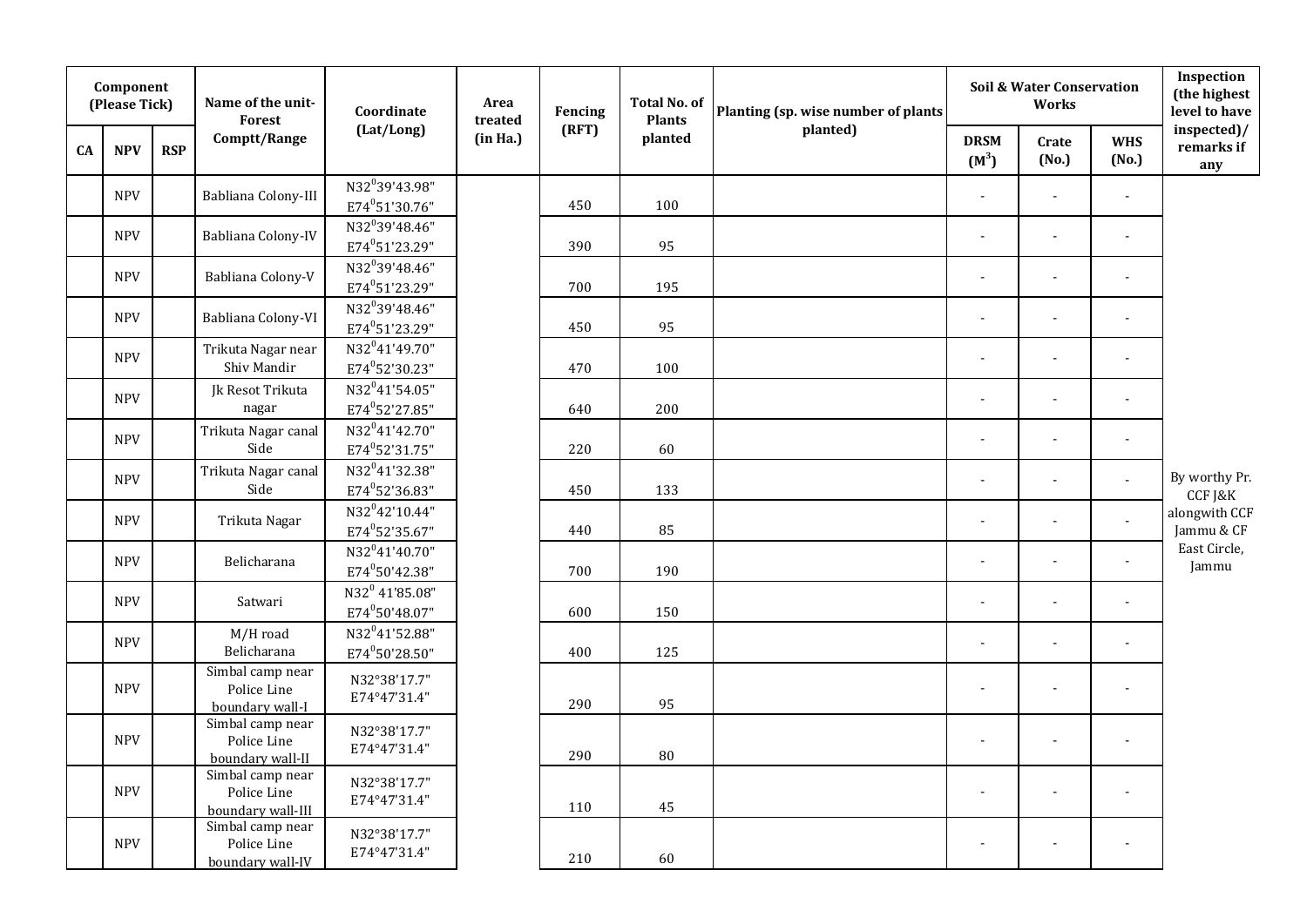|           | Component<br>(Please Tick) |            | Name of the unit-<br>Forest                              | Coordinate                                               | Area<br>treated | Fencing        | <b>Total No. of</b><br><b>Plants</b> | Planting (sp. wise number of plants |                        | Soil & Water Conservation<br>Works |                       | Inspection<br>(the highest<br>level to have |
|-----------|----------------------------|------------|----------------------------------------------------------|----------------------------------------------------------|-----------------|----------------|--------------------------------------|-------------------------------------|------------------------|------------------------------------|-----------------------|---------------------------------------------|
| <b>CA</b> | <b>NPV</b>                 | <b>RSP</b> | Comptt/Range                                             | (Lat/Long)                                               | (in Ha.)        | (RFT)          | planted                              | planted)                            | <b>DRSM</b><br>$(M^3)$ | Crate<br>(No.)                     | <b>WHS</b><br>(No.)   | inspected)/<br>remarks if<br>any            |
|           | <b>NPV</b>                 |            | Simbal camp near<br>Police Line<br>boundary wall-V       | N32°38'17.7"<br>E74°47'31.4"                             |                 | 250            | 60                                   |                                     |                        |                                    |                       |                                             |
|           | <b>NPV</b>                 |            | Simbal camp near<br>Police Line<br>boundary wall-VI      | N32°38'17.7"<br>E74°47'31.4"                             |                 | 100            | 43                                   |                                     |                        |                                    |                       |                                             |
|           | <b>NPV</b>                 |            | Soil Conservation<br>Training school<br>Miran Sahib      | N32 <sup>0</sup> 39'21.14"<br>E74 <sup>0</sup> 48'40.63" |                 | 300            | 110                                  |                                     |                        |                                    |                       |                                             |
|           | <b>NPV</b>                 |            | Jk Police Public<br>School Miran sahib                   | N32 <sup>0</sup> 39'21.14"<br>E74 <sup>0</sup> 48'40.63" |                 | 450            | 200                                  |                                     |                        | $\overline{\phantom{a}}$           | $\blacksquare$        |                                             |
|           | <b>NPV</b>                 |            | Trikuta Nagar<br>Marble Market                           |                                                          |                 | 100            | 35                                   |                                     |                        |                                    | $\overline{a}$        |                                             |
|           | <b>NPV</b>                 |            | Vishavkarma<br>Mandir Digiana                            |                                                          |                 | 180            | 45                                   |                                     |                        | $\overline{\phantom{a}}$           | $\ddot{\phantom{a}}$  |                                             |
|           | <b>NPV</b>                 |            | Trikuta Nagar Nr.<br>Vegetable Market                    |                                                          |                 | 200            | 45                                   |                                     | $\blacksquare$         | $\blacksquare$                     | $\blacksquare$        | By worthy Pr.                               |
|           | <b>NPV</b>                 |            | Jeevan Nagar<br>Babliana                                 |                                                          |                 | 150            | 25                                   |                                     |                        |                                    | $\blacksquare$        | CCF J&K<br>alongwith CCF                    |
|           | <b>NPV</b>                 |            | Road Divider<br>Satwari to Karan<br>Bagh                 | N32 <sup>0</sup> 42'705"<br>E74°50'562"                  |                 | $\overline{a}$ | 287                                  |                                     |                        | ÷,                                 | $\blacksquare$        | Jammu & CF<br>East Circle,<br>Jammu         |
|           | <b>NPV</b>                 |            | <b>Plantation Satwari</b><br>to Kunjwani Road<br>Divider | N32 <sup>0</sup> 41'324"<br>E74 <sup>0</sup> 51'125"     |                 | $\overline{a}$ | 402                                  |                                     |                        |                                    |                       |                                             |
|           | <b>NPV</b>                 |            | Plantation in tree<br>Guards (New & Old)                 |                                                          |                 | $\overline{a}$ | 400                                  |                                     |                        |                                    |                       |                                             |
|           | <b>NPV</b>                 |            | Ware House Road<br>Divider                               | N32 <sup>0</sup> 42'825"<br>$E74^051'431''$              |                 | $\sim$         | 180                                  |                                     |                        |                                    |                       |                                             |
|           | <b>NPV</b>                 |            | Simbal Road Divider                                      | N32°38'17.7"<br>E74°47'31.4"                             |                 | $\blacksquare$ | 60                                   |                                     |                        | ÷,                                 | $\blacksquare$        |                                             |
|           | <b>NPV</b>                 |            | Gandhi Nagar N/<br>Sahini house                          |                                                          |                 | $\sim$         | 60                                   |                                     | $\overline{a}$         | ÷,                                 | $\tilde{\phantom{a}}$ |                                             |
|           | <b>NPV</b>                 |            | Trikuta Nagar N/<br><b>Police Station</b>                |                                                          |                 | $\sim$         | 50                                   |                                     | ÷,                     | ÷,                                 | $\blacksquare$        |                                             |
|           | <b>NPV</b>                 |            | Institution<br>Plantation                                |                                                          |                 | $\sim$         | 2300                                 |                                     |                        |                                    |                       |                                             |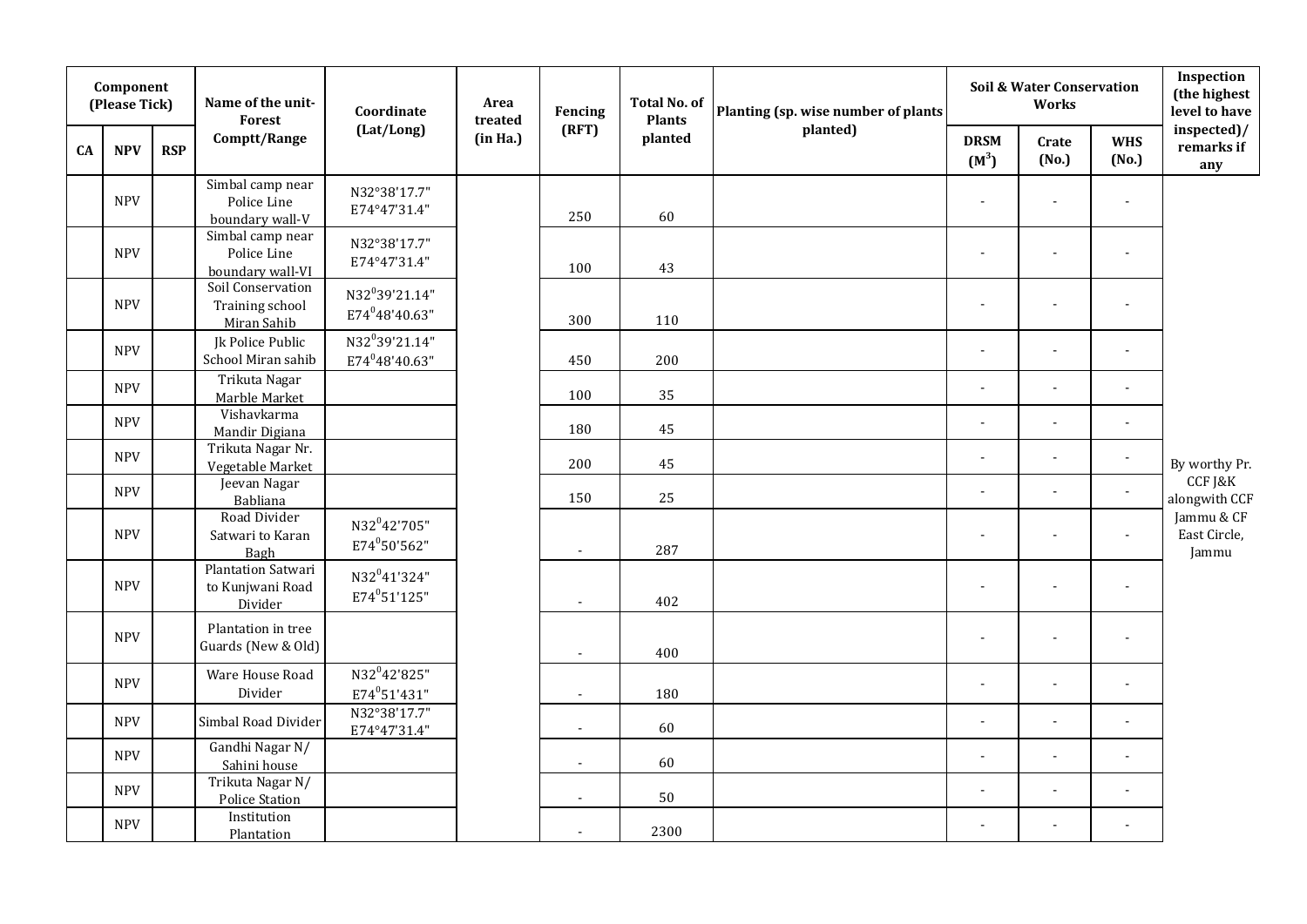|    | Component<br>(Please Tick) |            | Name of the unit-<br>Forest                               | Coordinate                     | Area<br>treated     | Fencing | Total No. of<br><b>Plants</b> | Planting (sp. wise number of plants |                        | <b>Soil &amp; Water Conservation</b><br><b>Works</b> |                          | Inspection<br>(the highest<br>level to have |
|----|----------------------------|------------|-----------------------------------------------------------|--------------------------------|---------------------|---------|-------------------------------|-------------------------------------|------------------------|------------------------------------------------------|--------------------------|---------------------------------------------|
| CA | <b>NPV</b>                 | <b>RSP</b> | Comptt/Range                                              | (Lat/Long)                     | (in Ha.)            | (RFT)   | planted                       | planted)                            | <b>DRSM</b><br>$(M^3)$ | Crate<br>(No.)                                       | <b>WHS</b><br>(No.)      | inspected)/<br>remarks if<br>any            |
|    | <b>NPV</b>                 |            | <b>Cremation Ground</b><br>Bhagwati Near<br><b>Bridge</b> | N32°43'22.3"<br>E74°50'33.3"   | Strip<br>Plantation | 850     | 200                           |                                     | ÷,                     | $\overline{a}$                                       | ÷,                       |                                             |
|    | <b>NPV</b>                 |            | Bhagwati Nagar<br>Near Asaram<br>Ashram                   | N32°43'16.7"<br>E74°50'19.4"   |                     | 850     | 160                           |                                     | $\overline{a}$         | $\overline{a}$                                       | $\blacksquare$           |                                             |
|    | <b>NPV</b>                 |            | Graveyard Gole<br>Gujral                                  | N33°43'4.60"<br>E74°49'8.34"   |                     | 900     | 210                           |                                     | $\overline{a}$         | $\overline{a}$                                       | ÷,                       |                                             |
|    | <b>NPV</b>                 |            | Temple Bhagwati<br>Nagar                                  |                                |                     | 200     | 35                            |                                     | $\overline{a}$         | $\overline{a}$                                       | $\blacksquare$           |                                             |
|    | <b>NPV</b>                 |            | Shakti Nagar                                              |                                |                     | 300     | 65                            |                                     | $\overline{a}$         | $\blacksquare$                                       | $\overline{a}$           |                                             |
|    | <b>NPV</b>                 |            | Bantalab Pattiya                                          | N32°47'10.05"<br>E74°50'34.7"  |                     | 700     | 350                           |                                     | $\overline{a}$         | $\overline{a}$                                       | $\overline{a}$           |                                             |
|    | <b>NPV</b>                 |            | Bantalab Pattiya                                          | N32°47'08.95"<br>E74°50'15.15" |                     | 350     | 105                           |                                     | $\overline{a}$         | $\overline{a}$                                       | ÷,                       |                                             |
|    | <b>NPV</b>                 |            | Bantalab near H/o<br>Dr. O.P. Bhagat                      | N32°47'05.47"<br>E74°50'09.55" |                     | 320     | 60                            |                                     |                        |                                                      |                          |                                             |
|    | <b>NPV</b>                 |            | Bantalab Opp. H/o<br>Dr. O.P. Bhagat                      | N32°47'05.63"<br>E74°50'09.58" |                     | 60      | 10                            |                                     | $\overline{a}$         | $\overline{a}$                                       | $\blacksquare$           | By worthy Pr.<br>CCF J&K                    |
|    | <b>NPV</b>                 |            | Bantalab near 0/0<br>Central water<br>Commission          | N32°46'53.41"<br>E74°49'58.82" |                     | 570     | 170                           |                                     | $\overline{a}$         |                                                      | $\overline{a}$           | alongwith CCF<br>Jammu & CF<br>East Circle, |
|    | <b>NPV</b>                 |            | Rajinder Nagar near<br><b>Water Tank</b>                  | N32°46'35.95"<br>E74°49'24.58" |                     | 260     | 45                            |                                     | ä,                     | ä,                                                   | $\blacksquare$           | Jammu                                       |
|    | <b>NPV</b>                 |            | Swaran Vihar Lane<br>No. 4                                | N32°46'14.26"<br>E74°49'16.27" |                     | 560     | 110                           |                                     | $\overline{a}$         | $\overline{a}$                                       | $\ddot{\phantom{a}}$     |                                             |
|    | <b>NPV</b>                 |            | Swaran Vihar Lane<br>No. 11                               | N32°46'09.92"<br>E74°49'15.84" |                     | 300     | 45                            |                                     | $\overline{a}$         | $\sim$                                               | $\overline{\phantom{a}}$ |                                             |
|    | <b>NPV</b>                 |            | Swaran Vihar<br>backside of S.P.<br>Rukwal                | N32°45'55.26"<br>E74°48'54.26" |                     | 150     | 65                            |                                     | ä,                     | ä,                                                   | $\blacksquare$           |                                             |
|    | <b>NPV</b>                 |            | Swaran Vihar<br>Opposite S.P.<br>Rukwal                   | N32°46'02.37"<br>E74°48'53.51" |                     | 40      | $\boldsymbol{6}$              |                                     | ä,                     | $\blacksquare$                                       | $\overline{a}$           |                                             |
|    | <b>NPV</b>                 |            | Roop Nagar Opp.<br>Aap Shambu Mandir                      | N32°46'35.88"<br>E74°50'36.23" |                     | 380     | 150                           |                                     | ä,                     | ä,                                                   | $\overline{a}$           |                                             |
|    | <b>NPV</b>                 |            | Roop Nagar Sec. 7<br>near H/o Munish<br>Badyal            | N32°46'08.35"<br>E74°50'44.70" |                     | 70      | 10                            |                                     |                        |                                                      |                          |                                             |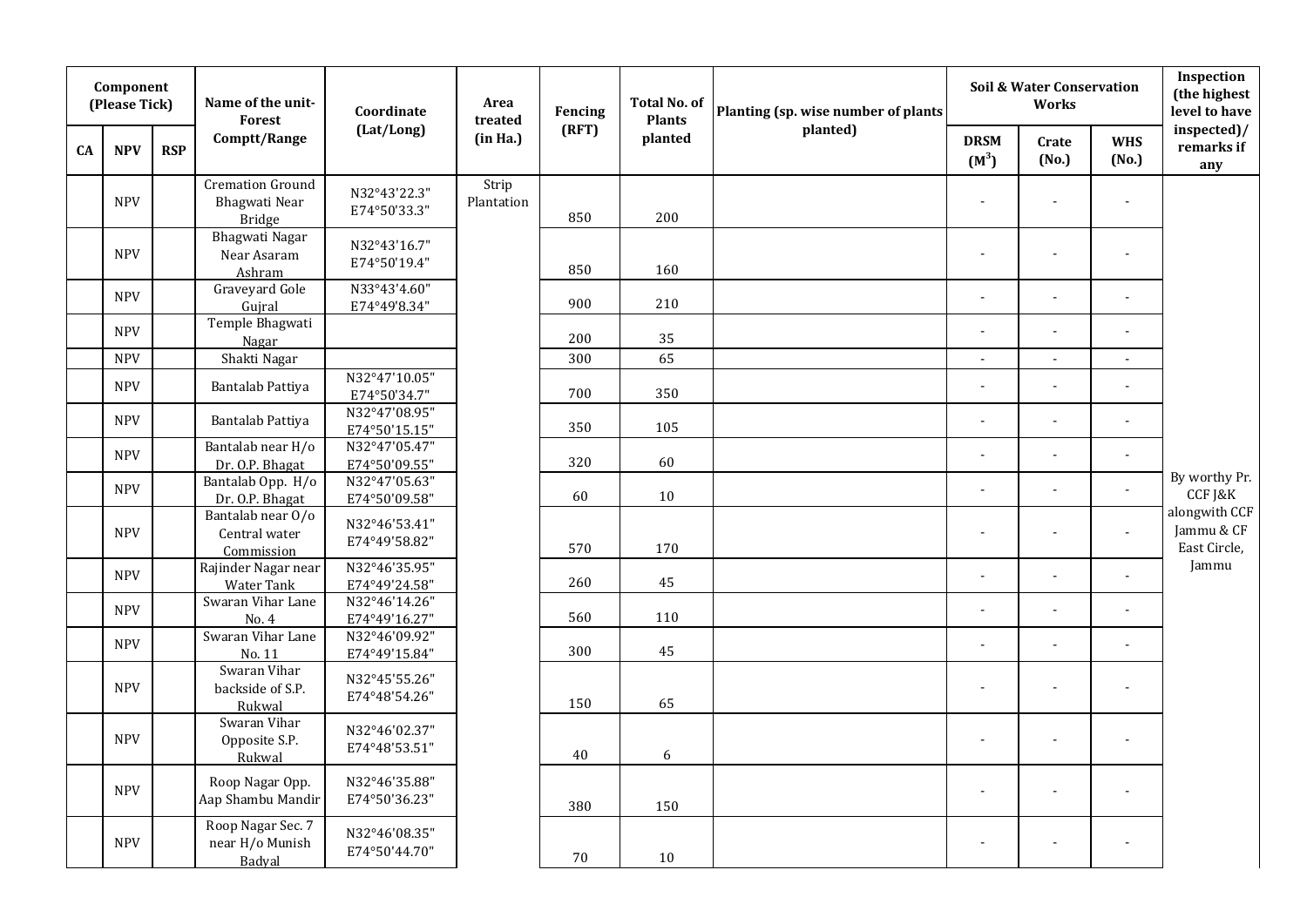|    | Component<br>(Please Tick) |            | Name of the unit-<br><b>Forest</b>                          | Coordinate                     | Area<br>treated | Fencing        | <b>Total No. of</b><br><b>Plants</b> | Planting (sp. wise number of plants |                          | <b>Soil &amp; Water Conservation</b><br>Works |                          | Inspection<br>(the highest<br>level to have |
|----|----------------------------|------------|-------------------------------------------------------------|--------------------------------|-----------------|----------------|--------------------------------------|-------------------------------------|--------------------------|-----------------------------------------------|--------------------------|---------------------------------------------|
| CA | <b>NPV</b>                 | <b>RSP</b> | Comptt/Range                                                | (Lat/Long)                     | (in Ha.)        | (RFT)          | planted                              | planted)                            | <b>DRSM</b><br>$(M^3)$   | Crate<br>(No.)                                | <b>WHS</b><br>(No.)      | inspected)/<br>remarks if<br>any            |
|    | <b>NPV</b>                 |            | Roop Nagar Sec. 5<br>near H/o SSP Mohan<br>Lal              | N32°46'34.67"<br>E74°51'00.43" |                 | 270            | 95                                   |                                     | $\overline{\phantom{a}}$ | $\overline{\phantom{a}}$                      | $\overline{\phantom{m}}$ |                                             |
|    | <b>NPV</b>                 |            | Roop Nagar Sec. 4/5<br>near H/o Mr. Gupta                   | N32°46'13.13"<br>E74°50'27.35" |                 | 70             | 12                                   |                                     | $\blacksquare$           | $\blacksquare$                                | $\blacksquare$           |                                             |
|    | <b>NPV</b>                 |            | Roop Nagar Near<br>JDA Club                                 | N32°46'23.81"<br>E74°23'50.23" |                 | 70             | 12                                   |                                     | $\blacksquare$           | $\blacksquare$                                | $\blacksquare$           |                                             |
|    | <b>NPV</b>                 |            | Roop Nagar Near<br>Sec. 2                                   | N32°46'16.33"<br>E74°50'23.73" |                 | $70\,$         | 10                                   |                                     | $\overline{a}$           | $\blacksquare$                                | $\overline{a}$           |                                             |
|    | <b>NPV</b>                 |            | Roop Nagar Near<br>Sec. 2                                   | N32°46'16.33"<br>E74°50'23.14" |                 | 60             | 9                                    |                                     | $\mathbf{r}$             | $\overline{a}$                                | $\sim$                   | By worthy Pr.                               |
|    | <b>NPV</b>                 |            | Roop Nagar Near<br>Blind School (in 2<br>Parts)             | N32°46'05.93"<br>E74°50'10.54" |                 | 470            | 140                                  |                                     | ÷.                       | $\overline{a}$                                | $\overline{a}$           | CCF J&K<br>alongwith CCF<br>Jammu & CF      |
|    | <b>NPV</b>                 |            | Adarsh Nagar<br>Bantalab Nr. Mandir                         | N32°46'31.55"<br>E74°49'18.22" |                 | 150            | 40                                   |                                     | $\overline{\phantom{a}}$ | $\overline{\phantom{a}}$                      | $\overline{\phantom{a}}$ | East Circle,<br>Jammu                       |
|    | <b>NPV</b>                 |            | Rajinder Nagar<br>Sector 2                                  | N32°46'24.44"<br>E74°49'10.65" |                 | 210            | 40                                   |                                     | $\blacksquare$           | $\blacksquare$                                | $\blacksquare$           |                                             |
|    | <b>NPV</b>                 |            | Adarsh Nagar<br>Bantalab                                    |                                |                 | 130            | 15                                   |                                     | $\overline{\phantom{a}}$ | $\blacksquare$                                |                          |                                             |
|    | <b>NPV</b>                 |            | Roop Nagar Sector 2                                         | N32°46'23.76"<br>E74°50'17.04" |                 | 40             | 6                                    |                                     | $\ddot{\phantom{a}}$     | $\blacksquare$                                | $\blacksquare$           |                                             |
|    | <b>NPV</b>                 |            | Roop Nagar Road<br>Nr. Aap Shambu<br>Mandir                 | N32°46'08.32"<br>E74°50'45.89" |                 | 100            | 25                                   |                                     | $\overline{a}$           | $\blacksquare$                                | $\overline{a}$           |                                             |
|    | <b>NPV</b>                 |            | Plantation in Tree<br>Guards                                |                                |                 | $\blacksquare$ | 200                                  |                                     | $\blacksquare$           | $\blacksquare$                                | $\blacksquare$           |                                             |
|    | <b>NPV</b>                 |            | Institution<br>Plantation                                   |                                |                 | $\blacksquare$ | 2800                                 |                                     | $\blacksquare$           | $\overline{\phantom{0}}$                      | $\blacksquare$           |                                             |
|    |                            |            | <b>Total</b>                                                |                                |                 | 40000          | 34600                                |                                     | 180                      | 10                                            | $\mathbf{2}$             |                                             |
|    |                            |            | Name of the Forest Division : ETF Project Division Basohli. |                                |                 |                |                                      |                                     |                          |                                               |                          |                                             |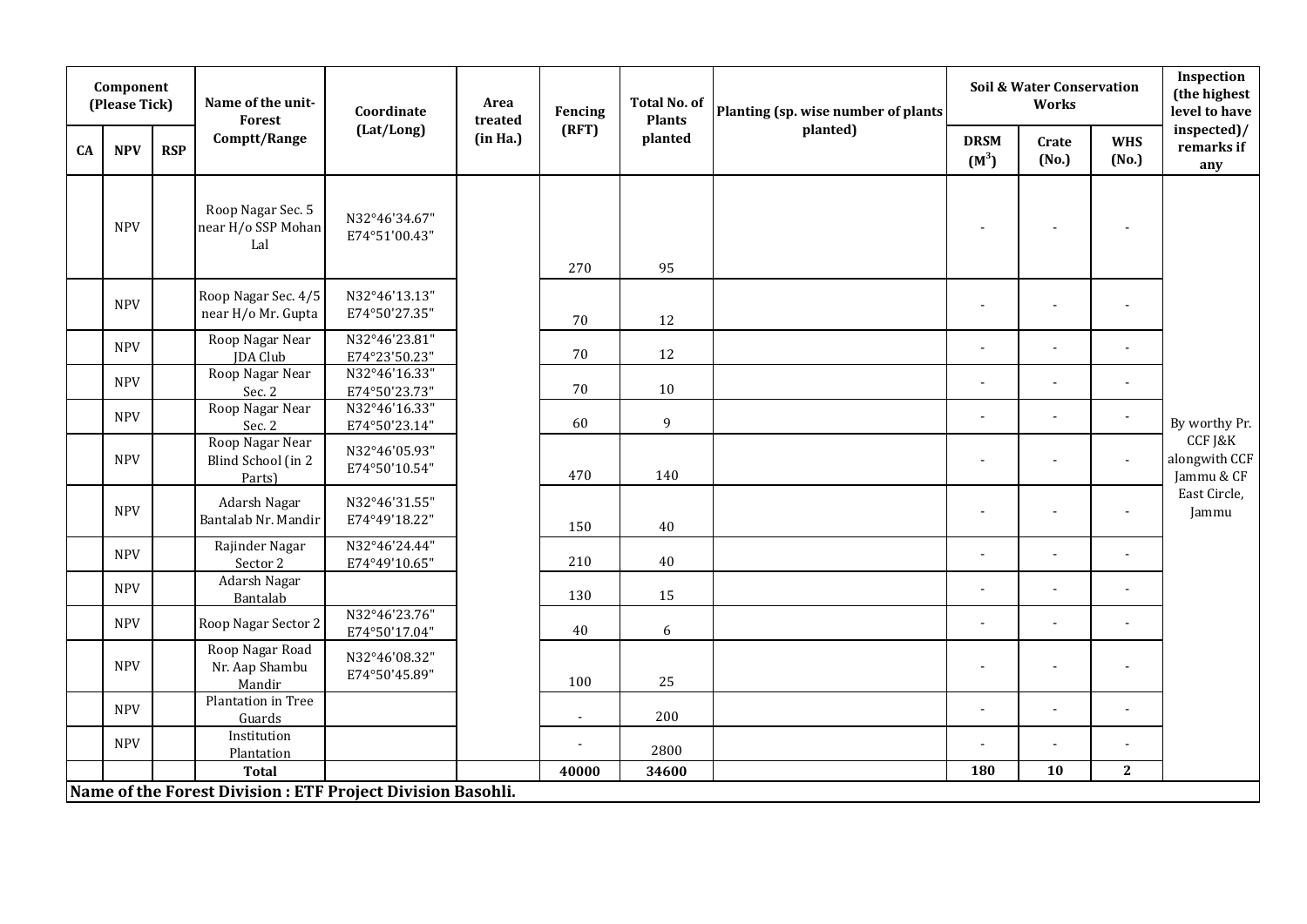| Component<br>(Please Tick) |            |            | Name of the unit-<br>Forest | Coordinate                                    | Area<br>treated  | Fencing | <b>Total No. of</b><br><b>Plants</b> | Planting (sp. wise number of plants                                                                                                                                                                                                                                      | Soil & Water Conservation<br>Works |                          |                          | Inspection<br>(the highest<br>level to have |
|----------------------------|------------|------------|-----------------------------|-----------------------------------------------|------------------|---------|--------------------------------------|--------------------------------------------------------------------------------------------------------------------------------------------------------------------------------------------------------------------------------------------------------------------------|------------------------------------|--------------------------|--------------------------|---------------------------------------------|
| CA                         | <b>NPV</b> | <b>RSP</b> | Comptt/Range                | (Lat/Long)                                    | (in Ha.)         | (RFT)   | planted                              | planted)                                                                                                                                                                                                                                                                 | <b>DRSM</b><br>$(M^3)$             | Crate<br>(No.)           | <b>WHS</b><br>(No.)      | inspected)/<br>remarks if<br>any            |
|                            | <b>NPV</b> |            | Purthu area                 | 32 <sup>0</sup> 34'52.05"N<br>750 52'19.03" E | 8                | 2500    | 2500                                 | Terminalia arjuna:600<br>Mangifera indica: 200<br>Emblica officinalis:300<br>Syzigum cumnii: 200<br>Tacoma stans: 500<br>Gulmohar: 400<br><b>Teak 400</b><br><b>Total: 2500</b>                                                                                          |                                    | $\overline{\phantom{a}}$ | $\mathbf{1}$             |                                             |
|                            | <b>NPV</b> |            | 19/B Area                   | $32^0$ 29 45.30"N<br>750 46'45.49' E          | ${\bf 8}$        | 2500    | 3000                                 | Phyllantus emblica<br>Teak<br>Psidium guajava<br>Melia azedarachta<br>Bamboo spp<br>Terminalia bellirica<br>Bauhenia<br>Cassia fistula<br>Mangifera indica<br>D.sisoo<br><b>Total:3000</b>                                                                               |                                    |                          |                          | Concerned R.O<br>& RO of Other<br>Range.    |
|                            | <b>NPV</b> |            | 19/B-II Area                | $32^0$ 31' 22.41"N<br>750 47'52.50" E         | $\boldsymbol{9}$ | 2500    | 2500                                 | Phyllanthus emblica<br>Syzigium cumnii<br>Psidium guajava<br>Melia azadarachita<br>Cassia fistula<br>Teak<br>Acacia catechu<br>Mangifera indica<br>Bauhenia<br><b>Total:2500</b>                                                                                         |                                    |                          |                          |                                             |
|                            | <b>NPV</b> |            | Purthu area                 | $32^0$ 34'52.05"N<br>750 52'19.03" E          | $\boldsymbol{9}$ | 2500    | 3000                                 | Psidium guajava: 600 Tacoma stans<br>:200<br>Acacia catechu: 250 Tectona<br>:550<br>Umblica officinalis: 300<br>Cassia fistula:300 Tamarindus: 150<br>Terminali arjuna :400 Acacia<br>nilotica: 1200 Mangifera indica: 300<br>Psidium guajava: 300<br><b>Total: 3000</b> |                                    |                          |                          |                                             |
|                            | <b>NPV</b> |            | Purthu area                 | $32^0$ 34'52.05"N<br>750 52'19.03" E          | 6                | 2000    | 2000                                 | Syzigum cumnii: 500<br>Umblica officinalis:500<br>Teak: 500<br>Psidium guajava: 500<br><b>Total: 2000</b>                                                                                                                                                                |                                    | $\overline{\phantom{a}}$ | $\overline{\phantom{a}}$ |                                             |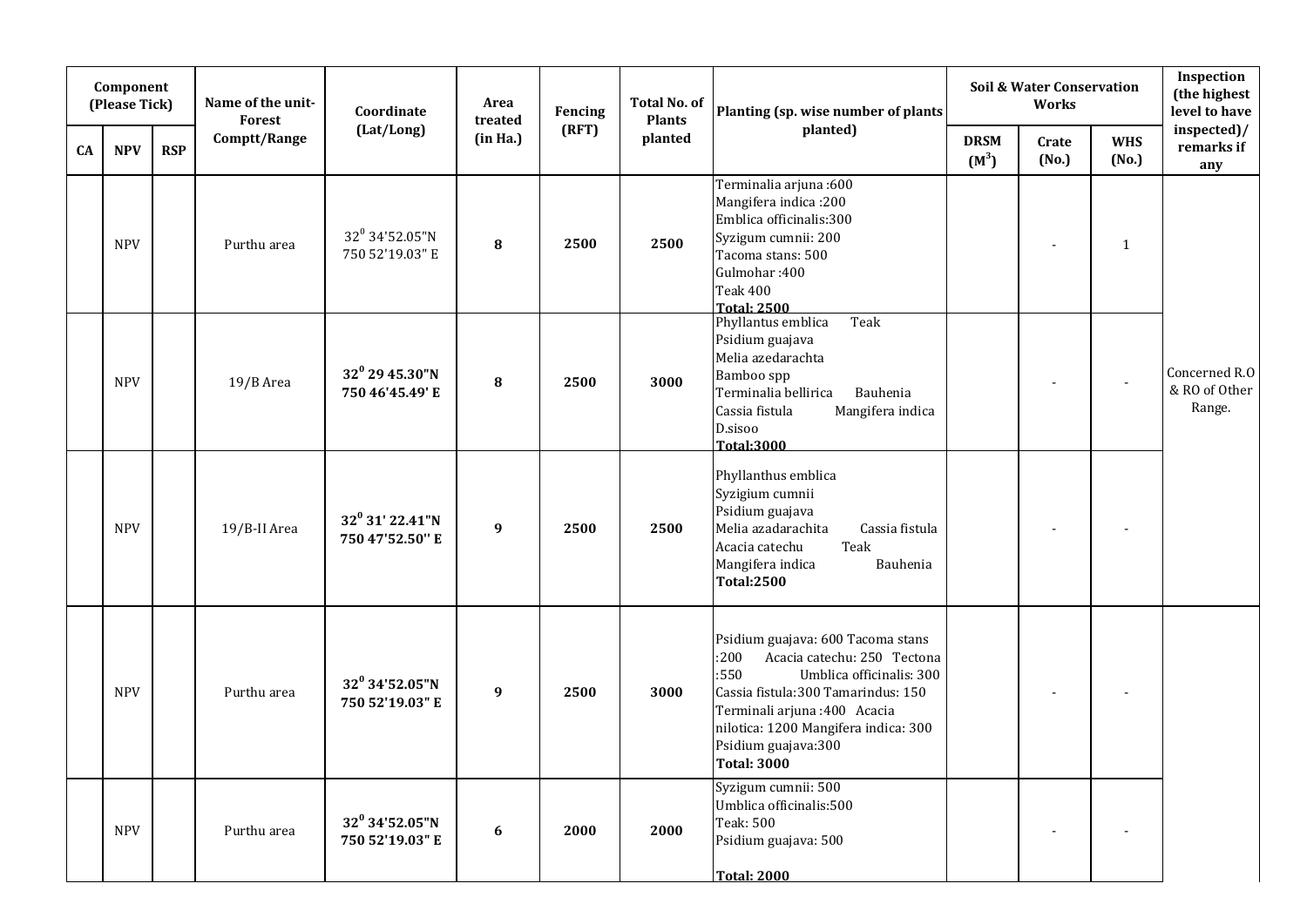| Component<br>(Please Tick) |            |            | Name of the unit-<br>Forest | Coordinate                             | Area<br>treated | Fencing | Total No. of<br><b>Plants</b> | Planting (sp. wise number of plants                                                                                                                                                                                 | Soil & Water Conservation<br>Works |                |                     | Inspection<br>(the highest<br>level to have |
|----------------------------|------------|------------|-----------------------------|----------------------------------------|-----------------|---------|-------------------------------|---------------------------------------------------------------------------------------------------------------------------------------------------------------------------------------------------------------------|------------------------------------|----------------|---------------------|---------------------------------------------|
| CA                         | <b>NPV</b> | <b>RSP</b> | Comptt/Range                | (Lat/Long)                             | (in Ha.)        | (RFT)   | planted                       | planted)                                                                                                                                                                                                            | <b>DRSM</b><br>$(M^3)$             | Crate<br>(No.) | <b>WHS</b><br>(No.) | inspected)/<br>remarks if<br>any            |
|                            | <b>NPV</b> |            | Jandrota 30/J               | $32^0$ 34' 28.0"N<br>750 50'19.00" E   | 15              | 4500    | 4500                          | Syzigum cumnii<br>Umblica officinalis<br>Psidium guavaja<br>Melia azadarachita<br>D.sisoo<br>Terminalia arjuna<br>Aegle<br>Siris<br>mormalis<br>Bauhenia<br>Tacoma stans<br><b>Total: 4500</b>                      |                                    |                |                     | DFO ETF &<br>Concerned RO                   |
|                            | <b>NPV</b> |            | Jandrota 33/J-I             | $32^0$ 33' 53.00"N<br>750 51' 33.00" E | 15              | 4500    | 4500                          | Syzigum cumnii<br>Umblica officinalis<br>Grewia optiva<br>Psidium guavaja<br>Bombyx ceiba<br>Terminalia arjuna<br>Bauhenia<br>Aegle marmelos<br>Ficus spp<br>Acacia nilotica<br>Teak<br>Siris<br><b>Total: 4500</b> | 100                                |                |                     |                                             |
|                            | <b>NPV</b> |            | Jandrota 34/J               | $32^0$ 34'52.05"N<br>750 52'19.03" E   | 15              | 4500    | 4500                          | Dalbergia sissoo<br>Bauhenia variegeta<br>Terminalis arjuna<br>Umblica officinalis<br>D.sisoo<br>Bauhenia variegata<br>Aegle mormalis<br>Bamboo spp<br>Mangifera indica<br>Syzigum cumnii<br><b>Total: 4500</b>     |                                    |                |                     | Concerned<br>R.Oand RO of<br>other Range    |
|                            | <b>NPV</b> |            | Jandrota 31/J-I             | $32^0$ 33' 19.99"N<br>750 50'32.07" E  | 20              | 6000    | 7000                          | Syzigum cumnii<br>Umblica officinalis<br>Grewia optiva<br>Psidium guavaja<br>Bombyx ceiba<br>Bauhenia<br>Aegle marmelos<br>Ficus spp<br>Acacia nilotica<br>Teak<br>Siris<br><b>Total: 7000</b>                      | 100                                |                |                     | DFO ETF &<br>Concerned RO                   |